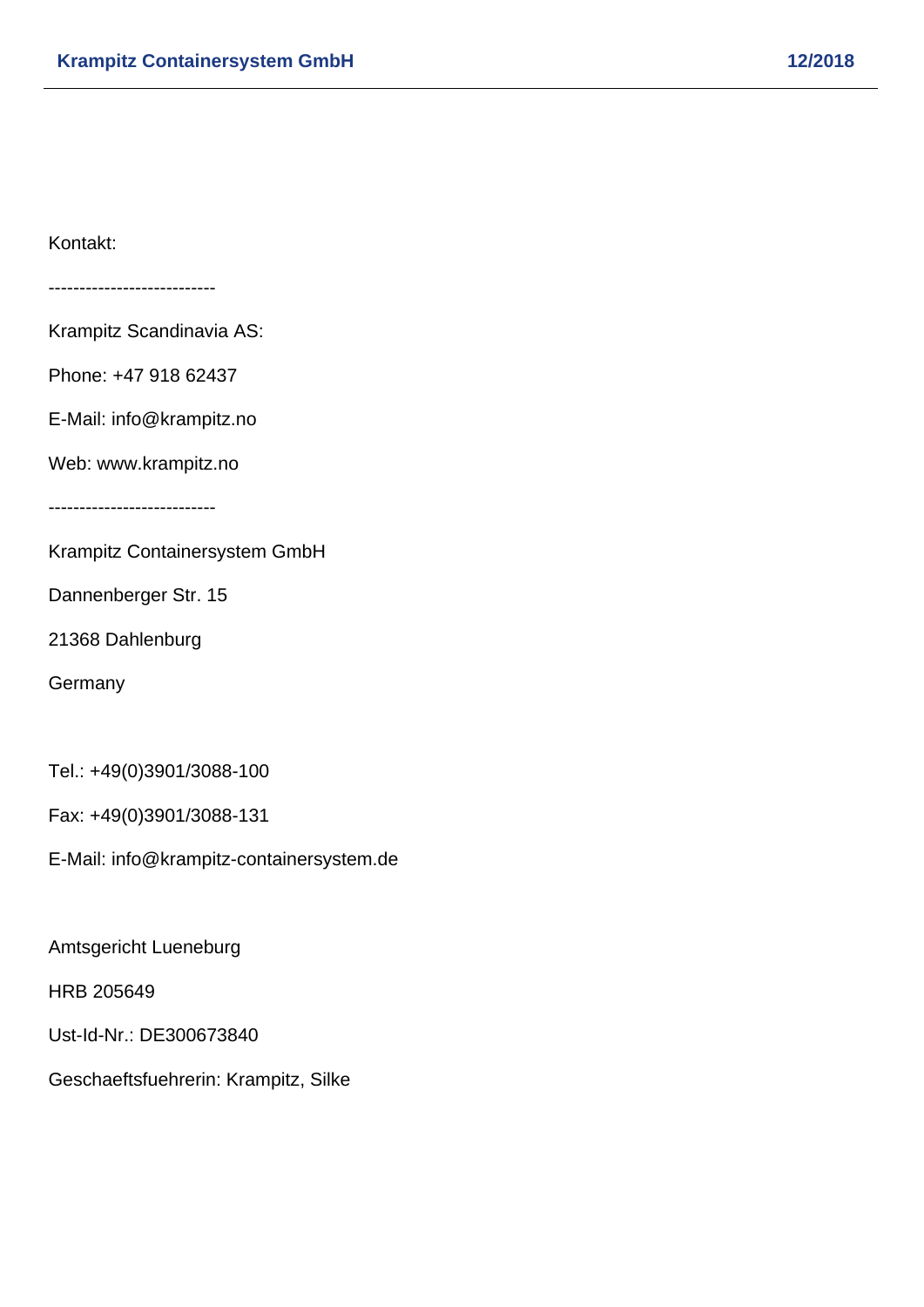|       | 11 |
|-------|----|
|       | 12 |
|       | 13 |
|       |    |
|       |    |
|       | 15 |
|       |    |
|       |    |
|       |    |
|       |    |
|       | 18 |
|       |    |
|       |    |
|       |    |
|       |    |
|       | 26 |
|       |    |
|       |    |
|       |    |
|       |    |
|       |    |
|       | 35 |
|       |    |
|       |    |
|       |    |
|       |    |
|       |    |
| Train |    |
|       |    |
|       |    |
|       |    |
|       |    |
|       |    |
|       |    |
|       |    |
|       |    |
|       |    |
|       |    |
|       |    |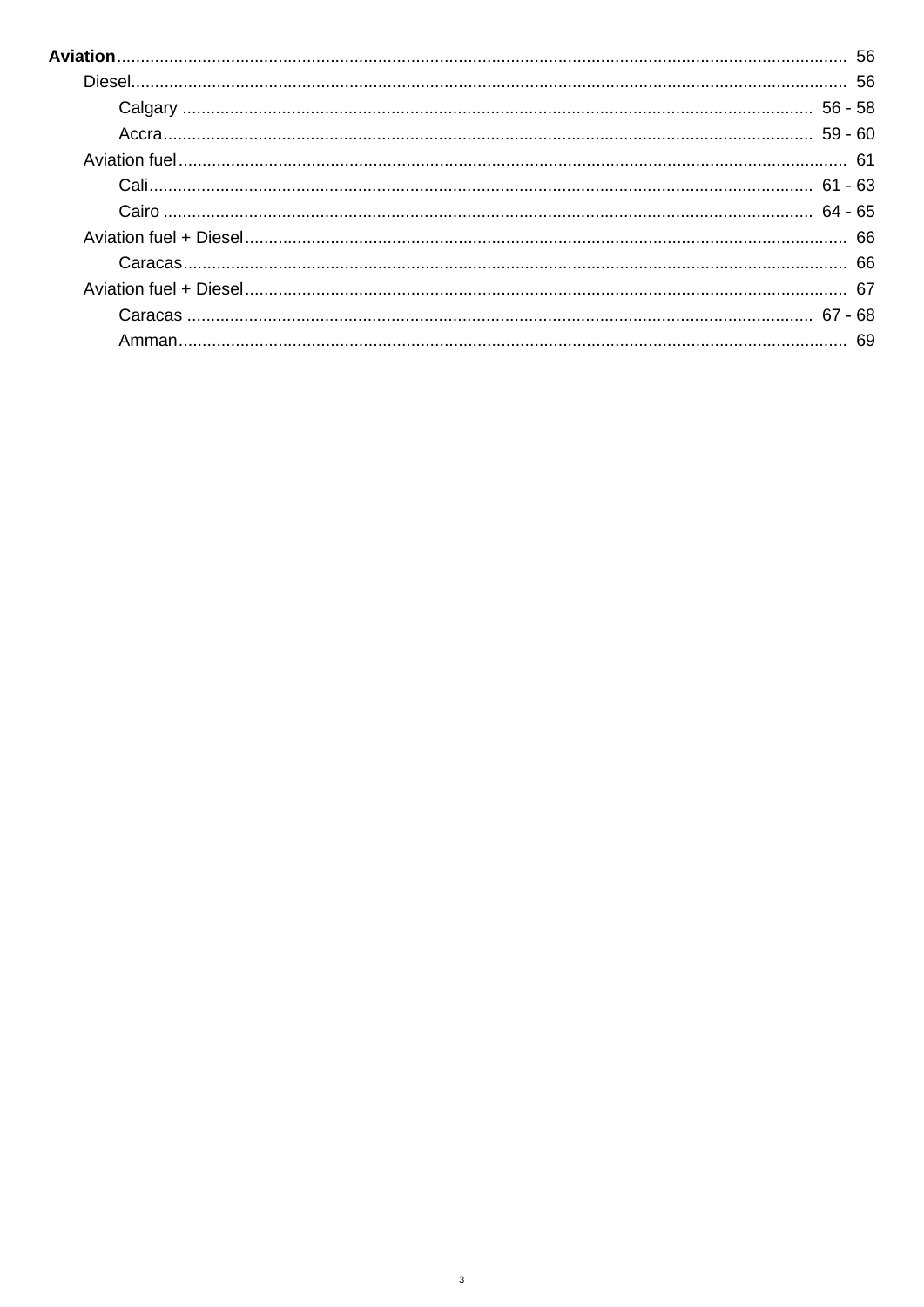# <span id="page-3-0"></span>Car > Gasoline > Cali



# **gas station container Cali - Car 10 ft.** Shop-Model: CALI-110 Model: KCC-101-EX [The gas station container is a cubical, doublewalled construction that is being operated as a car-gas-station for gasoline fuel.](https://www.mobile-gas-station.com/Car/Gasoline/Cali/gas-station-container-Cali-Car-10-ft::11.html)

4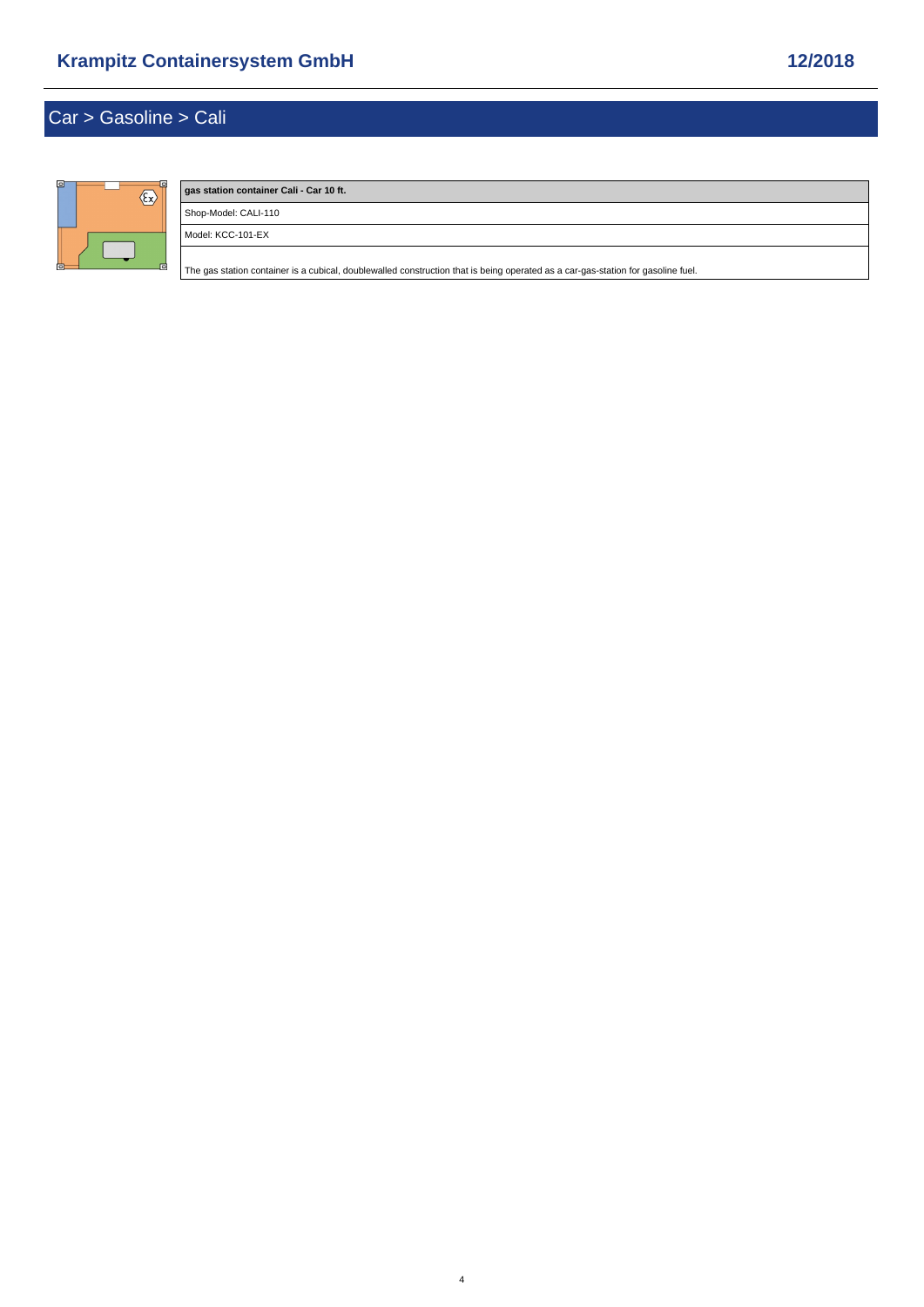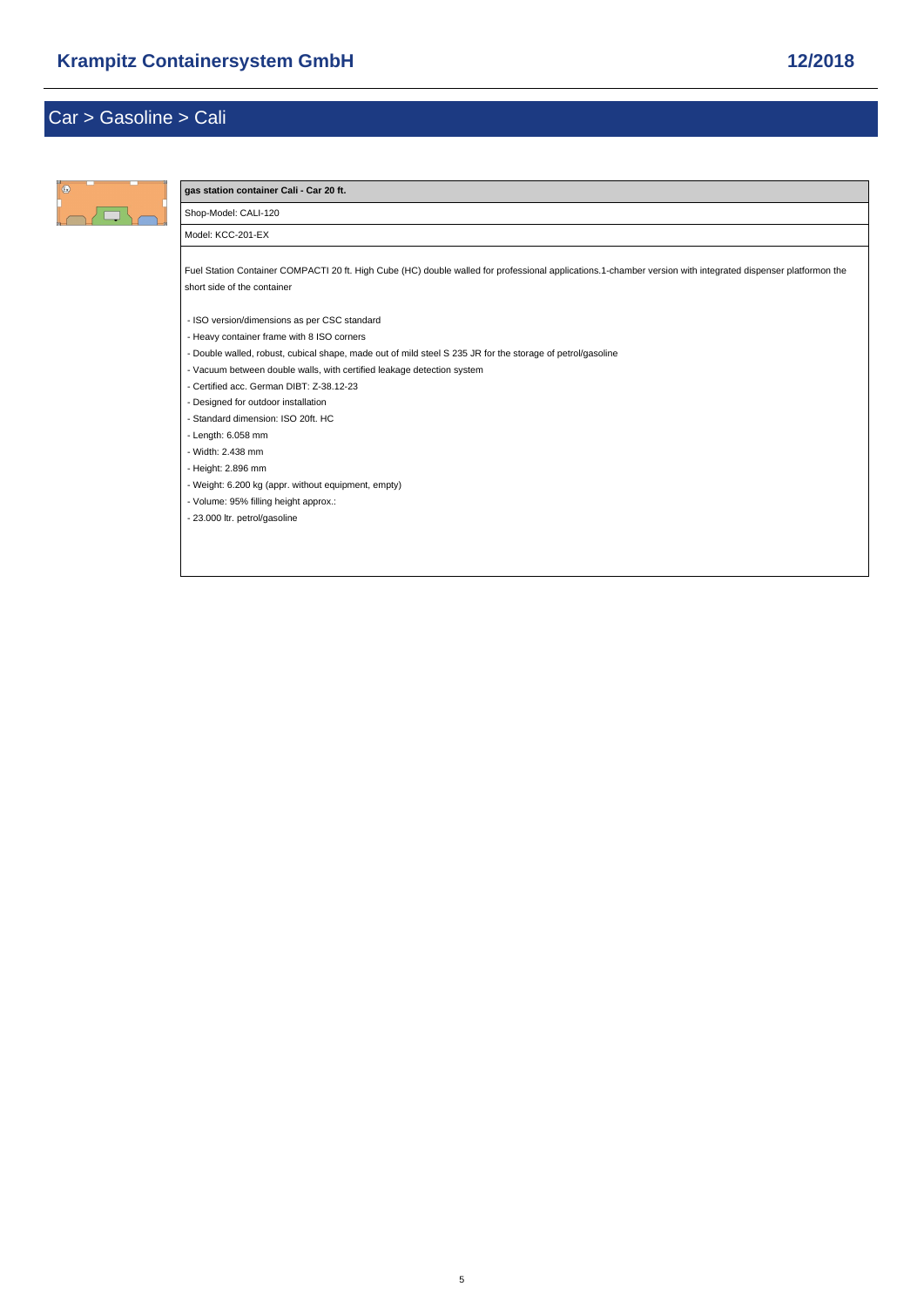| Shop-Model: CALI-141<br>Model: KCC-401-EX-HC<br>Fuel Station Container COMPACT 40 ft. High Cube (HC), double walled for professional applications.1-chamber version with integrated dispenser platformon the<br>short side of the container |  |
|---------------------------------------------------------------------------------------------------------------------------------------------------------------------------------------------------------------------------------------------|--|
|                                                                                                                                                                                                                                             |  |
|                                                                                                                                                                                                                                             |  |
|                                                                                                                                                                                                                                             |  |
| - ISO version/dimensions as per CSC standard                                                                                                                                                                                                |  |
| - Heavy container frame with 8 ISO corners                                                                                                                                                                                                  |  |
| - Robust, cubical shape, made out of mild steel S 235 JR for the storage petrol/gasoline                                                                                                                                                    |  |
| - Vacuum between double walls, with certified leakage detection system                                                                                                                                                                      |  |
| - Certified acc. German DIBT: Z-38.12-23                                                                                                                                                                                                    |  |
| - Designed for outdoor installation                                                                                                                                                                                                         |  |
|                                                                                                                                                                                                                                             |  |
| - Standard dimension: ISO 40ft. HC                                                                                                                                                                                                          |  |
| - Length: 12.192 mm                                                                                                                                                                                                                         |  |
| - Width: 2.438 mm                                                                                                                                                                                                                           |  |
| - Height: 2.896 mm                                                                                                                                                                                                                          |  |
| - Weight: 11.800 kg (appr. without equipment, empty)                                                                                                                                                                                        |  |
| - Volume: 95% filling height approx.:                                                                                                                                                                                                       |  |
| - 54.000 ltr petrol/gasoline                                                                                                                                                                                                                |  |
|                                                                                                                                                                                                                                             |  |
|                                                                                                                                                                                                                                             |  |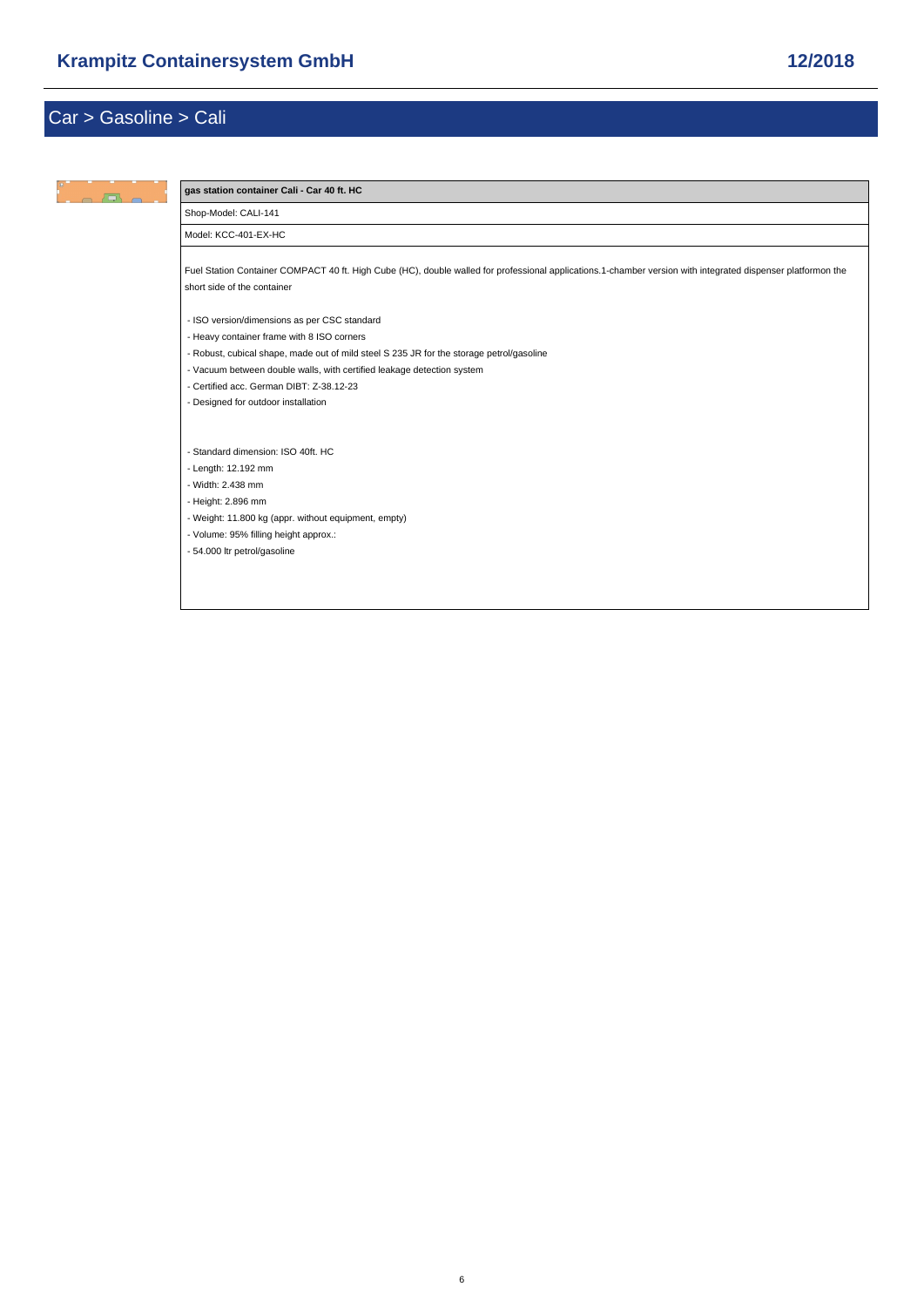## <span id="page-6-0"></span>Car > Diesel > Calgary



## **gas station container Calgary - Car 10 ft.** Shop-Model: CALGARY-110 Model: KCC-101-D

[The Minotaur® gas station container is a cubical, doublewalled construction that is being operated as a car-gas-station for diesel fuel.](https://www.mobile-gas-station.com/Car/Diesel/Calgary/gas-station-container-Calgary-Car-10-ft::14.html)



### **gas station container Calgary - Car 20 ft.**

Shop-Model: CALGARY-120 Model: KCC-201-D-HC

[Fuel Station Container COMPACTI 20 ft. High Cube \(HC\) double walled for professional use](https://www.mobile-gas-station.com/Car/Diesel/Calgary/gas-station-container-Calgary-Car-20-ft::4.html) 1-chamber version with integrated dispenser platformon the short side of the container

- ISO version/dimensions as per CSC standard
- Heavy container frame with 8 ISO corners
- Double walled, robust, cubical shape, made out of mild steel S 235 JR for the storage of diesel
- Vacuum between double walls, with certified leakage detection system
- Certified acc. German DIBT: Z-38.12-23
- Designed for outdoor installation
- Standard dimension: ISO 20ft. HC
- Length: 6.058 mm
- Width: 2.438 mm
- Height: 2.896 mm
- Weight: 6.200 kg (appr. without equipment, empty)
- Volume: 95% filling height approx.:
- 23.000 ltr. diesel



#### **gas station container Calgary - Car 40 ft. HC**

Shop-Model: CALGARY-141

Model: KCC-401-D-HC

[Fuel Station Container COMPACT 40 ft. High Cube \(HC\) double walled for professional applications.1-chamber version with integrated dispenser platformon](https://www.mobile-gas-station.com/Car/Diesel/Calgary/gas-station-container-Calgary-Car-40-ft-HC::6.html) the short side of the container

- ISO version/dimensions as per CSC standard
- Heavy container frame with 8 ISO corners
- Double walled, robust, cubical shape, made out of mild steel S 235 JR for the storage of diesel
- Vacuum between double walls, with certified leakage detection system
- Certified acc. German DIBT: Z-38.12-23
- Designed for outdoor installation
- Standard dimension: ISO 40ft. HC
- Length: 12.192 mm

- Width: 2.438 mm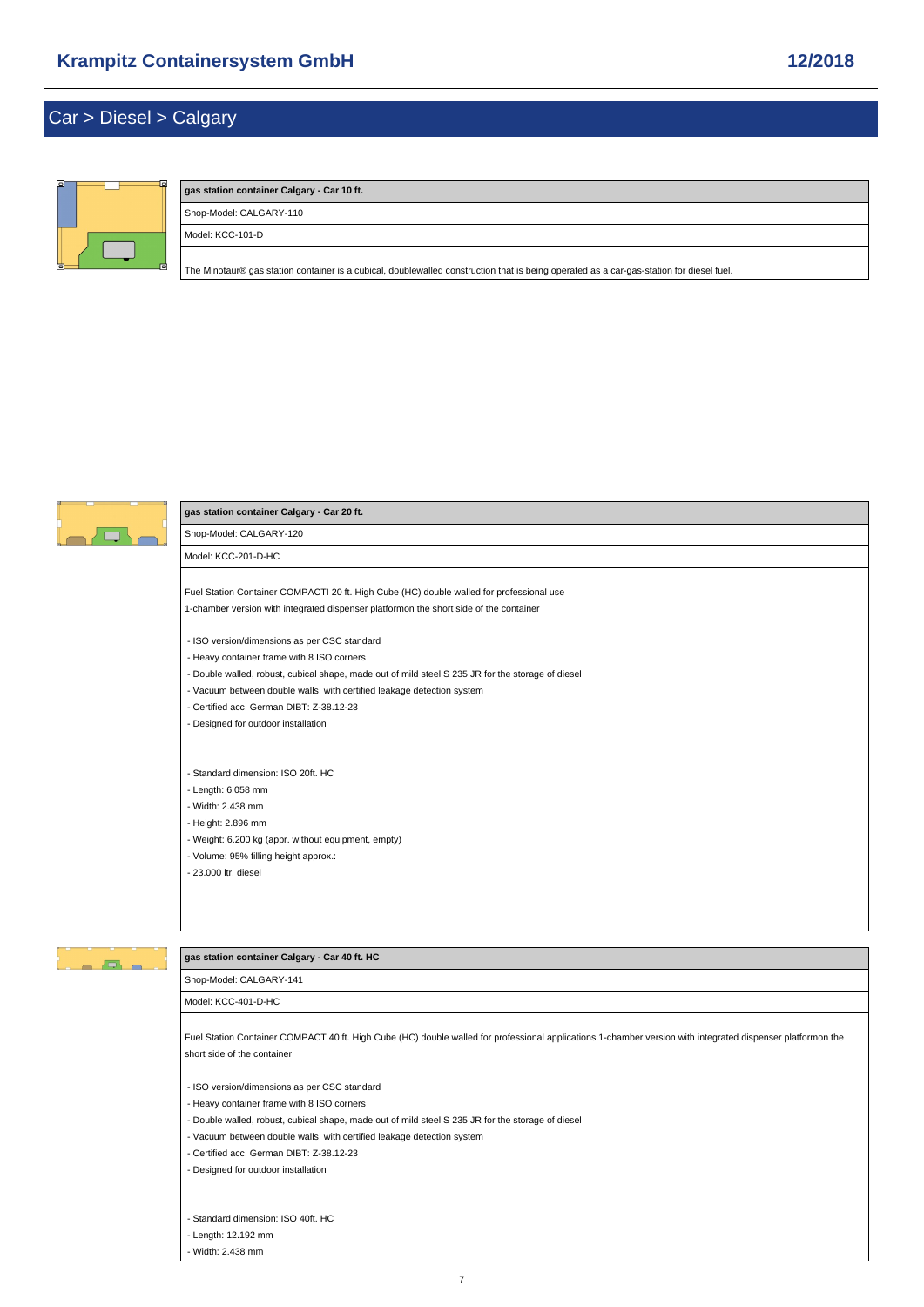- Height: 2.896 mm

- Weight: 11.800 kg (appr. without equipment, empty)

- Volume: 95% filling height approx.:

- 54.000 ltr. diesel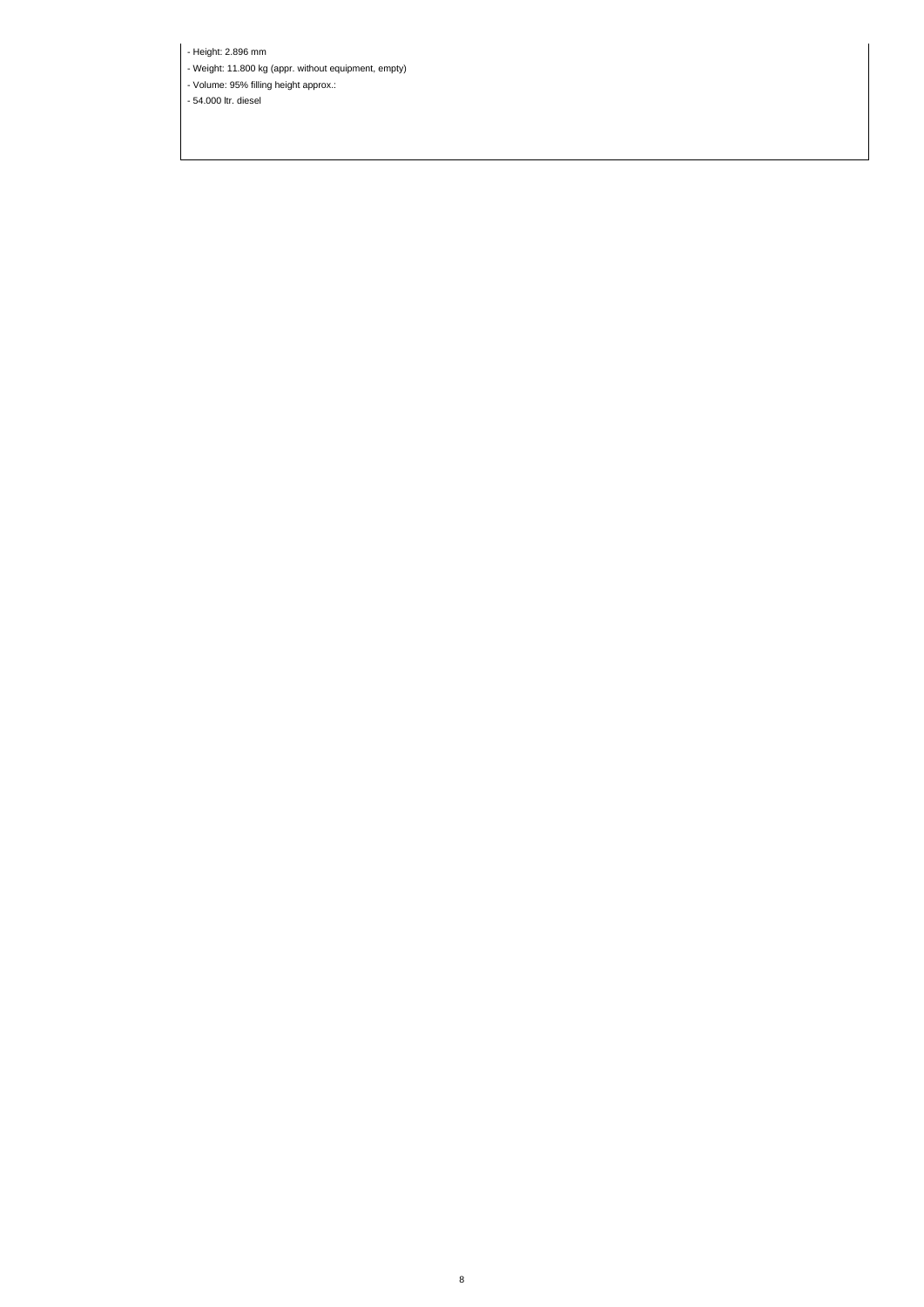## <span id="page-8-0"></span>Car > Diesel > Accra



# **gas station container Accra - Car 10 ft.** Shop-Model: ACCRA-110 Model: KCCG-101-D [The Minotaur® gas station container is a cubical, doublewalled construction that is being operated as a car-gas-station for diesel fuel.](https://www.mobile-gas-station.com/Car/Diesel/Accra/gas-station-container-Accra-Car-10-ft::17.html)

 $\begin{array}{c} \n\bullet & \n\end{array}$ 

### **gas station container Accra - Car 40 ft. HC**

Shop-Model: ACCRA-141

Model: KCCG-401-D-HC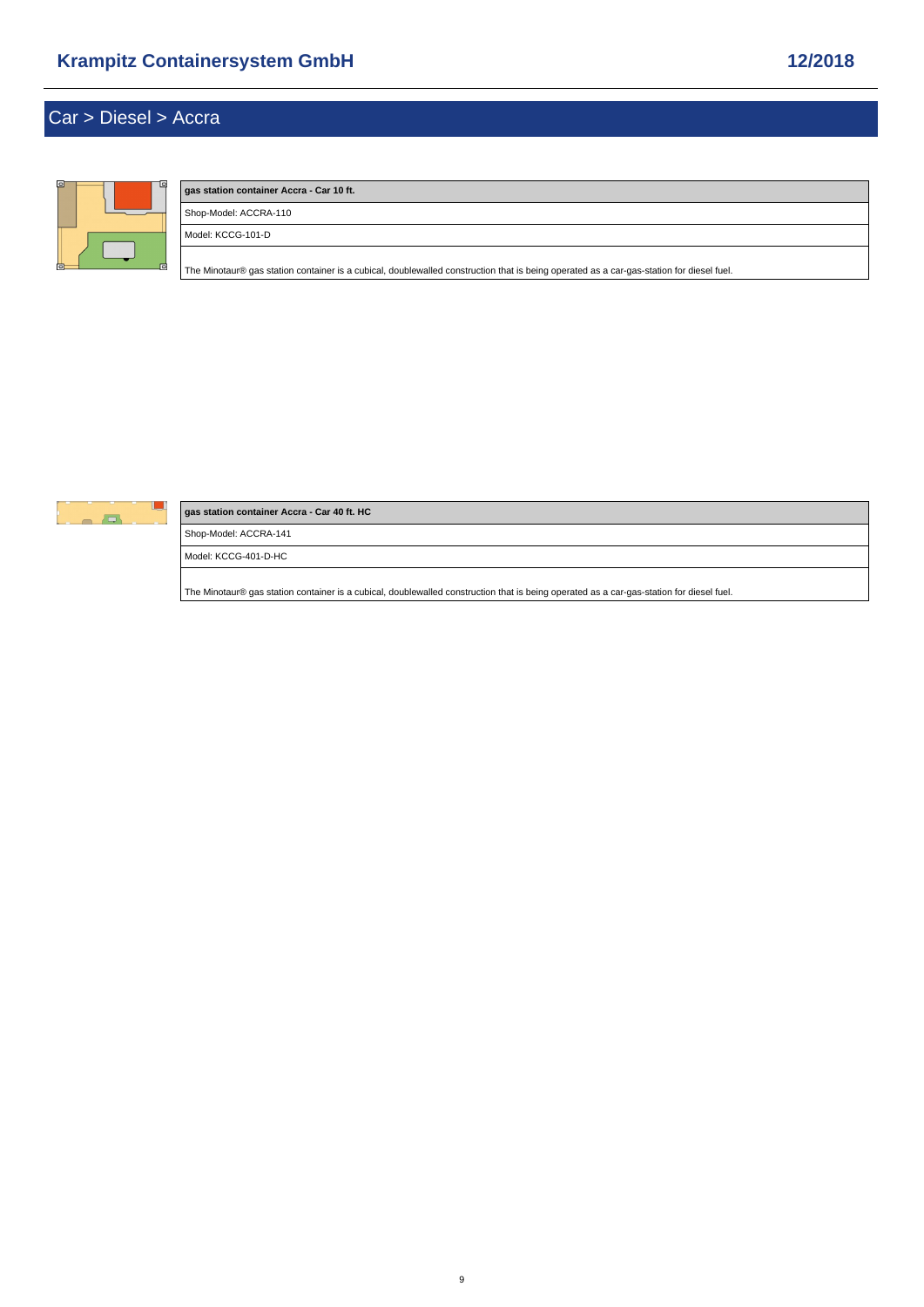## Car > Diesel > Accra



### **gas station container Accra- Car 20 ft.** Shop-Model: ACCRA-120 Model: KCCG-201-D-HC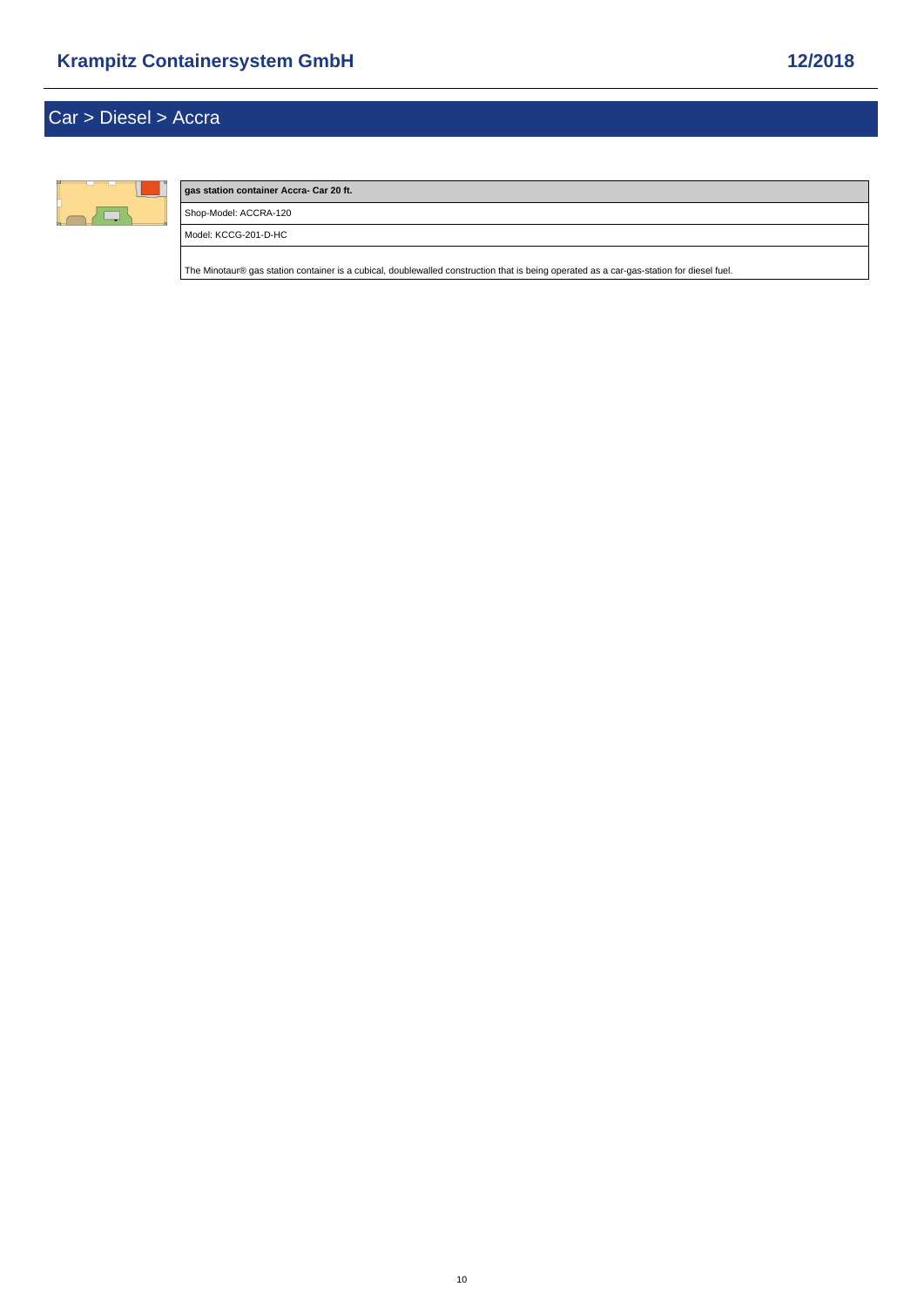<span id="page-10-0"></span>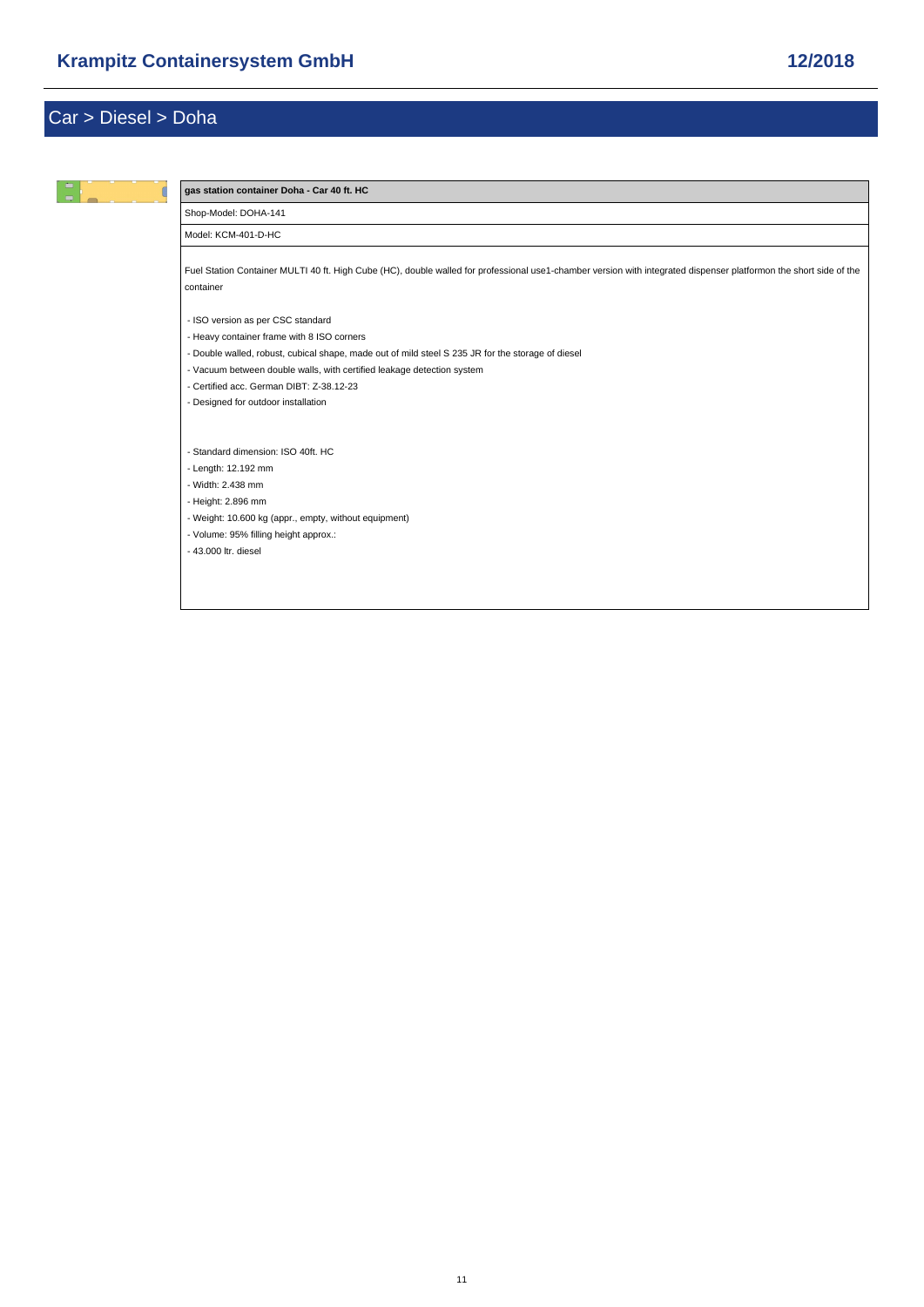<span id="page-11-0"></span>

#### **gas station container Muskat - Car 40 ft. HC**

Shop-Model: MUSKAT-141

Model: KCCGO-401-D-HC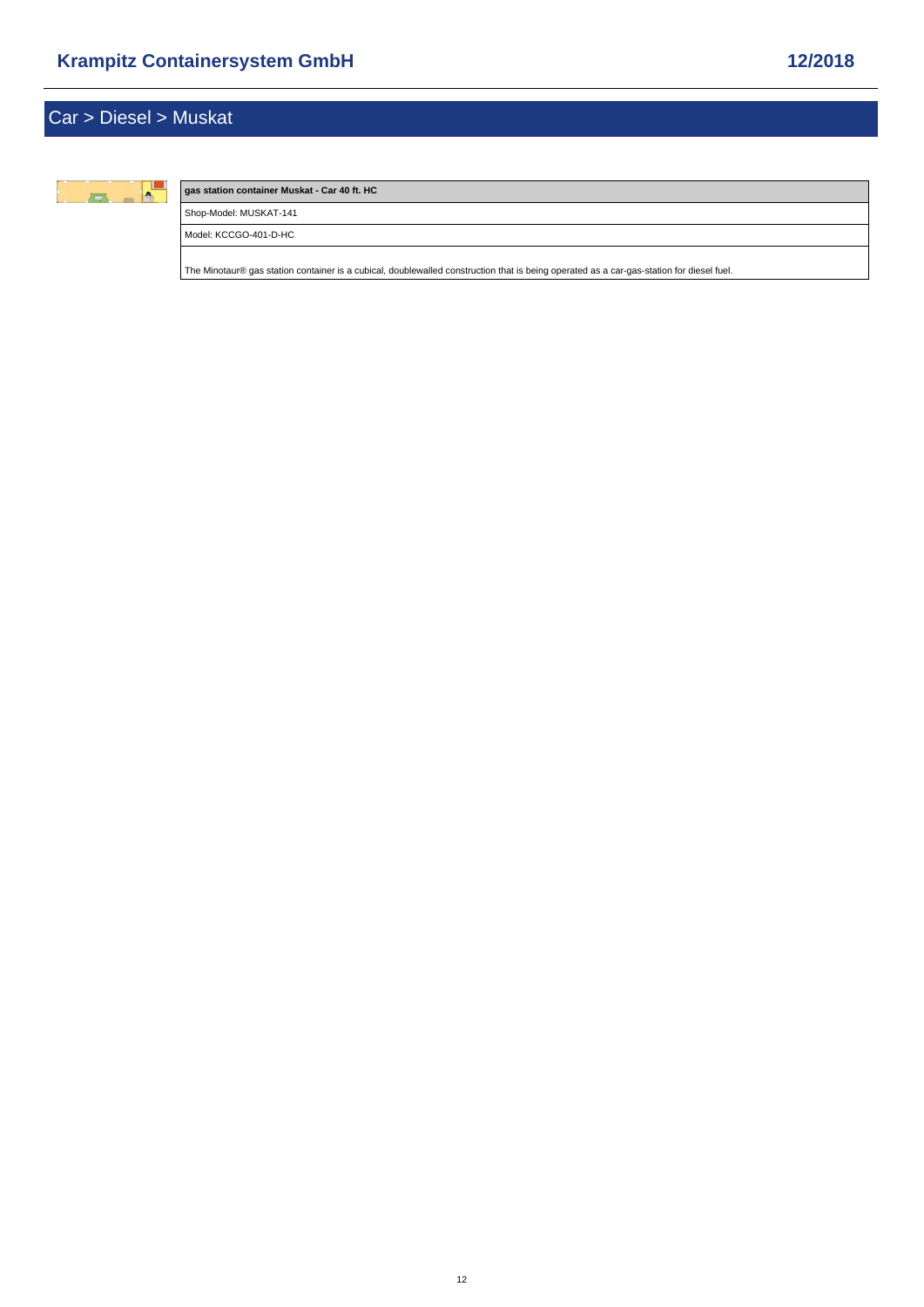<span id="page-12-0"></span>

| $\circledcirc$          | gas station container Caracas - Car 20 ft.                                                                                                                                                                                                                                                                                                                                       |  |  |
|-------------------------|----------------------------------------------------------------------------------------------------------------------------------------------------------------------------------------------------------------------------------------------------------------------------------------------------------------------------------------------------------------------------------|--|--|
|                         | Shop-Model: CARACAS-120                                                                                                                                                                                                                                                                                                                                                          |  |  |
|                         | Model: KCC-202-DB-HC                                                                                                                                                                                                                                                                                                                                                             |  |  |
|                         | Fuel Station Container COMPACT 20 ft. High Cube (HC) double walled for professional applications.2-chamber version with integrated dispenser platformon the<br>short side of the container                                                                                                                                                                                       |  |  |
|                         | - ISO version/dimensions as per CSC standard<br>- Heavy container frame with 8 ISO corners<br>- Double walled, robust, cubical shape, made out of mild steel S 235 JR for the storage of diesel and petrol/gasoline<br>- Vacuum between double walls, with certified leakage detection system<br>- Certified acc. German DIBT: Z-38.12-23                                        |  |  |
|                         | - Designed for outdoor installation                                                                                                                                                                                                                                                                                                                                              |  |  |
|                         | - Standard dimension: ISO 20ft. HC<br>- Length: 6.058 mm<br>- Width: 2.438 mm<br>- Height: 2.896 mm<br>- Weight: 6.200 kg (appr. without equipment, empty)<br>- Volume: 95% filling height approx.:<br>- 12.000 ltr. diesel<br>- 11.000 ltr petrol/gasoline                                                                                                                      |  |  |
|                         | gas station container Caracas - Car 40 ft. HC                                                                                                                                                                                                                                                                                                                                    |  |  |
| Shop-Model: CARACAS-141 |                                                                                                                                                                                                                                                                                                                                                                                  |  |  |
|                         | Model: KCC-402-DB-HC                                                                                                                                                                                                                                                                                                                                                             |  |  |
|                         | Fuel Station Container COMPACT 40 ft. High Cube (HC) double walled for professional applications.2-chamber version with integrated dispenser platformon the<br>short side of the container                                                                                                                                                                                       |  |  |
|                         | - ISO version/dimensions as per CSC standard<br>- Heavy container frame with 8 ISO corners<br>- Double walled, robust, cubical shape, made out of mild steel S 235 JR for the storage of diesel and petrol/gasoline<br>- Vacuum between double walls, with certified leakage detection system<br>- Certified acc. German DIBT: Z-38.12-23<br>- Designed for outdoor installation |  |  |
|                         | - Standard dimension: ISO 40ft. HC<br>- Length: 12.192 mm<br>- Width: 2.438 mm<br>- Height: 2.896 mm<br>- Weight: 11.800 kg (appr. without equipment, empty)<br>- Volume: 95% filling height approx.:<br>- 33.000 ltr. diesel                                                                                                                                                    |  |  |

- 21.000 ltr petrol/gasoline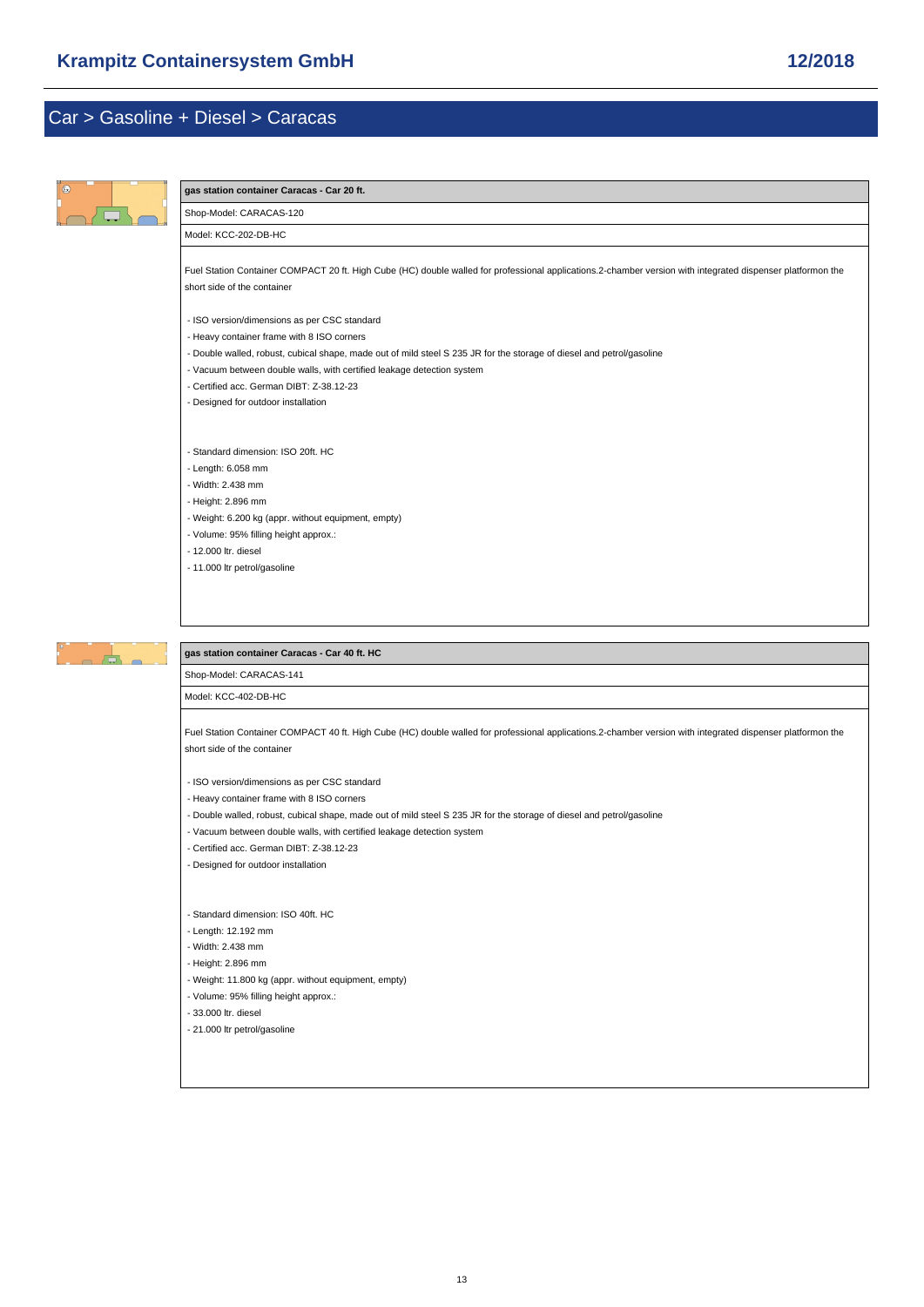## <span id="page-13-0"></span>Car > Gasoline + Diesel > Amman



# **gas station container Amman - Car 20 ft.** Shop-Model: AMMAN-120 Model: KCCG-202-DB-HC [The Minotaur® gas station container is a cubical, doublewalled construction that is being operated as a car-gas-station for gasoline and diesel fuel.](https://www.mobile-gas-station.com/Car/Gasoline-Diesel/Amman/gas-station-container-Amman-Car-20-ft::22.html)



### **gas station container Amman - Car 40 ft. HC**

Shop-Model: AMMAN-141

Model: KCCG-402-DB-HC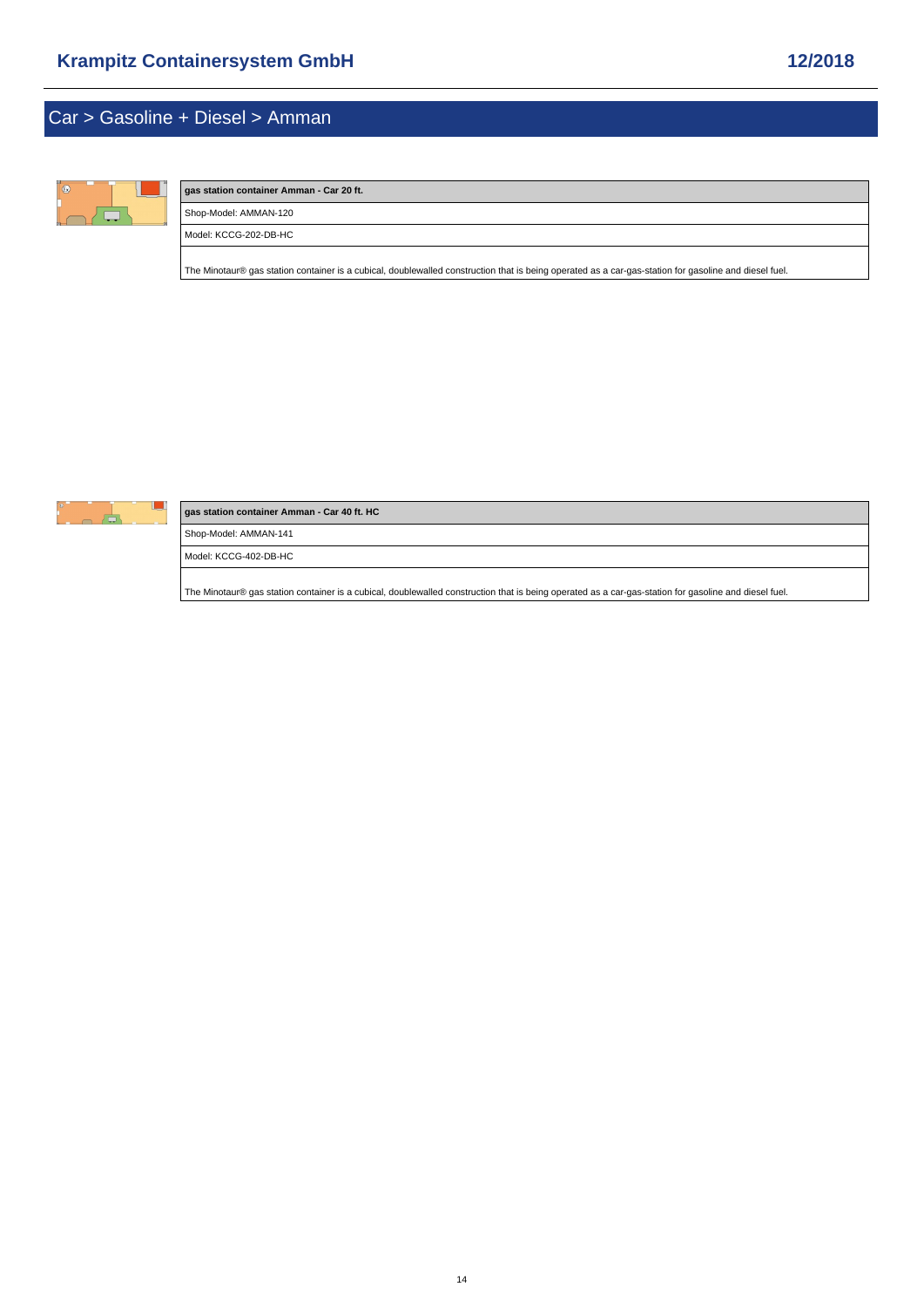<span id="page-14-0"></span>

| $^{\circ}$ | gas station container Omsk - Car 20 ft.                                                                                                                                                                                                                                                                                                                                          |
|------------|----------------------------------------------------------------------------------------------------------------------------------------------------------------------------------------------------------------------------------------------------------------------------------------------------------------------------------------------------------------------------------|
|            | Shop-Model: OMSK-120                                                                                                                                                                                                                                                                                                                                                             |
|            | Model: KCM-202-DB-HC                                                                                                                                                                                                                                                                                                                                                             |
|            | Fuel Station Container MULTI 20 ft. High Cube (HC) double walled for professional use2-chamber version with integrated dispenser platformon the short side of the<br>container                                                                                                                                                                                                   |
|            | - ISO version/dimensions as per CSC standard<br>- Heavy container frame with 8 ISO corners<br>- Double walled, robust, cubical shape, made out of mild steel S 235 JR for the storage of diesel und petrol/gasoline<br>- Vacuum between double walls, with certified leakage detection system<br>- Certified acc. German DIBT: Z-38.12-23<br>- Designed for outdoor installation |
|            | - Standard dimension: ISO 20ft. HC<br>- Length: 6.058 mm<br>- Width: 2.438 mm<br>- Height: 2.896 mm<br>- Weight: 6.400 kg (appr. without equipment, empty)<br>- Volume: 95% filling height approx.:<br>- 9.600 ltr. diesel<br>$-6.400$ ltr. petrol                                                                                                                               |
|            |                                                                                                                                                                                                                                                                                                                                                                                  |
|            | gas station container Omsk - Car 40 ft. HC                                                                                                                                                                                                                                                                                                                                       |
|            | Shop-Model: OMSK-141                                                                                                                                                                                                                                                                                                                                                             |
|            | Model: KCM-402-DB-HC                                                                                                                                                                                                                                                                                                                                                             |
|            | Fuel Station Container MULTI 40 ft. High Cube (HC), double walled for professional use2-chamber version with integrated dispenser platformon the short side of the<br>container                                                                                                                                                                                                  |
|            | - ISO version as per CSC standard<br>- Heavy container frame with 8 ISO corners<br>- Double walled, robust, cubical shape, made out of mild steel S 235 JR for the storage of diesel und petrol/gasoline<br>- Vacuum between double walls, with certified leakage detection system<br>- Certified acc. German DIBT: Z-38.12-23<br>- Designed for outdoor installation            |

- Standard dimension: ISO 40ft. HC

- Length: 12.192 mm

- Width: 2.438 mm

- Height: 2.896 mm

- Weight: 11.100 kg (appr., empty, without equipment)

- Volume: 95% filling height approx.:

- 26.000 ltr. diesel

- 17.000 ltr. petrol/gasoline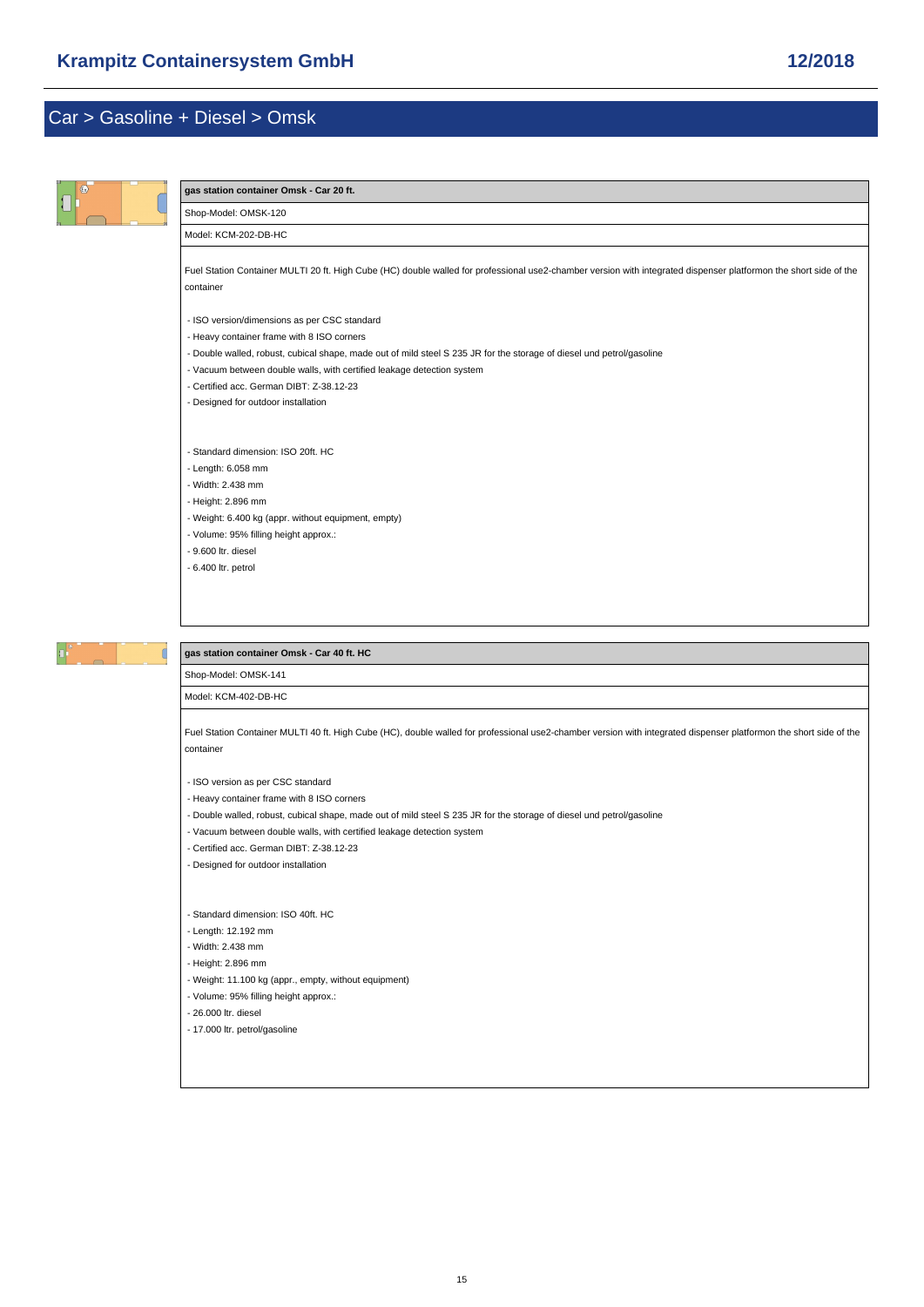<span id="page-15-0"></span>

| gas station container Delhi - Car 40 ft. HC                                                                                                                                     |
|---------------------------------------------------------------------------------------------------------------------------------------------------------------------------------|
| Shop-Model: DELHI-141                                                                                                                                                           |
| Model: KCM-402-DB-HC                                                                                                                                                            |
| Fuel Station Container MULTI 40 ft. High Cube (HC), double walled for professional use2-chamber version with integrated dispenser platformon the short side of the<br>container |
| - ISO version as per CSC standard                                                                                                                                               |
| - Heavy container frame with 8 ISO corners                                                                                                                                      |
| - Double walled, robust, cubical shape, made out of mild steel S 235 JR for the storage of diesel und petrol/gasoline                                                           |
| - Vacuum between double walls, with certified leakage detection system                                                                                                          |
| - Certified acc. German DIBT: Z-38.12-23                                                                                                                                        |
| - Designed for outdoor installation                                                                                                                                             |
|                                                                                                                                                                                 |
| - Standard dimension: ISO 40ft. HC                                                                                                                                              |
| - Length: 12.192 mm                                                                                                                                                             |
| - Width: 2.438 mm                                                                                                                                                               |
| - Height: 2.896 mm                                                                                                                                                              |
| - Weight: 11.100 kg (appr., empty, without equipment)                                                                                                                           |
| - Volume: 95% filling height approx.:                                                                                                                                           |
| - 26,000 ltr. diesel                                                                                                                                                            |
| - 17.000 ltr. petrol/gasoline                                                                                                                                                   |
|                                                                                                                                                                                 |
|                                                                                                                                                                                 |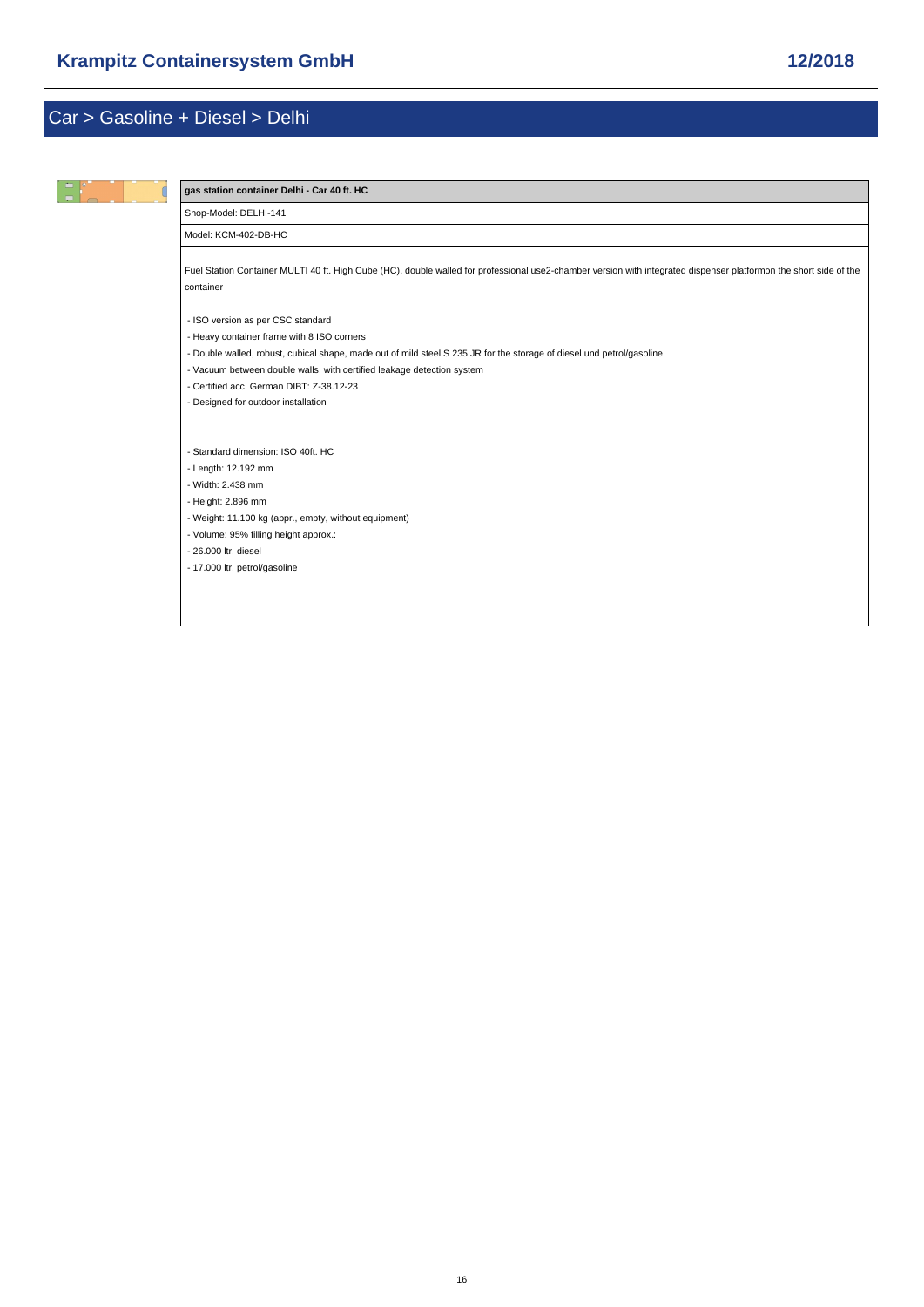<span id="page-16-0"></span>

#### **gas station container Medina - Car 40 ft. HC**

Shop-Model: MEDINA-141

Model: KCCGO-402-DB-HC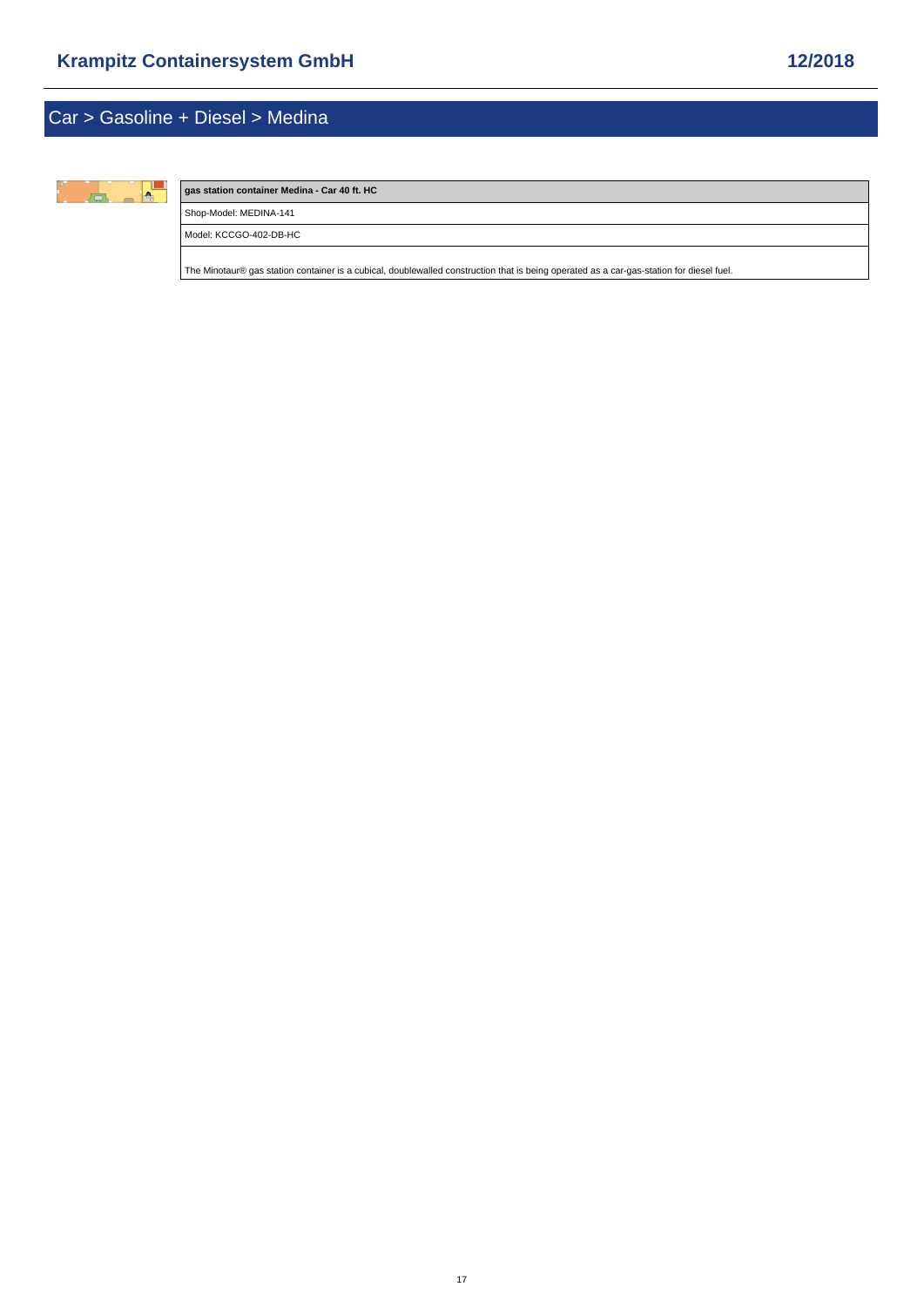## <span id="page-17-0"></span>Truck / Bus > Diesel > Calgary



### **gas station container Calgary - Truck/Bus 10 ft.**

Shop-Model: CALGARY-210

Model: KCC-101-D

[The Minotaur® gas station container is a cubical, doublewalled construction that is being operated as a truck or bus-gas-station for diesel fuel.](https://www.mobile-gas-station.com/Truck-Bus/Diesel/Calgary/gas-station-container-Calgary-Truck-Bus-10-ft::44.html)



#### **gas station container Calgary - Truck/Bus 20 ft.**

Shop-Model: CALGARY-220 Model: KCC-201-D-HC

[Fuel Station Container COMPACTI 20 ft. High Cube \(HC\) double walled for professional use](https://www.mobile-gas-station.com/Truck-Bus/Diesel/Calgary/gas-station-container-Calgary-Truck-Bus-20-ft::45.html) 1-chamber version with integrated dispenser platformon the short side of the container

- ISO version/dimensions as per CSC standard

- Heavy container frame with 8 ISO corners
- Double walled, robust, cubical shape, made out of mild steel S 235 JR for the storage of diesel
- Vacuum between double walls, with certified leakage detection system
- Certified acc. German DIBT: Z-38.12-23
- Designed for outdoor installation

- Standard dimension: ISO 20ft. HC

- Length: 6.058 mm
- Width: 2.438 mm
- Height: 2.896 mm
- Weight: 6.200 kg (appr. without equipment, empty)
- Volume: 95% filling height approx.:

- 23.000 ltr. diesel

### $\overline{P}$

#### **gas station container Calgary - Truck/Bus 40 ft. HC**

Shop-Model: CALGARY-241

Model: KCC-401-D-HC

[Fuel Station Container COMPACT 40 ft. High Cube \(HC\) double walled for professional applications.1-chamber version with integrated dispenser platformon](https://www.mobile-gas-station.com/Truck-Bus/Diesel/Calgary/gas-station-container-Calgary-Truck-Bus-40-ft-HC::47.html) the short side of the container

- ISO version/dimensions as per CSC standard
- Heavy container frame with 8 ISO corners
- Double walled, robust, cubical shape, made out of mild steel S 235 JR for the storage of diesel
- Vacuum between double walls, with certified leakage detection system
- Certified acc. German DIBT: Z-38.12-23
- Designed for outdoor installation
- Standard dimension: ISO 40ft. HC
- Length: 12.192 mm
- Width: 2.438 mm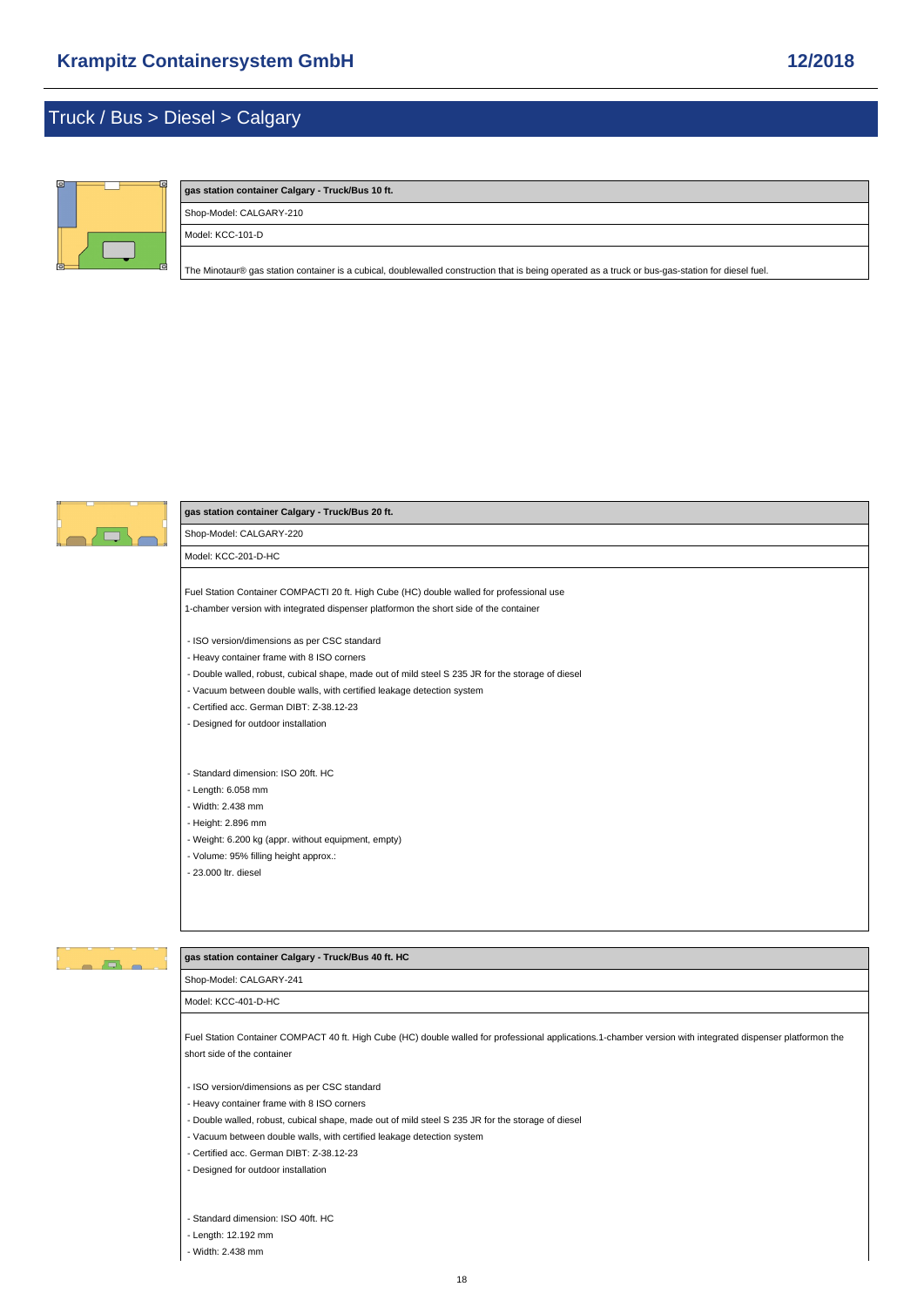- Height: 2.896 mm

- Weight: 11.800 kg (appr. without equipment, empty)

- Volume: 95% filling height approx.:

- 54.000 ltr. diesel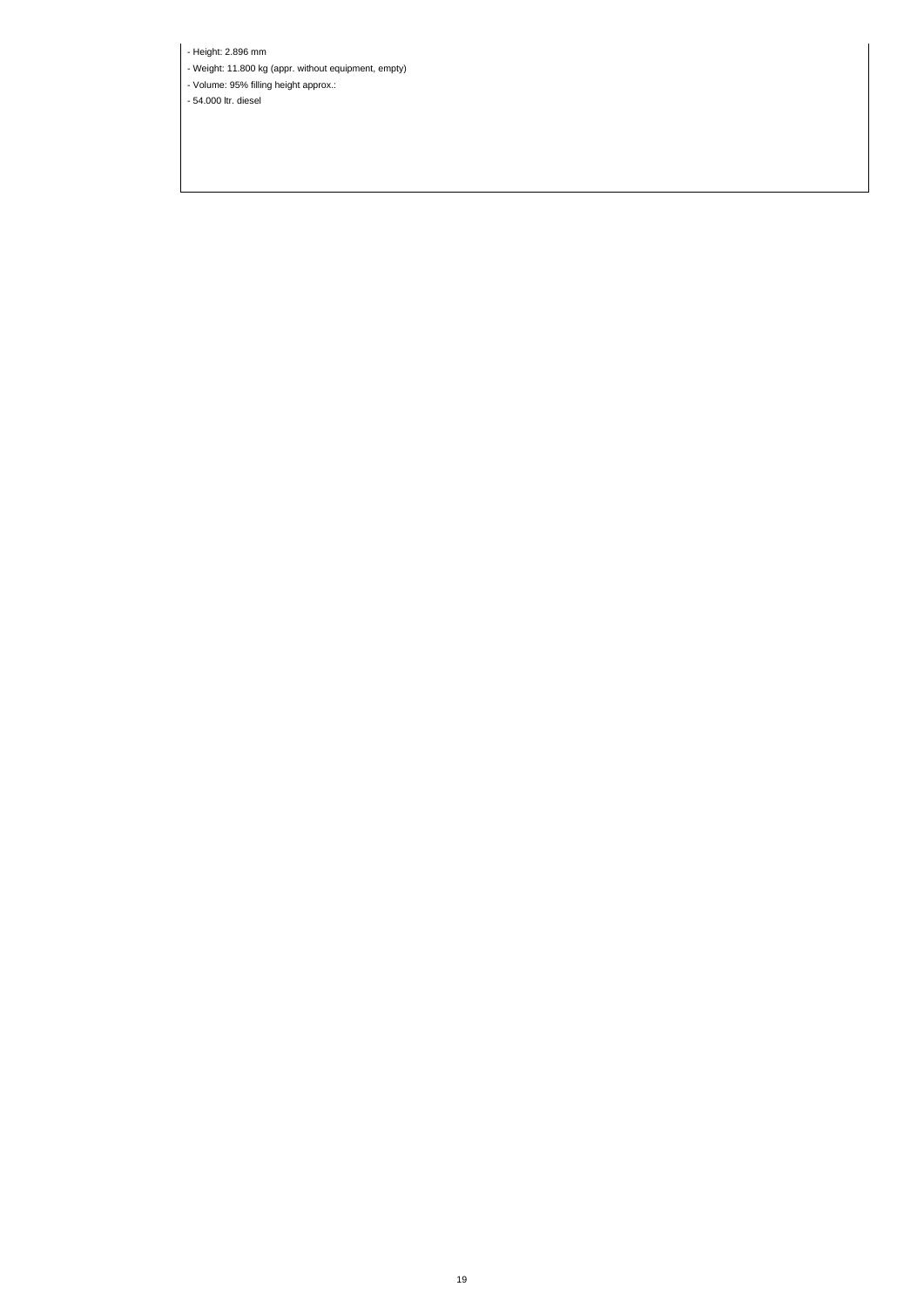<span id="page-19-0"></span>

# **gas station container Accra - Truck/Bus 10 ft.** Shop-Model: ACCRA-210 Model: KCCG-101-D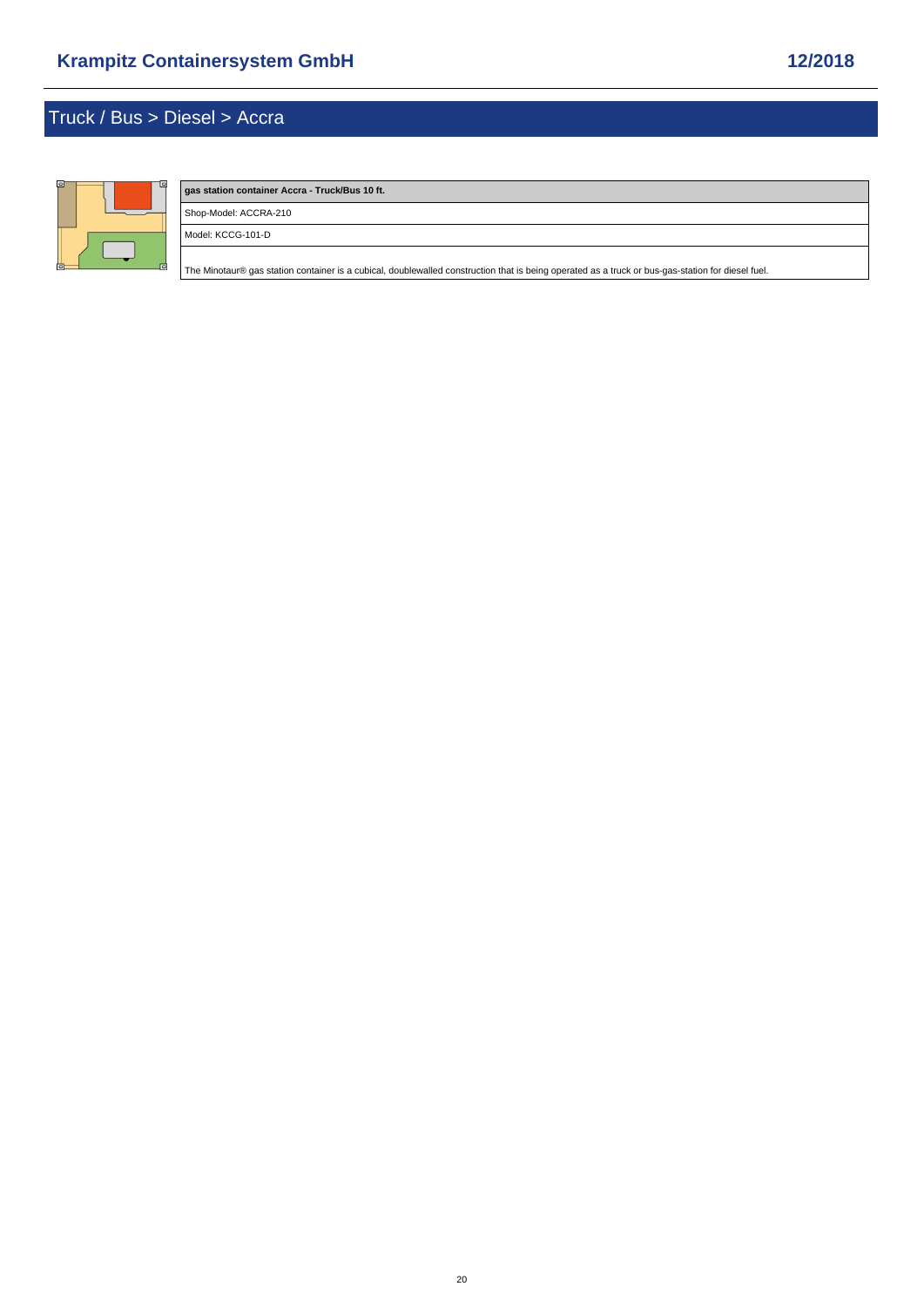

## **gas station container Accra - Truck/Bus 20 ft.** Shop-Model: ACCRA-220 Model: KCCG-201-D-HC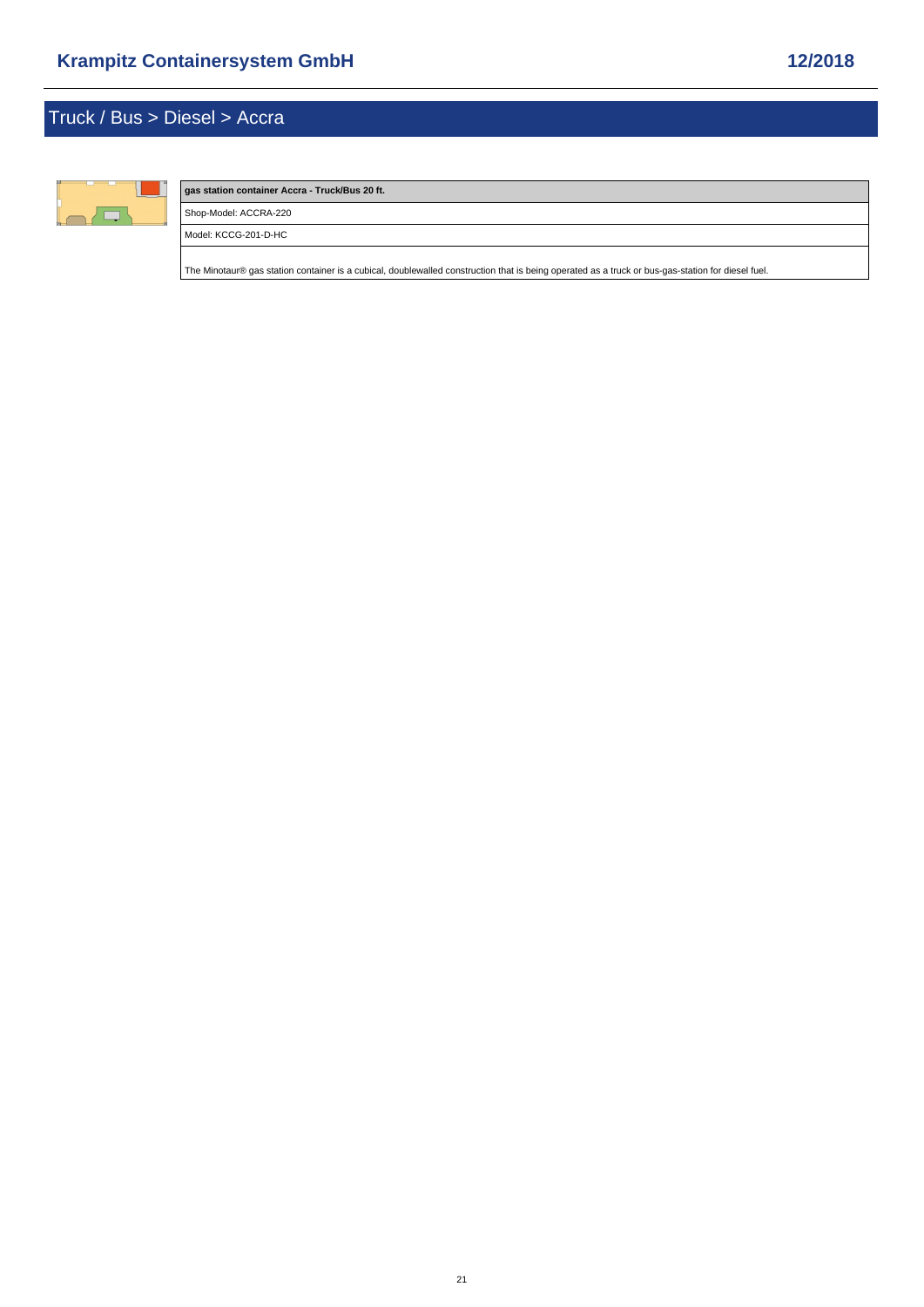

#### **gas station container Accra - Truck/Bus 40 ft. HC**

Shop-Model: ACCRA-241

Model: KCCG-401-D-HC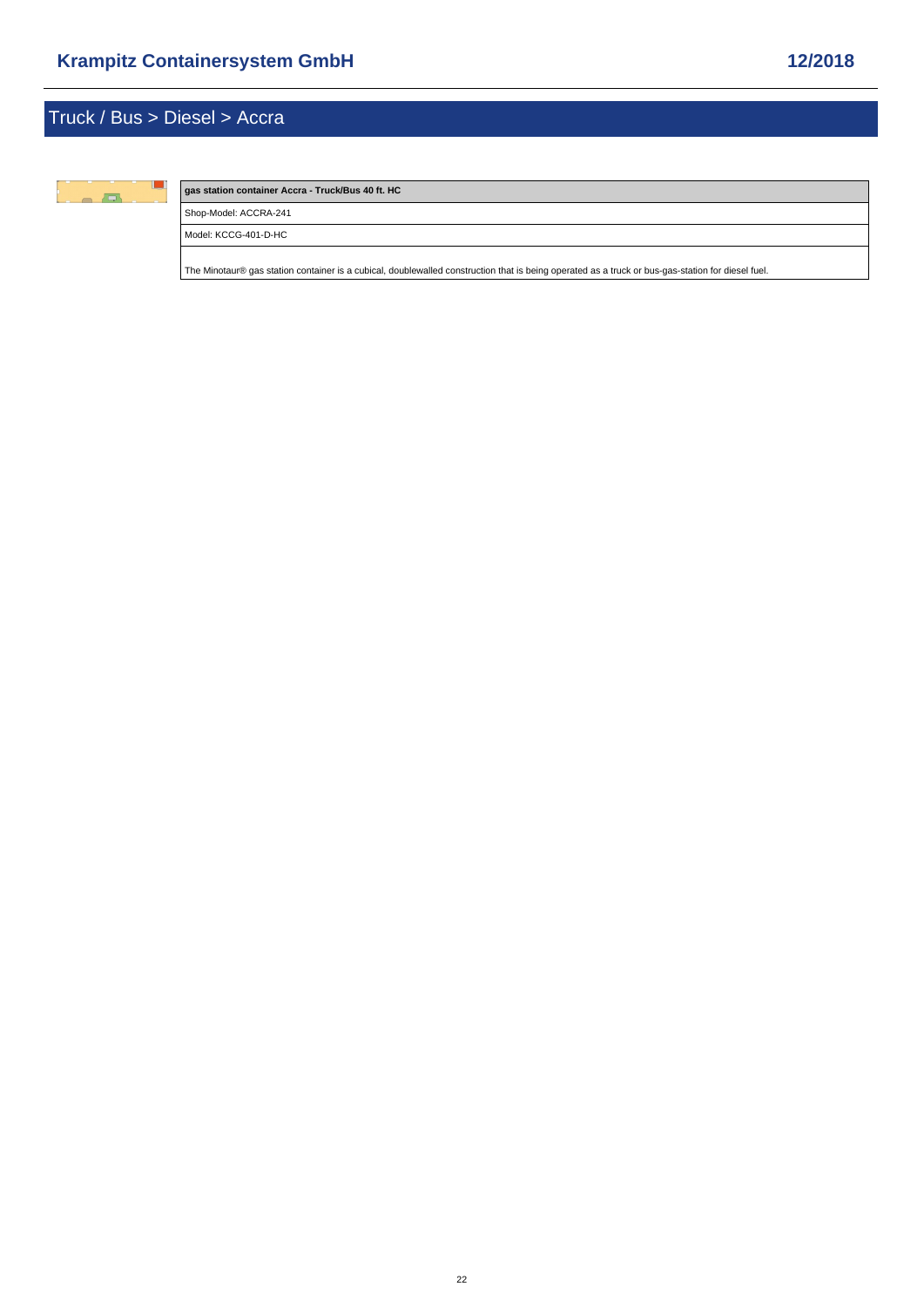<span id="page-22-0"></span>

Model: KCM-201-D-HC

[Fuel Station Container MULTI 20 ft. High Cube \(HC\) double walled for professional use1-chamber version with integrated dispenser platformon the short sid](https://www.mobile-gas-station.com/Truck-Bus/Diesel/Oslo/tank-station-container-Oslo-Truck-Bus-20-ft::53.html)e of the container

- ISO version/dimensions as per CSC standard

- Heavy container frame with 8 ISO corners

- Double walled, robust, cubical shape, made out of mild steel S 235 JR for the storage of diesel

- Vacuum between double walls, with certified leakage detection system

- Certified acc. German DIBT: Z-38.12-23

- Designed for outdoor installation

- Standard dimension: ISO 20ft. HC

- Length: 6.058 mm

- Width: 2.438 mm

- Height: 2.896 mm

- Weight: 5.900 kg (appr. without equipment, empty)

- Volume: 95% filling height approx.:

- 15.000 ltr. diesel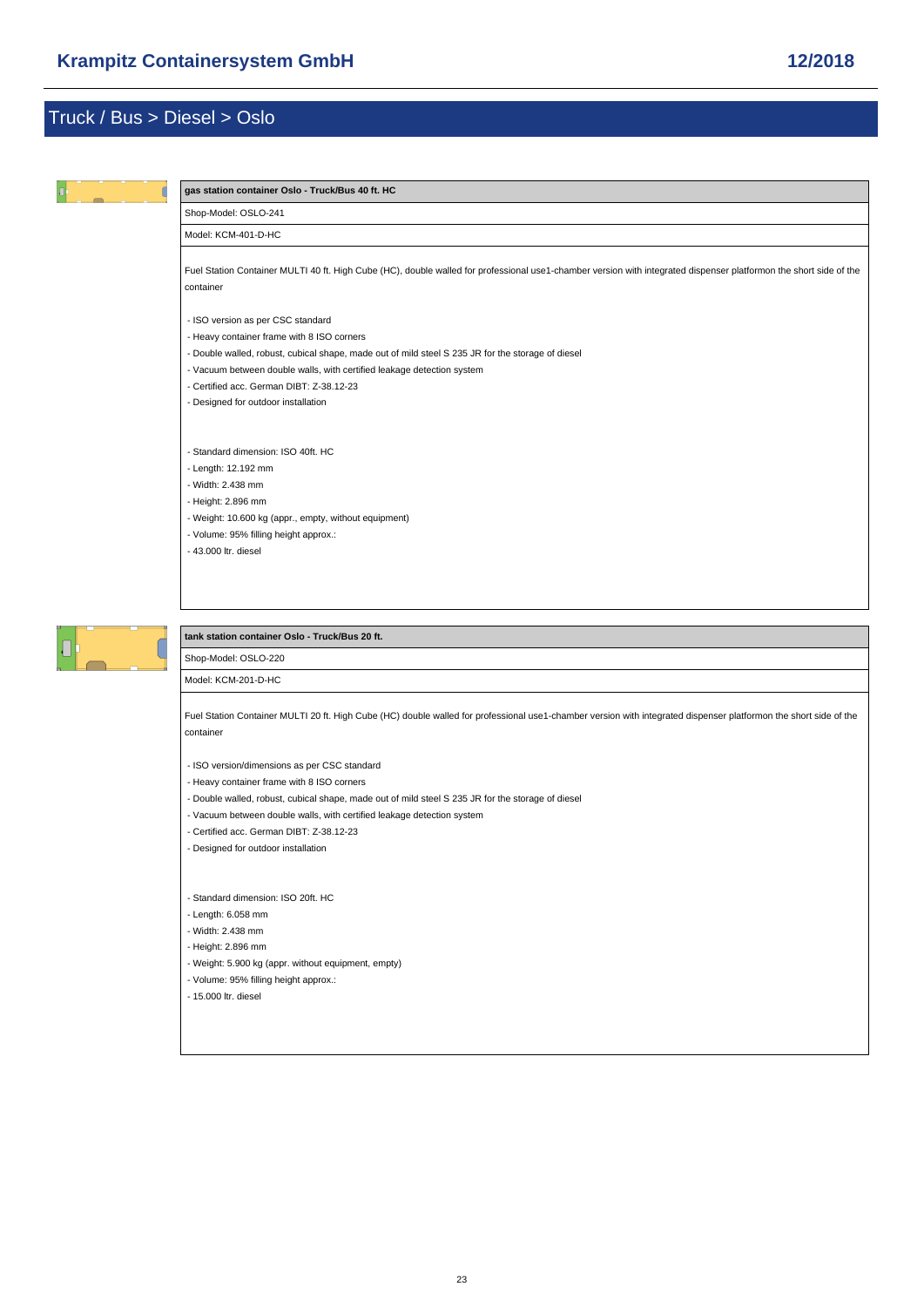

### **tank station Oslo - Truck/Bus 10 ft.** Shop-Model: OSLO-210

Model: KCM-101-D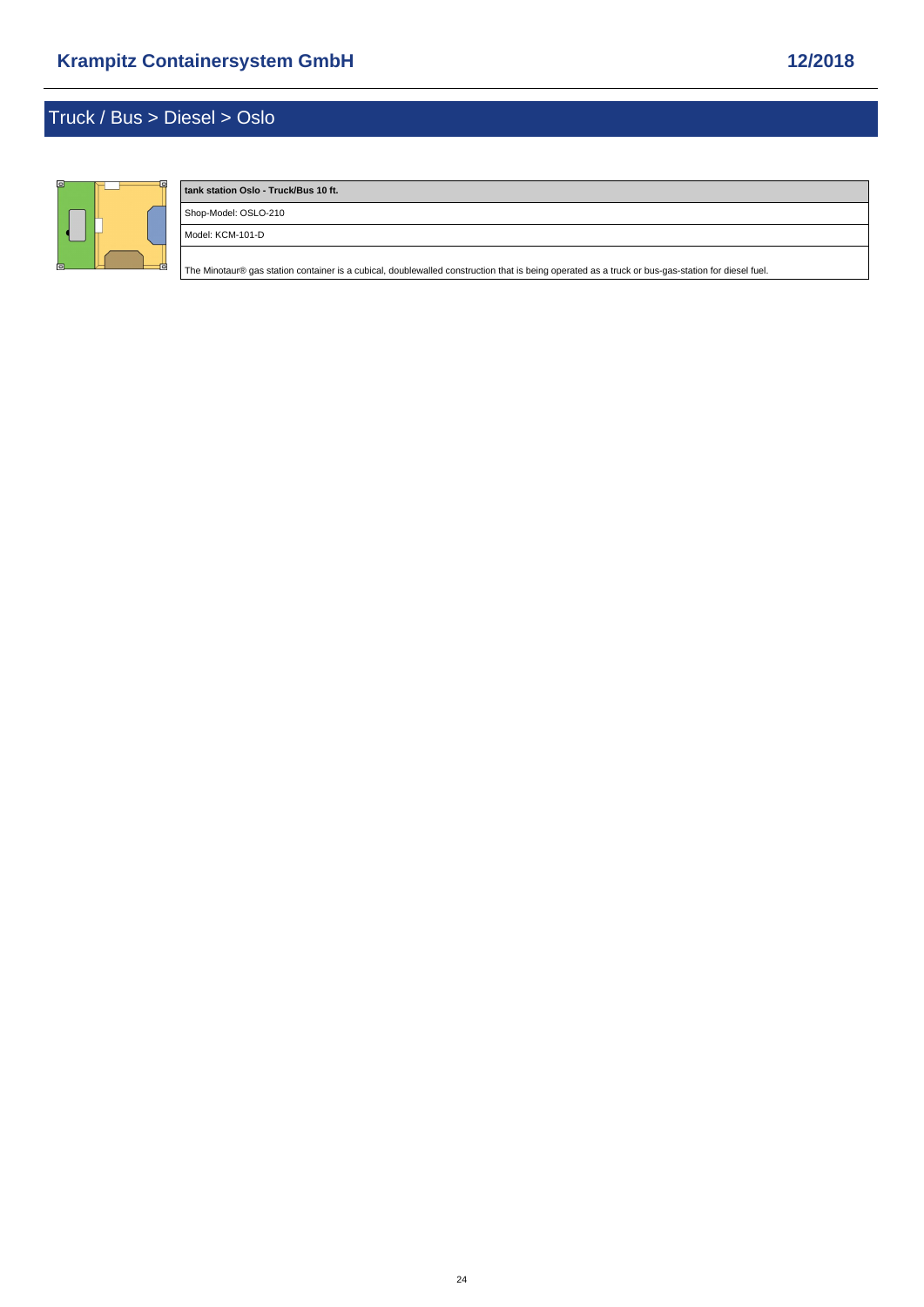<span id="page-24-0"></span>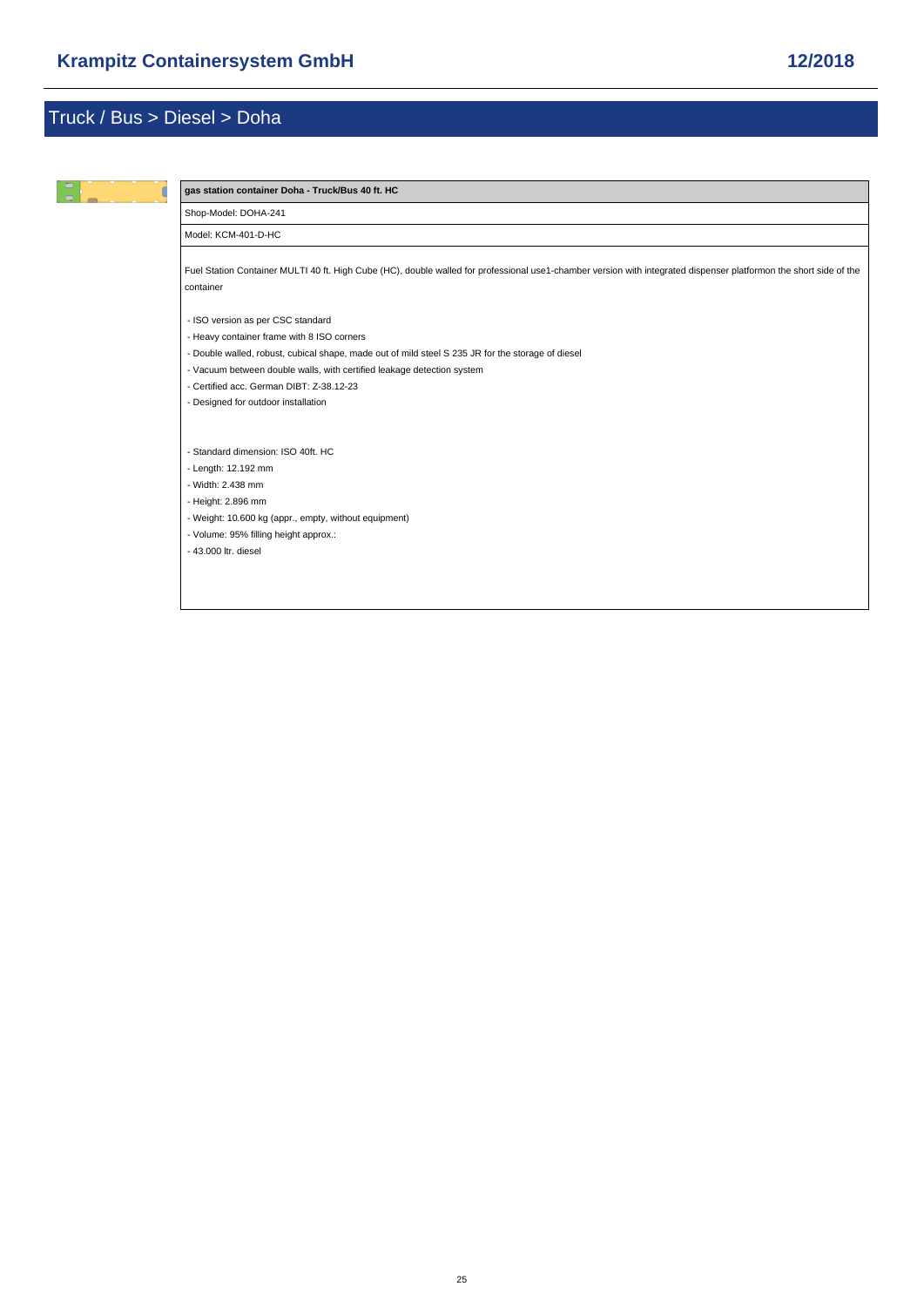# <span id="page-25-0"></span>Boat > Gasoline > Cali



| gas station container Cali - Boat 10 ft.                                                                                                    |  |
|---------------------------------------------------------------------------------------------------------------------------------------------|--|
| Shop-Model: CALI-310                                                                                                                        |  |
| Model: KCC-101-EX                                                                                                                           |  |
| The Minotaur® gas station container is a cubical, doublewalled construction that is being operated as a boat-gas-station for gasoline fuel. |  |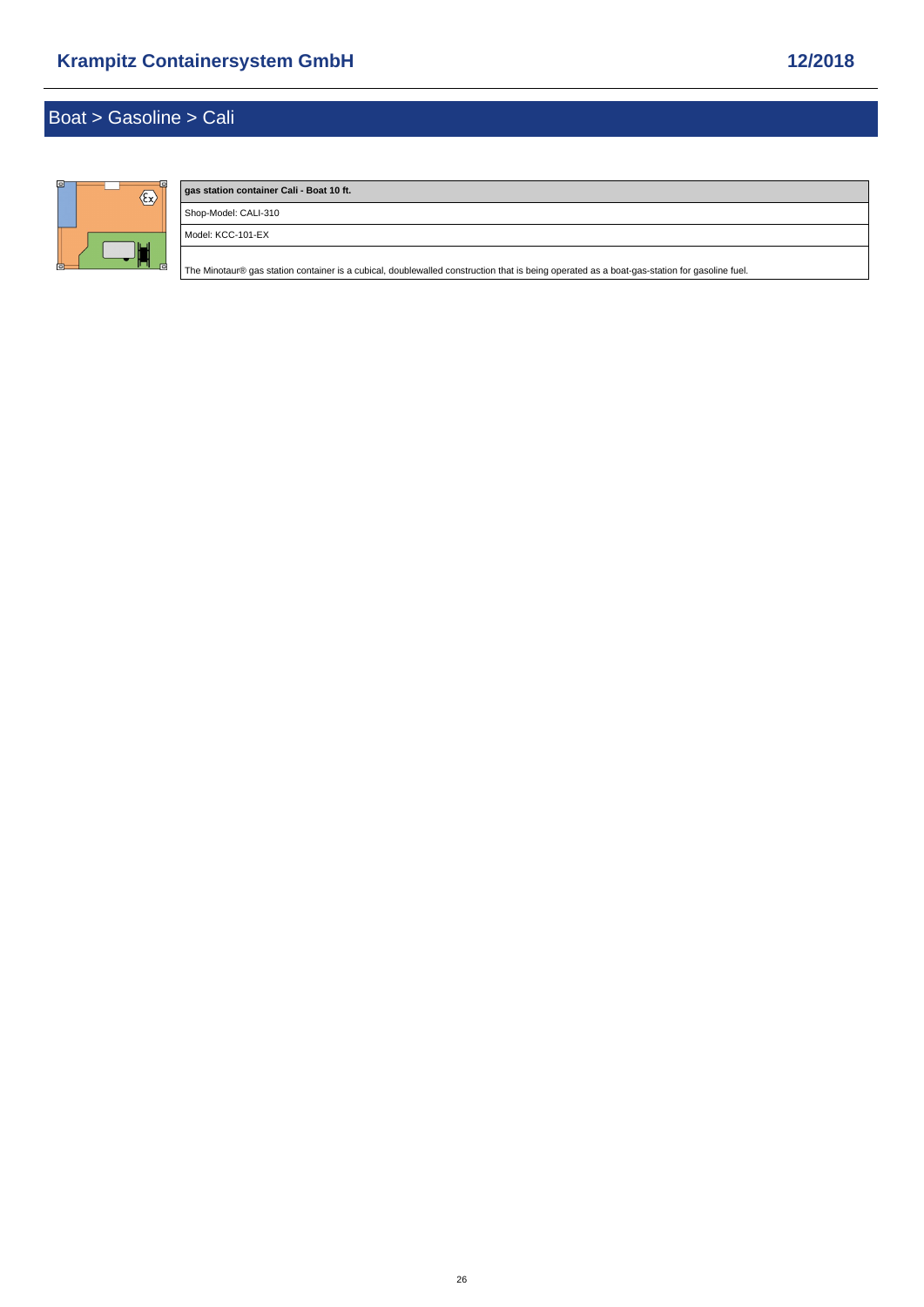

- Vacuum between double walls, with certified leakage detection system
- Certified acc. German DIBT: Z-38.12-23

- Designed for outdoor installation

- Standard dimension: ISO 40ft. HC

- Length: 12.192 mm

- Width: 2.438 mm

- Height: 2.896 mm

- Weight: 11.800 kg (appr. without equipment, empty)

- Volume: 95% filling height approx.:

- 54.000 ltr petrol/gasoline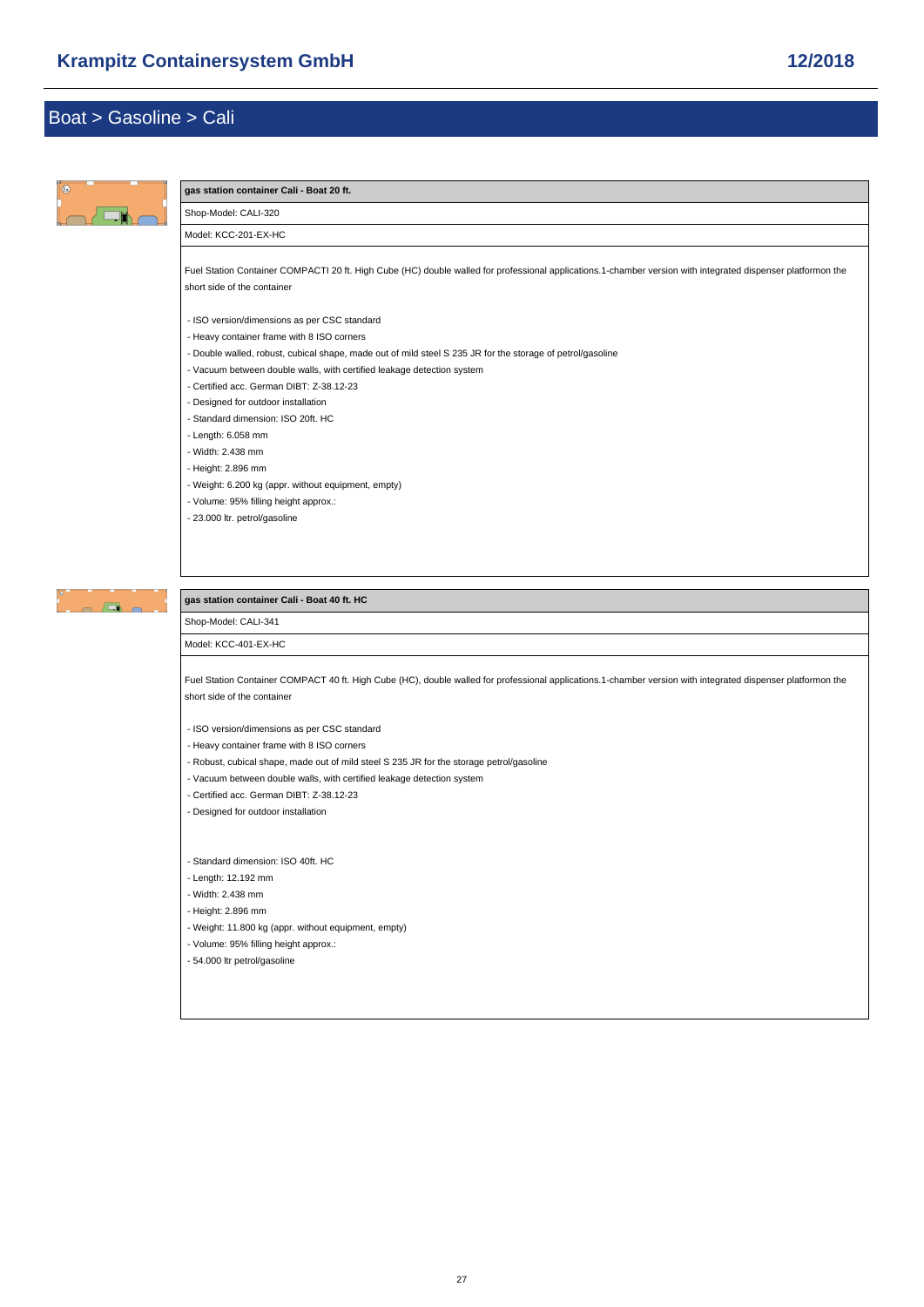### <span id="page-27-0"></span>Boat > Diesel > Calgary



| gas station container Calgary - Boat 10 ft.                                                                                               |
|-------------------------------------------------------------------------------------------------------------------------------------------|
| Shop-Model: CALGARY-310                                                                                                                   |
| Model: KCC-101-D                                                                                                                          |
| The Minotaur® gas station container is a cubical, doublewalled construction that is being operated as a boat-gas-station for diesel fuel. |



 $\begin{array}{c|c|c|c|c} \hline \multicolumn{1}{c|}{\mathbf{A}} & \multicolumn{1}{c|}{\mathbf{A}} & \multicolumn{1}{c|}{\mathbf{A}} \end{array}$ 

### **gas station container Calgary - Boat 40 ft. HC**

Shop-Model: CALGARY-341

Model: KCC-401-D-HC

[Fuel Station Container COMPACT 40 ft. High Cube \(HC\) double walled for professional applications.1-chamber version with integrated dispenser platformon](https://www.mobile-gas-station.com/Boat/Diesel/Calgary/gas-station-container-Calgary-Boat-40-ft-HC::67.html) the short side of the container

- ISO version/dimensions as per CSC standard

- Heavy container frame with 8 ISO corners
- Double walled, robust, cubical shape, made out of mild steel S 235 JR for the storage of diesel
- Vacuum between double walls, with certified leakage detection system

- Certified acc. German DIBT: Z-38.12-23

- Designed for outdoor installation

- Standard dimension: ISO 40ft. HC

- Length: 12.192 mm

- Width: 2.438 mm

- Height: 2.896 mm
- Weight: 11.800 kg (appr. without equipment, empty)
- Volume: 95% filling height approx.:

- 54.000 ltr. diesel



### **gas station container Calgary - Car 20 ft.**

Shop-Model: CALGARY-320

Model: KCC-201-D-HC

[Fuel Station Container COMPACTI 20 ft. High Cube \(HC\) double walled for professional use](https://www.mobile-gas-station.com/Boat/Diesel/Calgary/gas-station-container-Calgary-Car-20-ft::65.html)

1-chamber version with integrated dispenser platformon the short side of the container

- ISO version/dimensions as per CSC standard
- Heavy container frame with 8 ISO corners
- Double walled, robust, cubical shape, made out of mild steel S 235 JR for the storage of diesel
- Vacuum between double walls, with certified leakage detection system
- Certified acc. German DIBT: Z-38.12-23
- Designed for outdoor installation
- Standard dimension: ISO 20ft. HC
- Length: 6.058 mm
- Width: 2.438 mm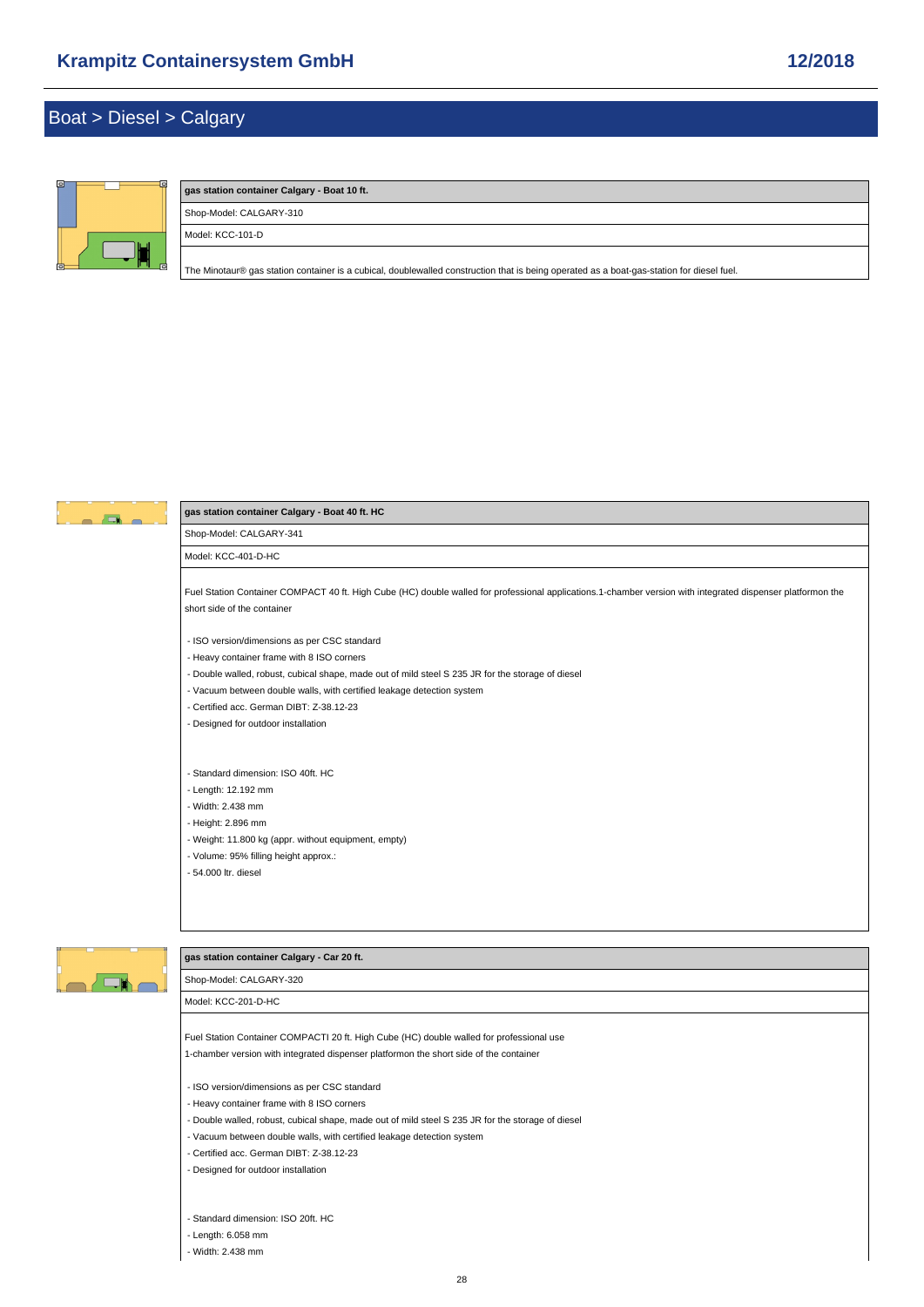- Height: 2.896 mm

- Weight: 6.200 kg (appr. without equipment, empty)

- Volume: 95% filling height approx.:

- 23.000 ltr. diesel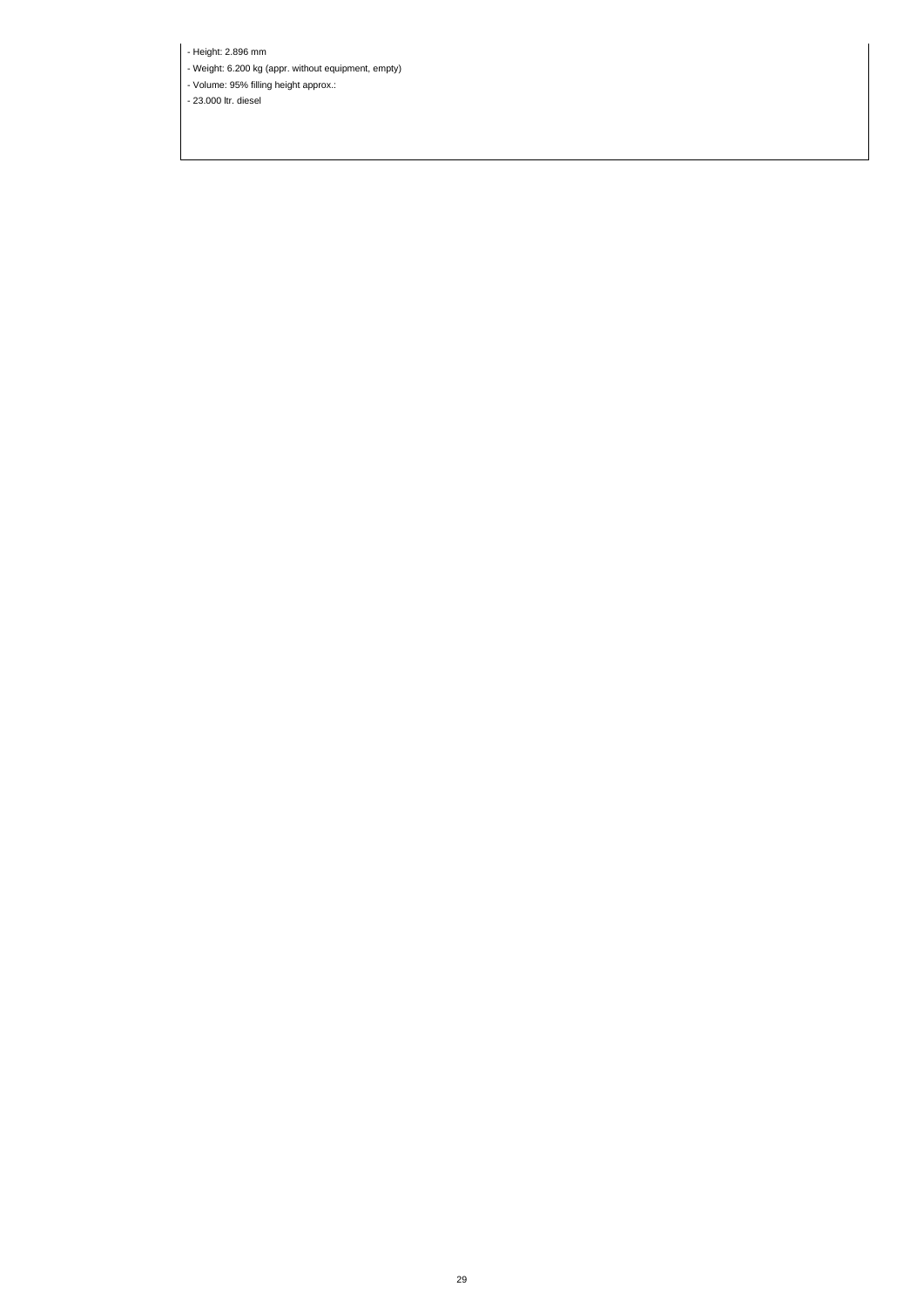<span id="page-29-0"></span>

# **gas station container Accra - Boat 10 ft.** Shop-Model: ACCRA-310 Model: KCCG-101-D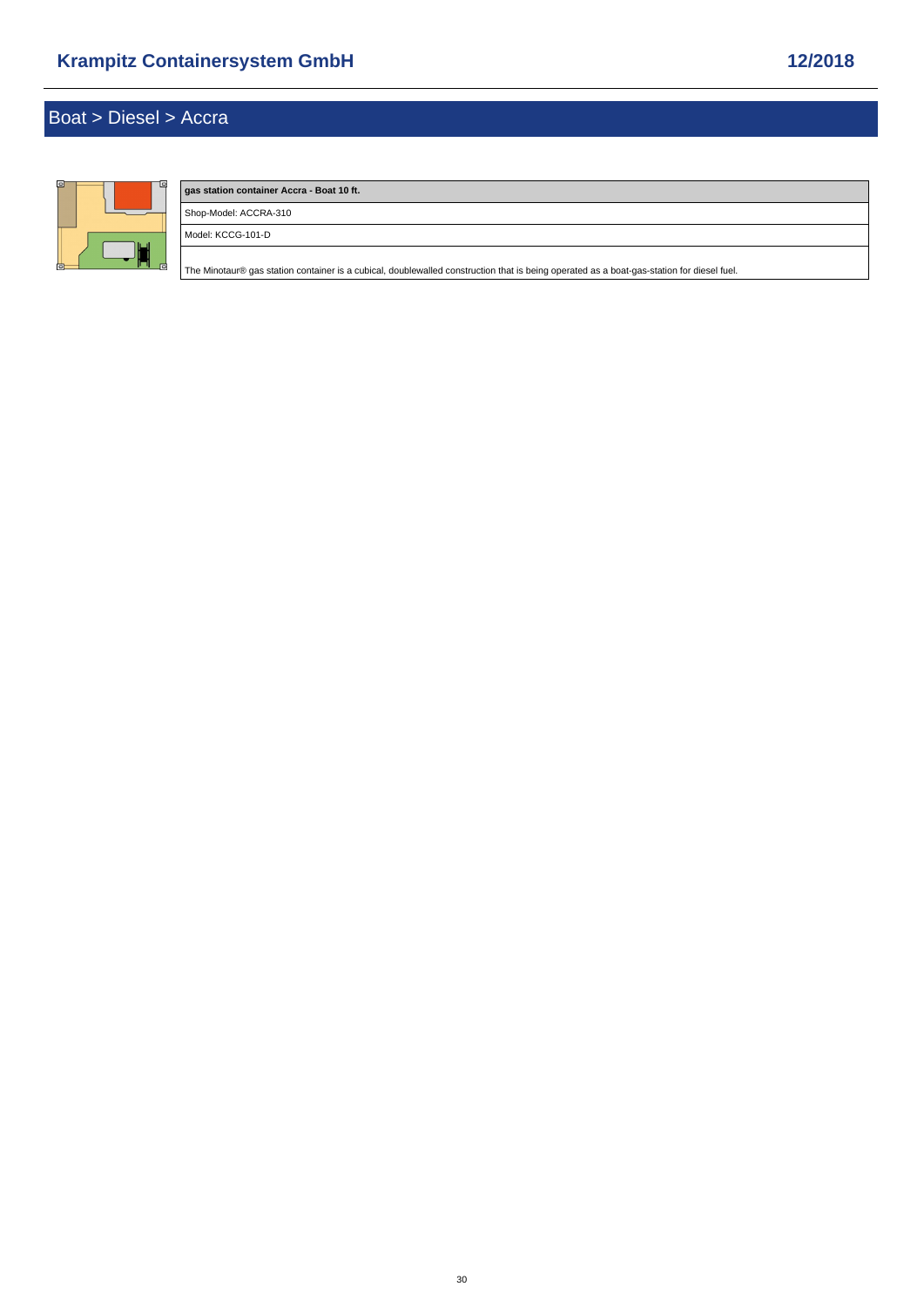

### **gas station container Accra - Boat 40 ft. HC**

Shop-Model: ACCRA-341

Model: KCCG-401-D-HC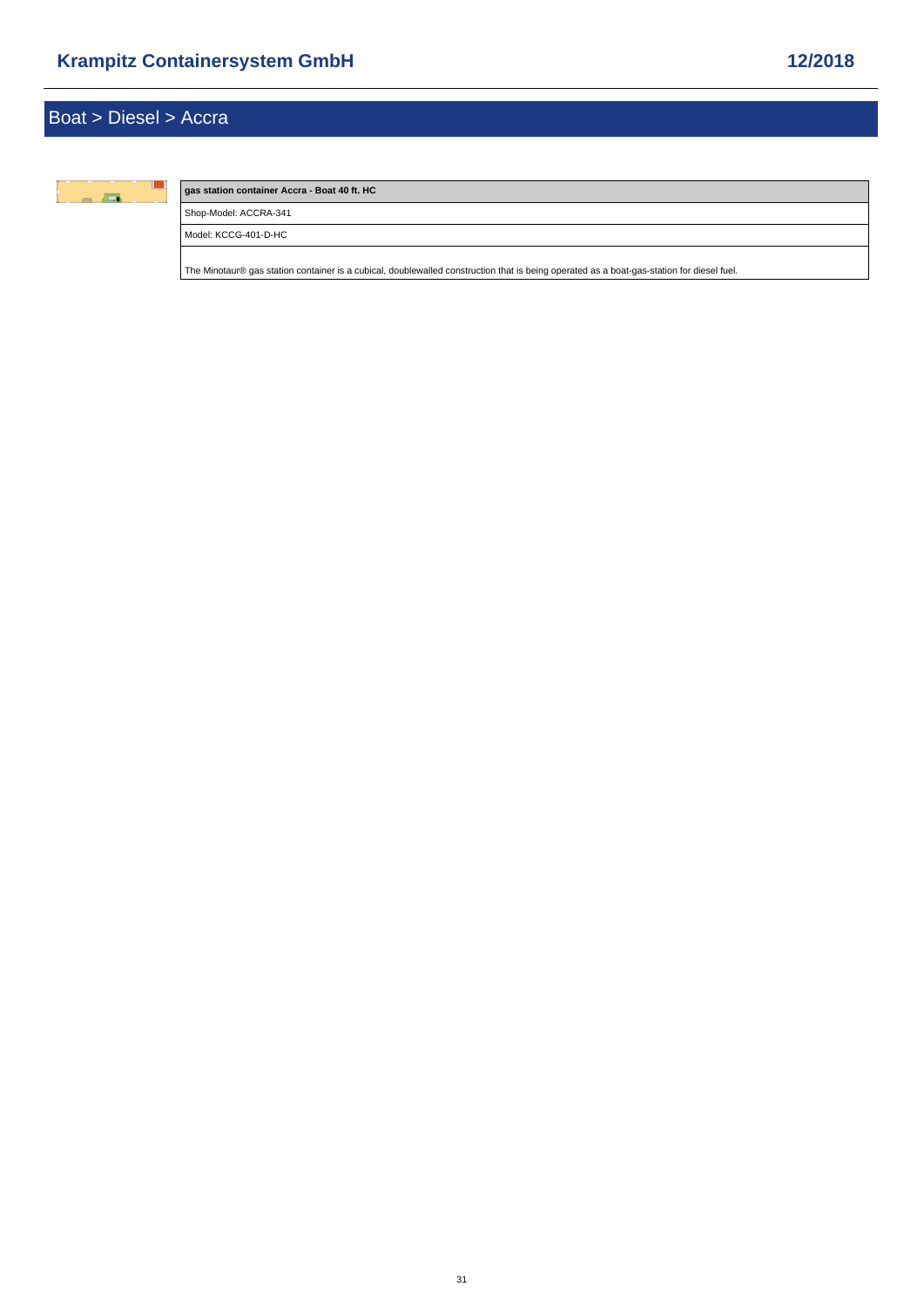# Boat > Diesel > Accra



# **gas station container Accra - Car 20 ft.** Shop-Model: ACCRA-320 Model: KCCG-201-D-HC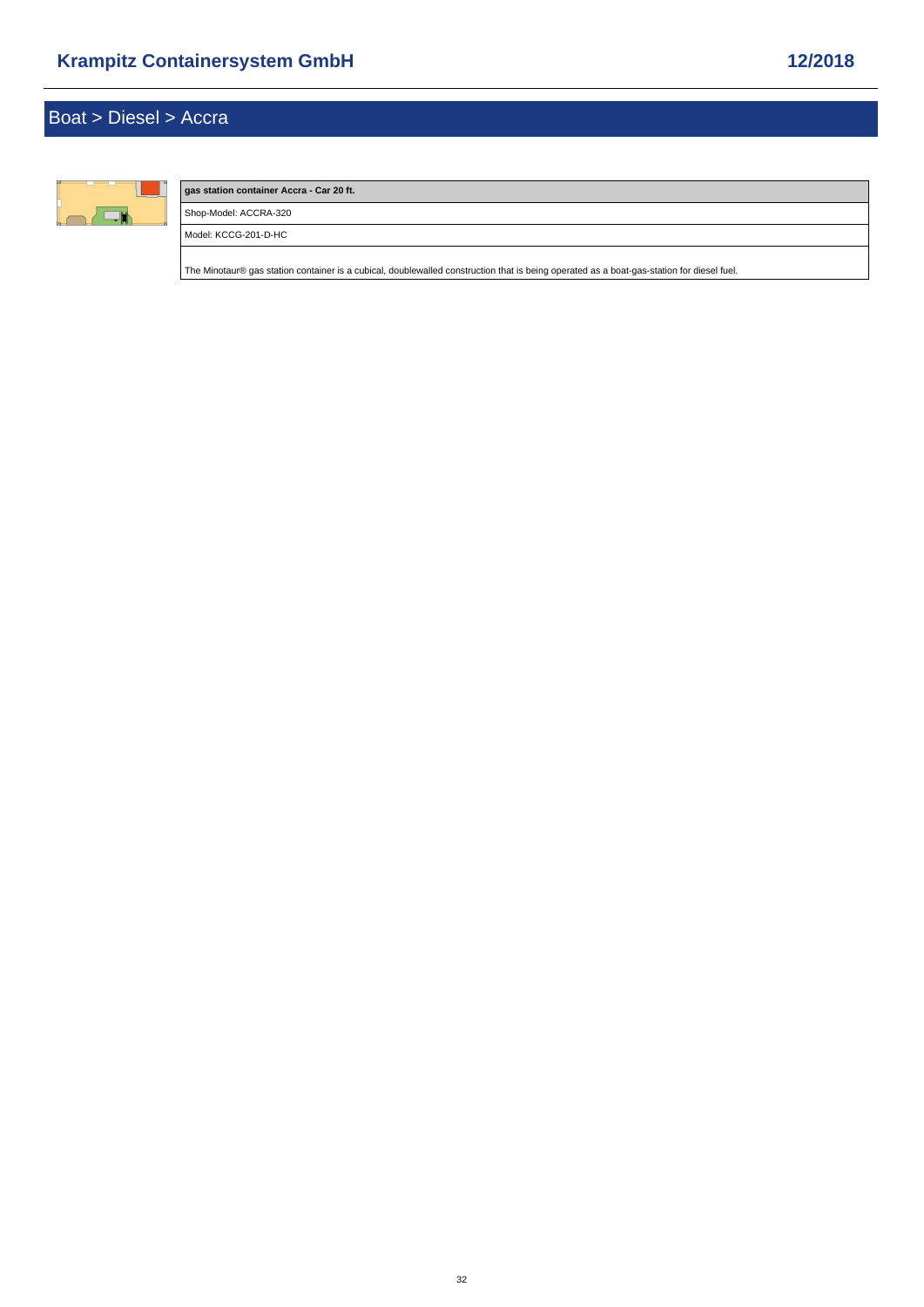### <span id="page-32-0"></span>Boat > Diesel > Oslo



### **gas station container Oslo - Boat 10 ft.** Shop-Model: OSLO-310

Model: KCM-101-D

[The Minotaur® gas station container is a cubical, doublewalled construction that is being operated as a boat-gas-station for diesel fuel.](https://www.mobile-gas-station.com/Boat/Diesel/Oslo/gas-station-container-Oslo-Boat-10-ft::82.html)



### **gas station container Oslo - Boat 20 ft.**

Shop-Model: OSLO-320 Model: KCM-201-D-HC

[Fuel Station Container MULTI 20 ft. High Cube \(HC\) double walled for professional use1-chamber version with integrated dispenser platformon the short sid](https://www.mobile-gas-station.com/Boat/Diesel/Oslo/gas-station-container-Oslo-Boat-20-ft::83.html)e of the container

- ISO version/dimensions as per CSC standard

- Heavy container frame with 8 ISO corners
- Double walled, robust, cubical shape, made out of mild steel S 235 JR for the storage of diesel
- Vacuum between double walls, with certified leakage detection system
- Certified acc. German DIBT: Z-38.12-23
- Designed for outdoor installation

- Standard dimension: ISO 20ft. HC

- Length: 6.058 mm
- Width: 2.438 mm
- Height: 2.896 mm
- Weight: 5.900 kg (appr. without equipment, empty)
- Volume: 95% filling height approx.:
- 15.000 ltr. diesel



#### **gas station container Oslo - Boat 40 ft. HC**

Shop-Model: OSLO-341

Model: KCM-401-D-HC

[Fuel Station Container MULTI 40 ft. High Cube \(HC\), double walled for professional use1-chamber version with integrated dispenser platformon the short sid](https://www.mobile-gas-station.com/Boat/Diesel/Oslo/gas-station-container-Oslo-Boat-40-ft-HC::85.html)e of the container

- ISO version as per CSC standard

- Heavy container frame with 8 ISO corners
- Double walled, robust, cubical shape, made out of mild steel S 235 JR for the storage of diesel
- Vacuum between double walls, with certified leakage detection system
- Certified acc. German DIBT: Z-38.12-23
- Designed for outdoor installation
- Standard dimension: ISO 40ft. HC
- Length: 12.192 mm
- Width: 2.438 mm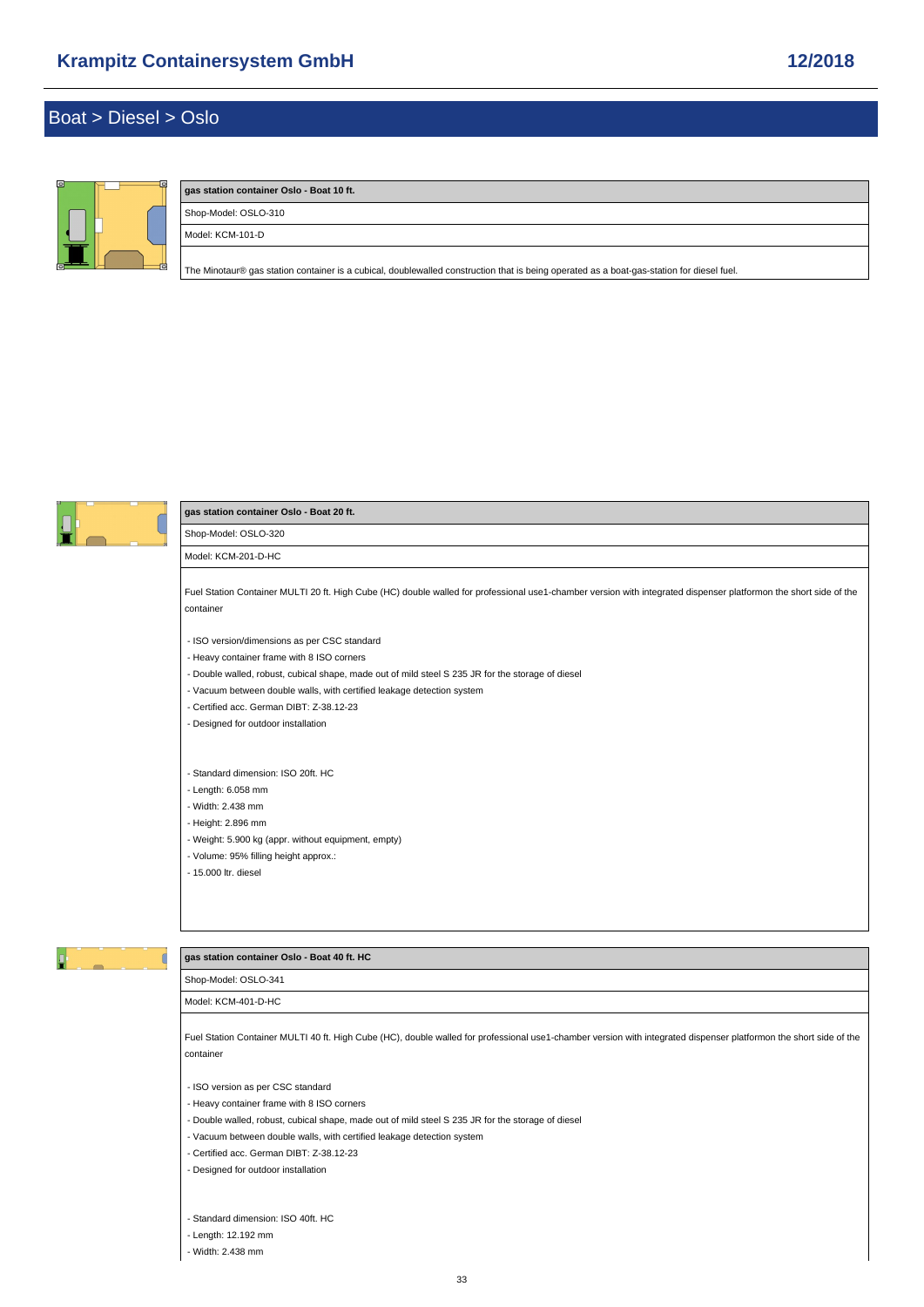- Height: 2.896 mm

- Weight: 10.600 kg (appr., empty, without equipment)

- Volume: 95% filling height approx.:

- 43.000 ltr. diesel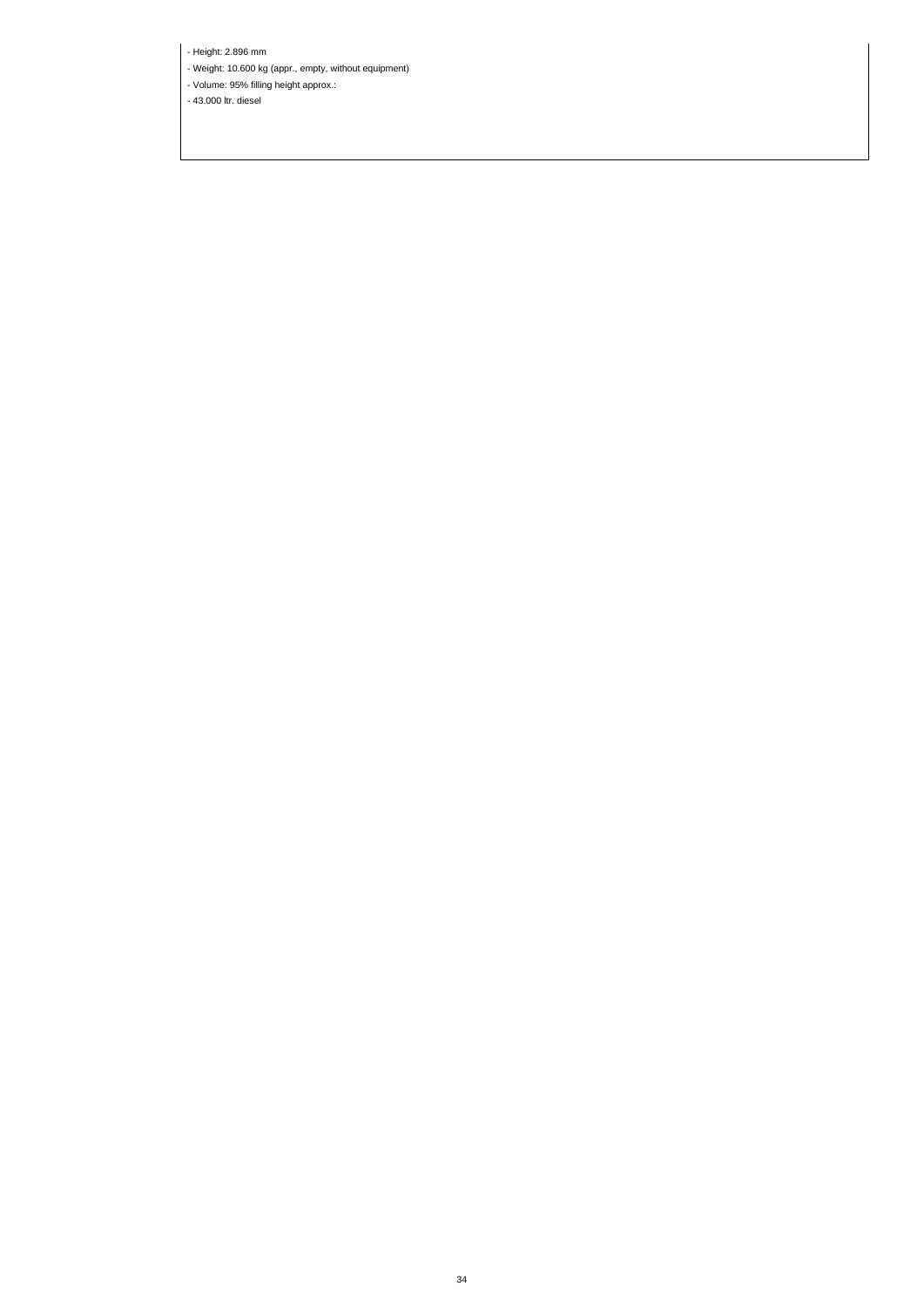<span id="page-34-0"></span>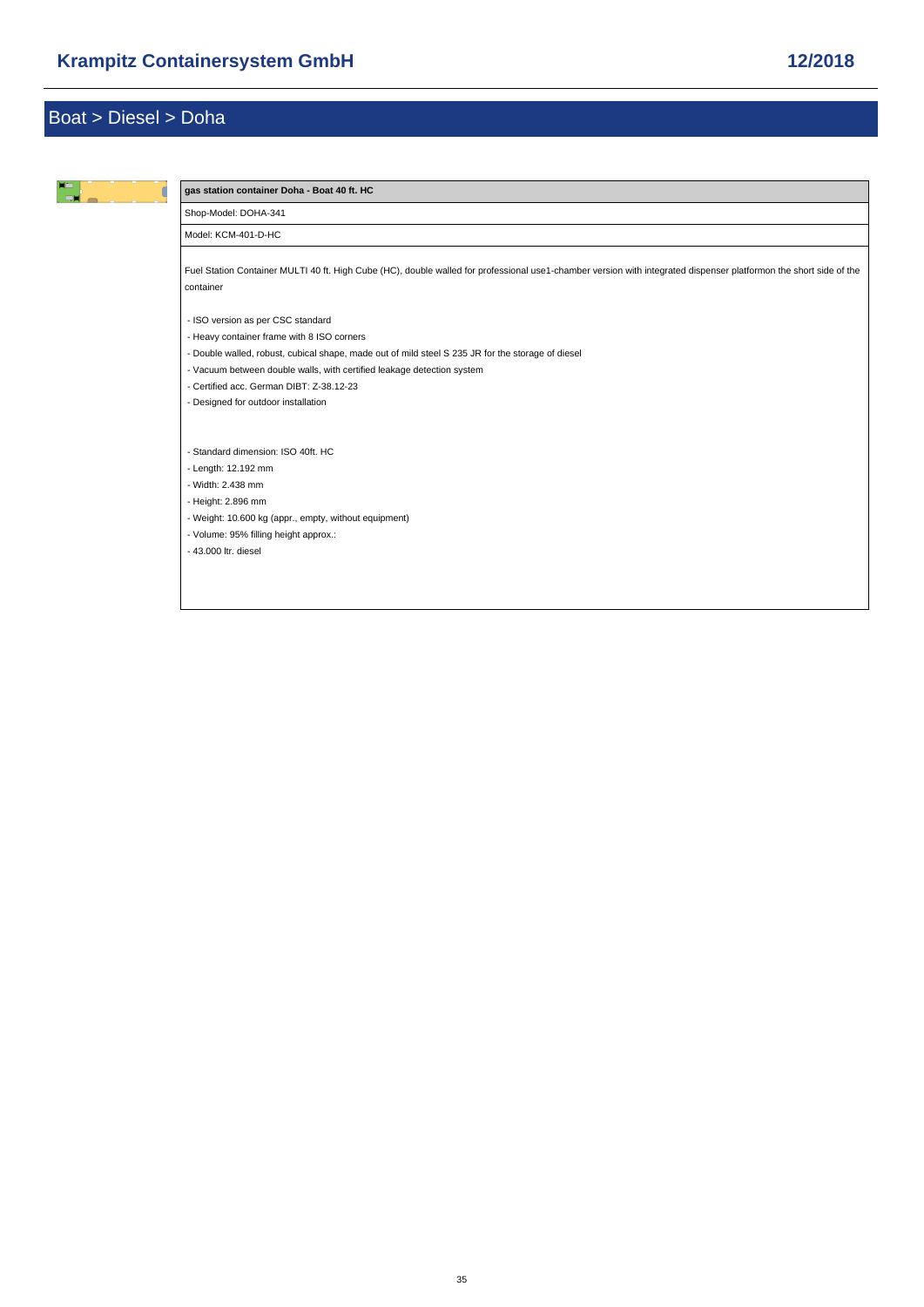<span id="page-35-0"></span>

| $\bullet$    | gas station container Caracas - Boat 20 ft.                                                                                                                                                                                                                                                                                                                                                                                                                                                                                                                                    |
|--------------|--------------------------------------------------------------------------------------------------------------------------------------------------------------------------------------------------------------------------------------------------------------------------------------------------------------------------------------------------------------------------------------------------------------------------------------------------------------------------------------------------------------------------------------------------------------------------------|
|              | Shop-Model: CARACAS-320                                                                                                                                                                                                                                                                                                                                                                                                                                                                                                                                                        |
|              | Model: KCC-202-DB-HC                                                                                                                                                                                                                                                                                                                                                                                                                                                                                                                                                           |
|              | Fuel Station Container COMPACT 20 ft. High Cube (HC) double walled for professional applications.2-chamber version with integrated dispenser platformon the<br>short side of the container                                                                                                                                                                                                                                                                                                                                                                                     |
|              | - ISO version/dimensions as per CSC standard<br>- Heavy container frame with 8 ISO corners<br>- Double walled, robust, cubical shape, made out of mild steel S 235 JR for the storage of diesel and petrol/gasoline<br>- Vacuum between double walls, with certified leakage detection system<br>- Certified acc. German DIBT: Z-38.12-23<br>- Designed for outdoor installation                                                                                                                                                                                               |
|              | - Standard dimension: ISO 20ft. HC<br>- Length: 6.058 mm<br>- Width: 2.438 mm<br>- Height: 2.896 mm<br>- Weight: 6.200 kg (appr. without equipment, empty)<br>- Volume: 95% filling height approx.:<br>- 12.000 ltr. diesel<br>- 11.000 ltr petrol/gasoline                                                                                                                                                                                                                                                                                                                    |
|              | gas station container Caracas - Boat 40 ft. HC                                                                                                                                                                                                                                                                                                                                                                                                                                                                                                                                 |
| $\sqrt{1-x}$ | Shop-Model: CARACAS-341                                                                                                                                                                                                                                                                                                                                                                                                                                                                                                                                                        |
|              | Model: KCC-402-DB-HC                                                                                                                                                                                                                                                                                                                                                                                                                                                                                                                                                           |
|              | Fuel Station Container COMPACT 40 ft. High Cube (HC) double walled for professional applications.2-chamber version with integrated dispenser platformon the<br>short side of the container<br>- ISO version/dimensions as per CSC standard<br>- Heavy container frame with 8 ISO corners<br>- Double walled, robust, cubical shape, made out of mild steel S 235 JR for the storage of diesel and petrol/gasoline<br>- Vacuum between double walls, with certified leakage detection system<br>- Certified acc. German DIBT: Z-38.12-23<br>- Designed for outdoor installation |
|              | - Standard dimension: ISO 40ft. HC<br>- Length: 12.192 mm<br>- Width: 2.438 mm<br>- Height: 2.896 mm<br>- Weight: 11.800 kg (appr. without equipment, empty)<br>- Volume: 95% filling height approx.:<br>- 33.000 ltr. diesel                                                                                                                                                                                                                                                                                                                                                  |

- 21.000 ltr petrol/gasoline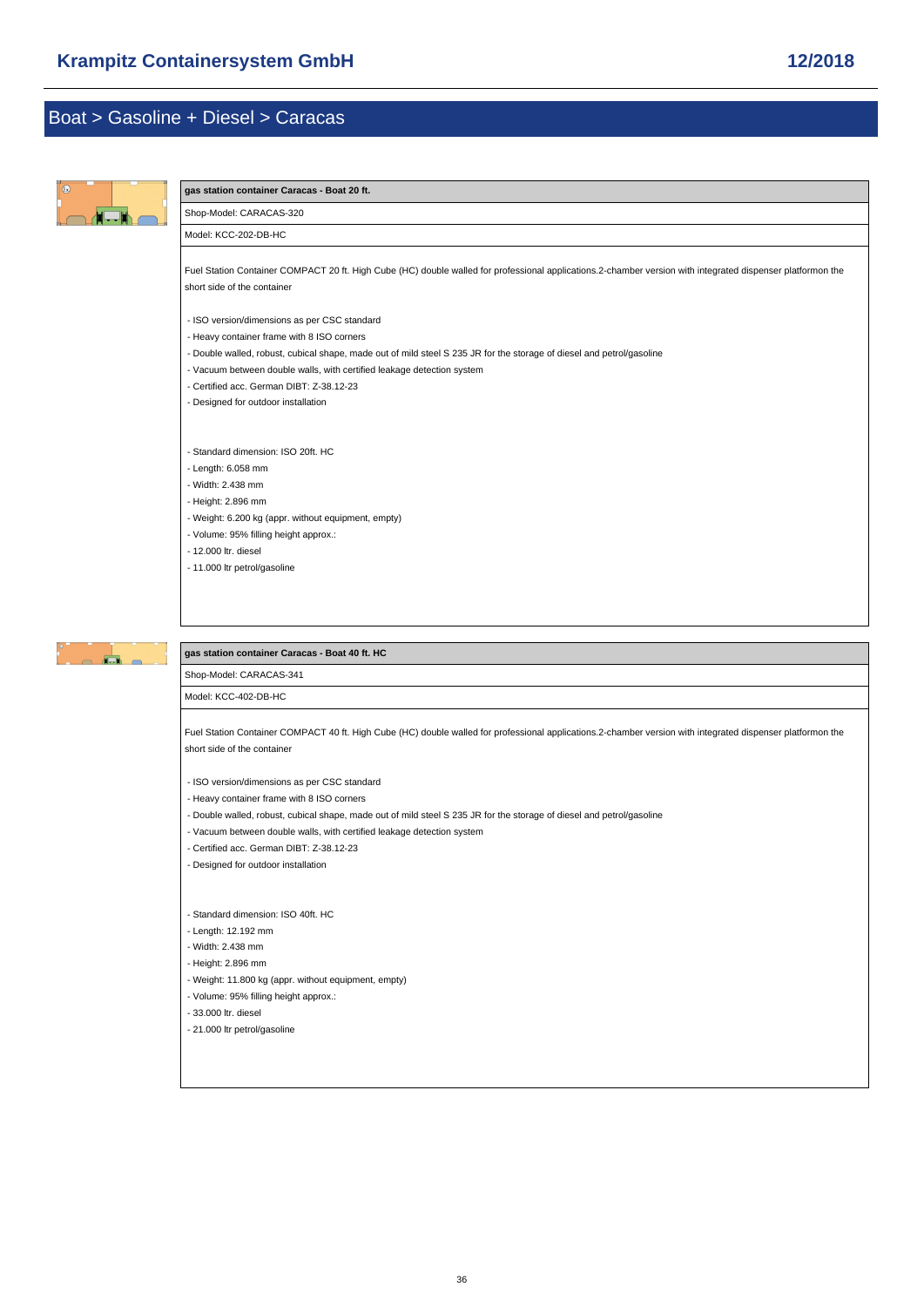<span id="page-36-0"></span>

### **gas station container Amman - Boat 40 ft. HC**

Shop-Model: AMMAN-341

Model: KCCG-402-DB-HC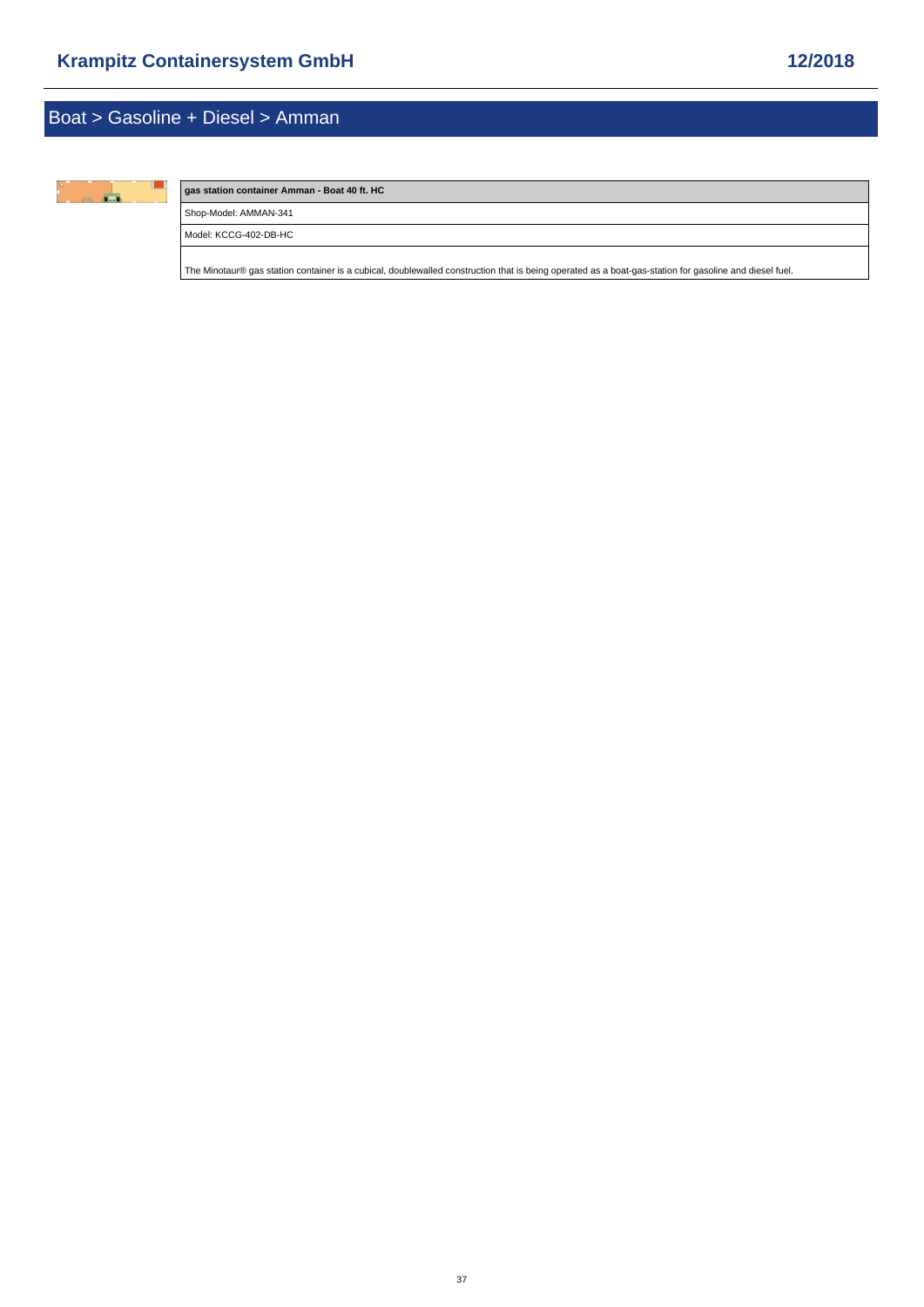# Boat > Gasoline + Diesel > Amman



# **gas station container Amman - Car 20 ft.** Shop-Model: AMMAN-320 Model: KCCG-202-DB-HC [The Minotaur® gas station container is a cubical, doublewalled construction that is being operated as a boat-gas-station for gasoline and diesel fuel.](https://www.mobile-gas-station.com/Boat/Gasoline-Diesel/Amman/gas-station-container-Amman-Car-20-ft::79.html)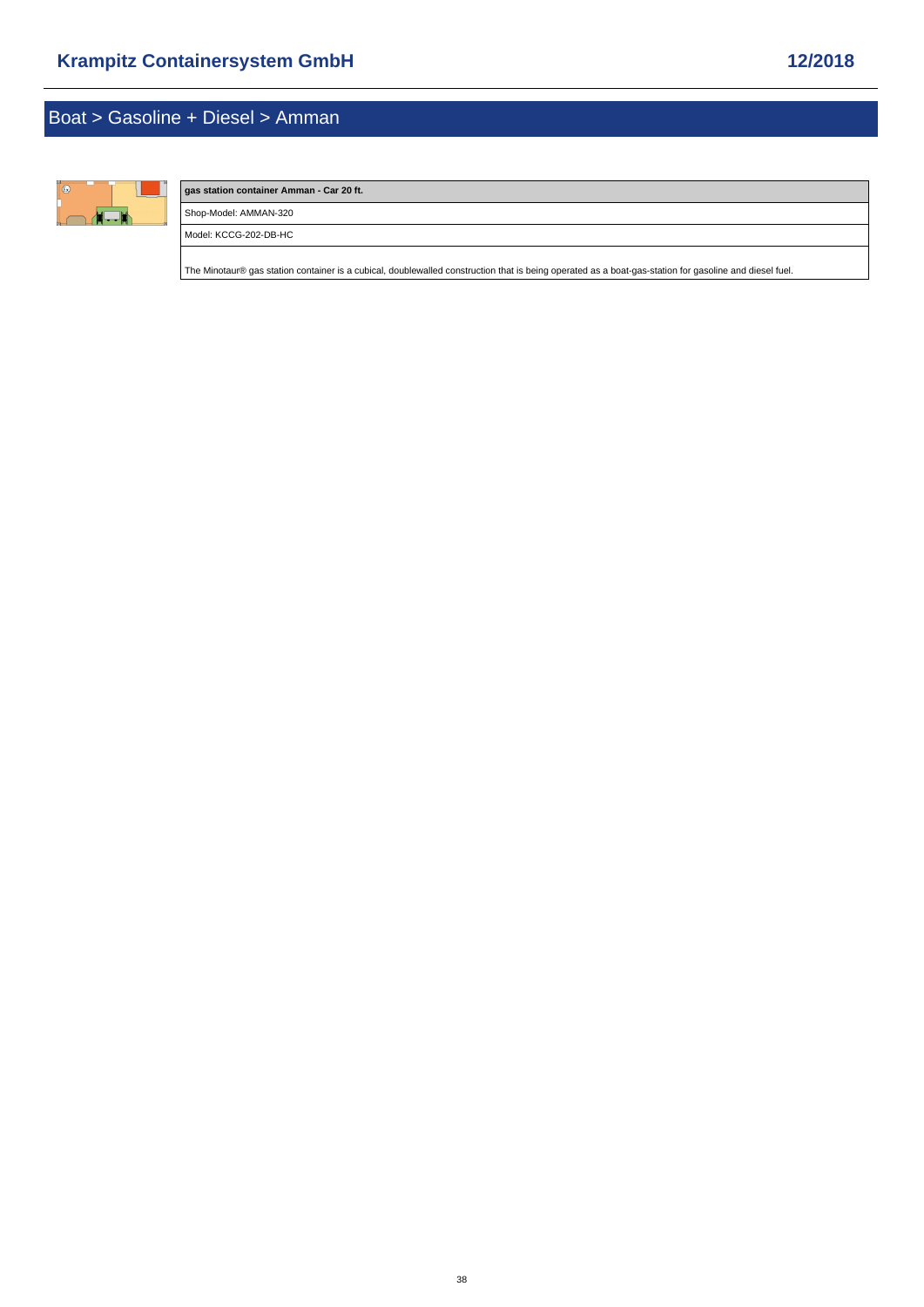<span id="page-38-0"></span>

[Fuel Station Container MULTI 20 ft. High Cube \(HC\) double walled for professional use2-chamber version with integrated dispenser platformon the short sid](https://www.mobile-gas-station.com/Boat/Gasoline-Diesel/Omsk/gas-station-container-Omsk-Car-20-ft::86.html)e of the container

- ISO version/dimensions as per CSC standard

- Heavy container frame with 8 ISO corners

- Double walled, robust, cubical shape, made out of mild steel S 235 JR for the storage of diesel und petrol/gasoline
- Vacuum between double walls, with certified leakage detection system
- Certified acc. German DIBT: Z-38.12-23
- Designed for outdoor installation

#### - Standard dimension: ISO 20ft. HC

- Length: 6.058 mm
- Width: 2.438 mm
- Height: 2.896 mm
- Weight: 6.400 kg (appr. without equipment, empty)
- Volume: 95% filling height approx.:
- 9.600 ltr. diesel
- 6.400 ltr. petrol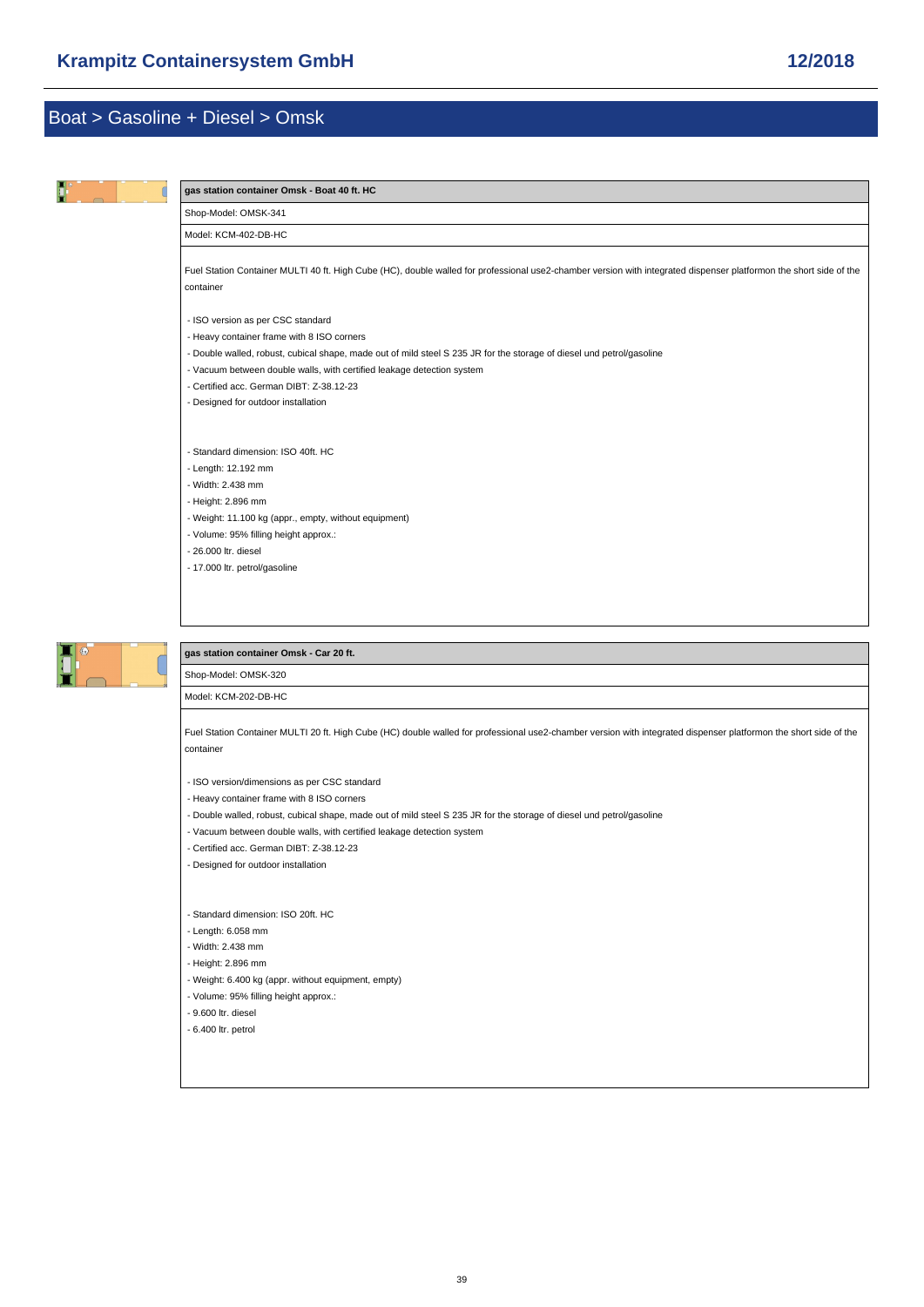$\mathsf{l}$ 

<span id="page-39-0"></span>

| gas station container Delhi - Boat 40 ft. HC                                                                                                                                    |
|---------------------------------------------------------------------------------------------------------------------------------------------------------------------------------|
|                                                                                                                                                                                 |
| Shop-Model: DELHI-341                                                                                                                                                           |
| Model: KCM-402-DB-HC                                                                                                                                                            |
| Fuel Station Container MULTI 40 ft. High Cube (HC), double walled for professional use2-chamber version with integrated dispenser platformon the short side of the<br>container |
| - ISO version as per CSC standard                                                                                                                                               |
| - Heavy container frame with 8 ISO corners                                                                                                                                      |
| - Double walled, robust, cubical shape, made out of mild steel S 235 JR for the storage of diesel und petrol/gasoline                                                           |
| - Vacuum between double walls, with certified leakage detection system                                                                                                          |
| - Certified acc. German DIBT: Z-38.12-23                                                                                                                                        |
| - Designed for outdoor installation                                                                                                                                             |
|                                                                                                                                                                                 |
| - Standard dimension: ISO 40ft. HC                                                                                                                                              |
| - Length: 12.192 mm                                                                                                                                                             |
| - Width: 2.438 mm                                                                                                                                                               |
| - Height: 2.896 mm                                                                                                                                                              |
| - Weight: 11.100 kg (appr., empty, without equipment)                                                                                                                           |
| - Volume: 95% filling height approx.:                                                                                                                                           |
| - 26,000 ltr. diesel                                                                                                                                                            |
| - 17.000 ltr. petrol/gasoline                                                                                                                                                   |
|                                                                                                                                                                                 |
|                                                                                                                                                                                 |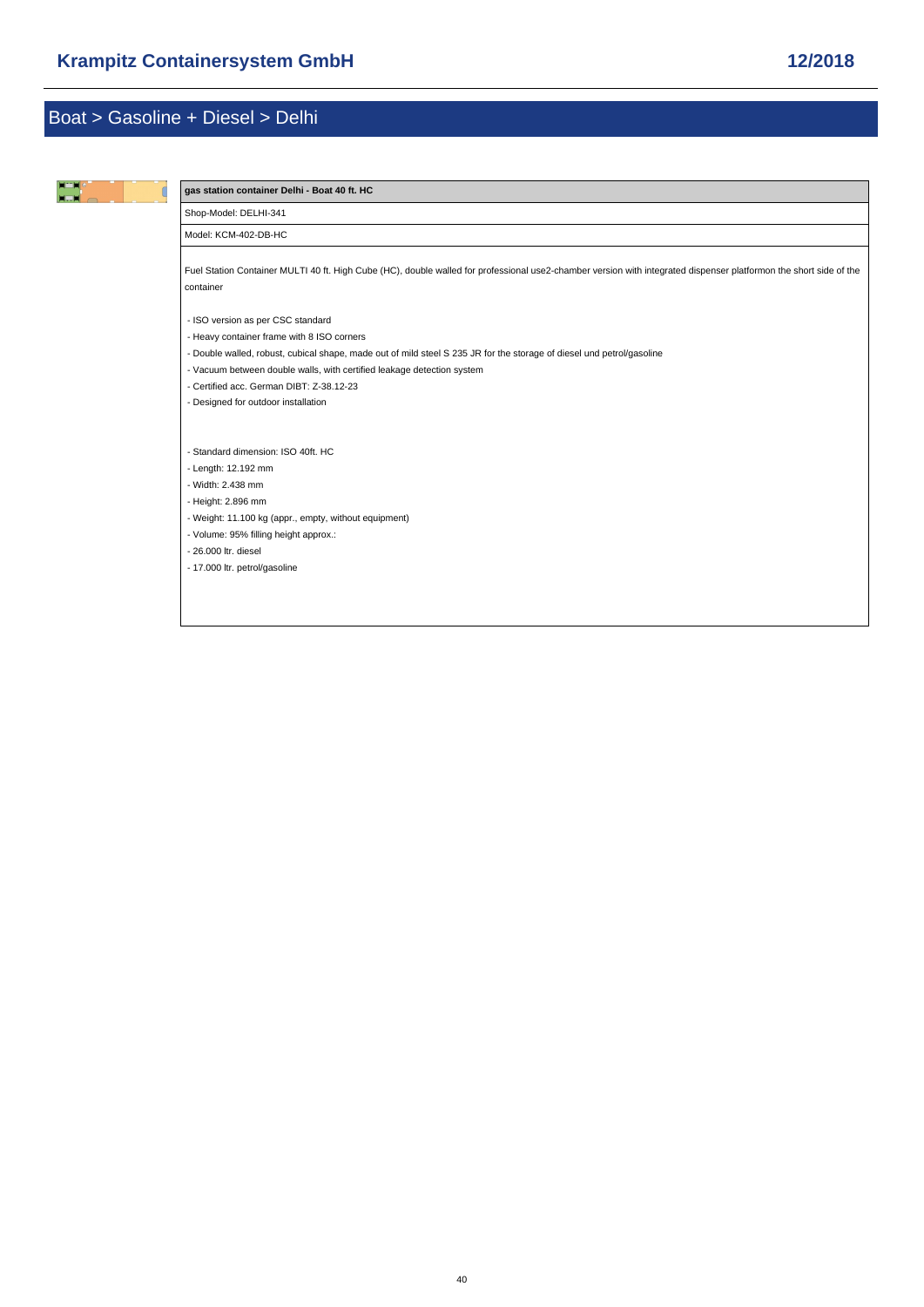### <span id="page-40-0"></span>Train > Diesel > Calgary



| gas station container Calgary - Train 10 ft.                                                                                               |  |
|--------------------------------------------------------------------------------------------------------------------------------------------|--|
| Shop-Model: CALGARY-410                                                                                                                    |  |
| Model: KCC-101-D                                                                                                                           |  |
| The Minotaur® gas station container is a cubical, doublewalled construction that is being operated as a train-gas-station for diesel fuel. |  |



#### **gas station container Calgary - Train 20 ft.**

Shop-Model: CALGARY-420 Model: KCC-201-D-HC

[Fuel Station Container COMPACTI 20 ft. High Cube \(HC\) double walled for professional use](https://www.mobile-gas-station.com/Train/Diesel/Calgary/gas-station-container-Calgary-Train-20-ft::103.html) 1-chamber version with integrated dispenser platformon the short side of the container

- ISO version/dimensions as per CSC standard

- Heavy container frame with 8 ISO corners
- Double walled, robust, cubical shape, made out of mild steel S 235 JR for the storage of diesel
- Vacuum between double walls, with certified leakage detection system
- Certified acc. German DIBT: Z-38.12-23
- Designed for outdoor installation

- Standard dimension: ISO 20ft. HC

- Length: 6.058 mm
- Width: 2.438 mm
- Height: 2.896 mm
- Weight: 6.200 kg (appr. without equipment, empty)
- Volume: 95% filling height approx.:

- 23.000 ltr. diesel

### $\overline{a}$

#### **gas station container Calgary - Train 40 ft. HC**

Shop-Model: CALGARY-441

Model: KCC-401-D-HC

[Fuel Station Container COMPACT 40 ft. High Cube \(HC\) double walled for professional applications.1-chamber version with integrated dispenser platformon](https://www.mobile-gas-station.com/Train/Diesel/Calgary/gas-station-container-Calgary-Train-40-ft-HC::105.html) the short side of the container

- ISO version/dimensions as per CSC standard
- Heavy container frame with 8 ISO corners
- Double walled, robust, cubical shape, made out of mild steel S 235 JR for the storage of diesel
- Vacuum between double walls, with certified leakage detection system
- Certified acc. German DIBT: Z-38.12-23
- Designed for outdoor installation
- Standard dimension: ISO 40ft. HC
- Length: 12.192 mm

- Width: 2.438 mm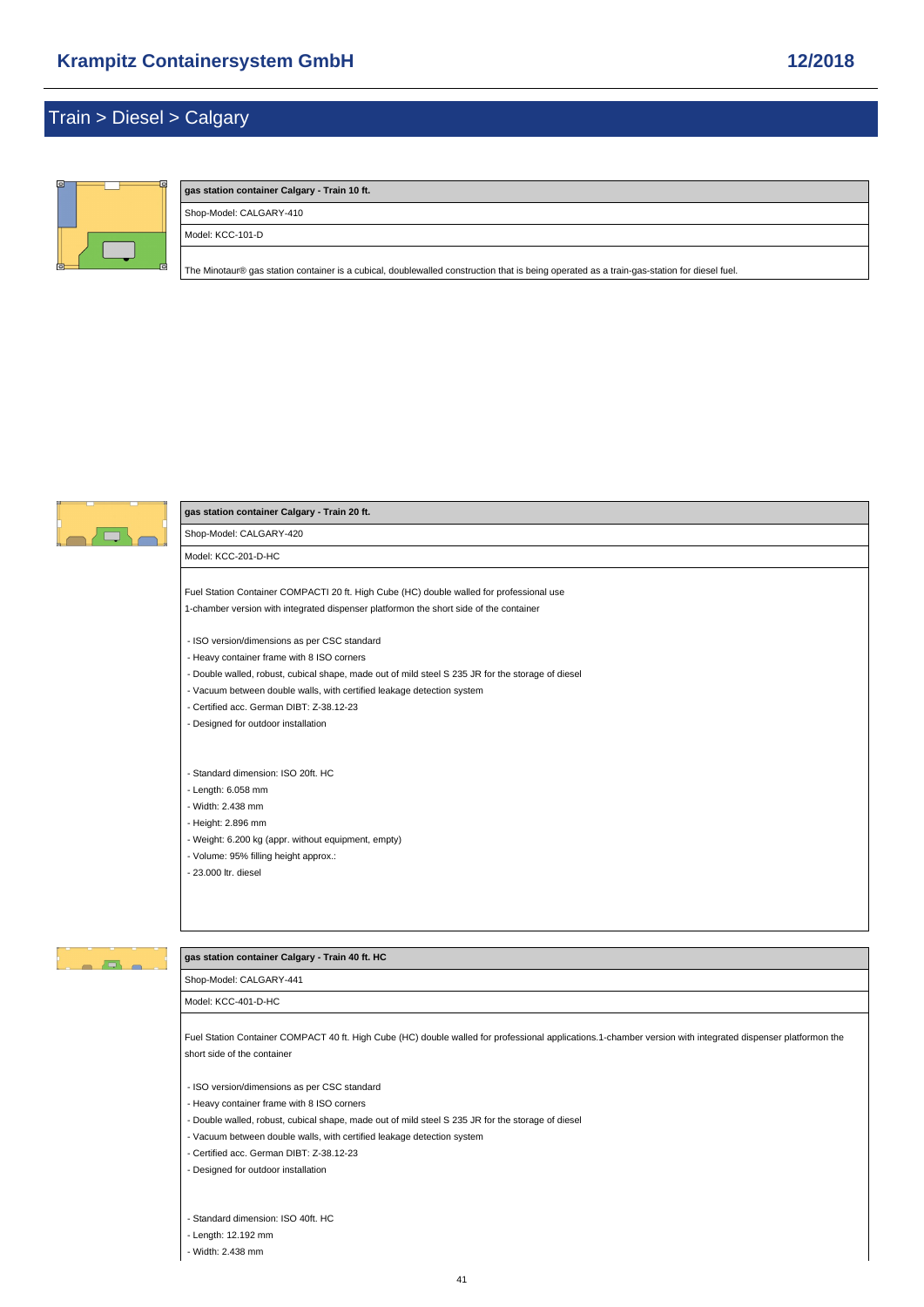- Height: 2.896 mm

- Weight: 11.800 kg (appr. without equipment, empty)

- Volume: 95% filling height approx.:

- 54.000 ltr. diesel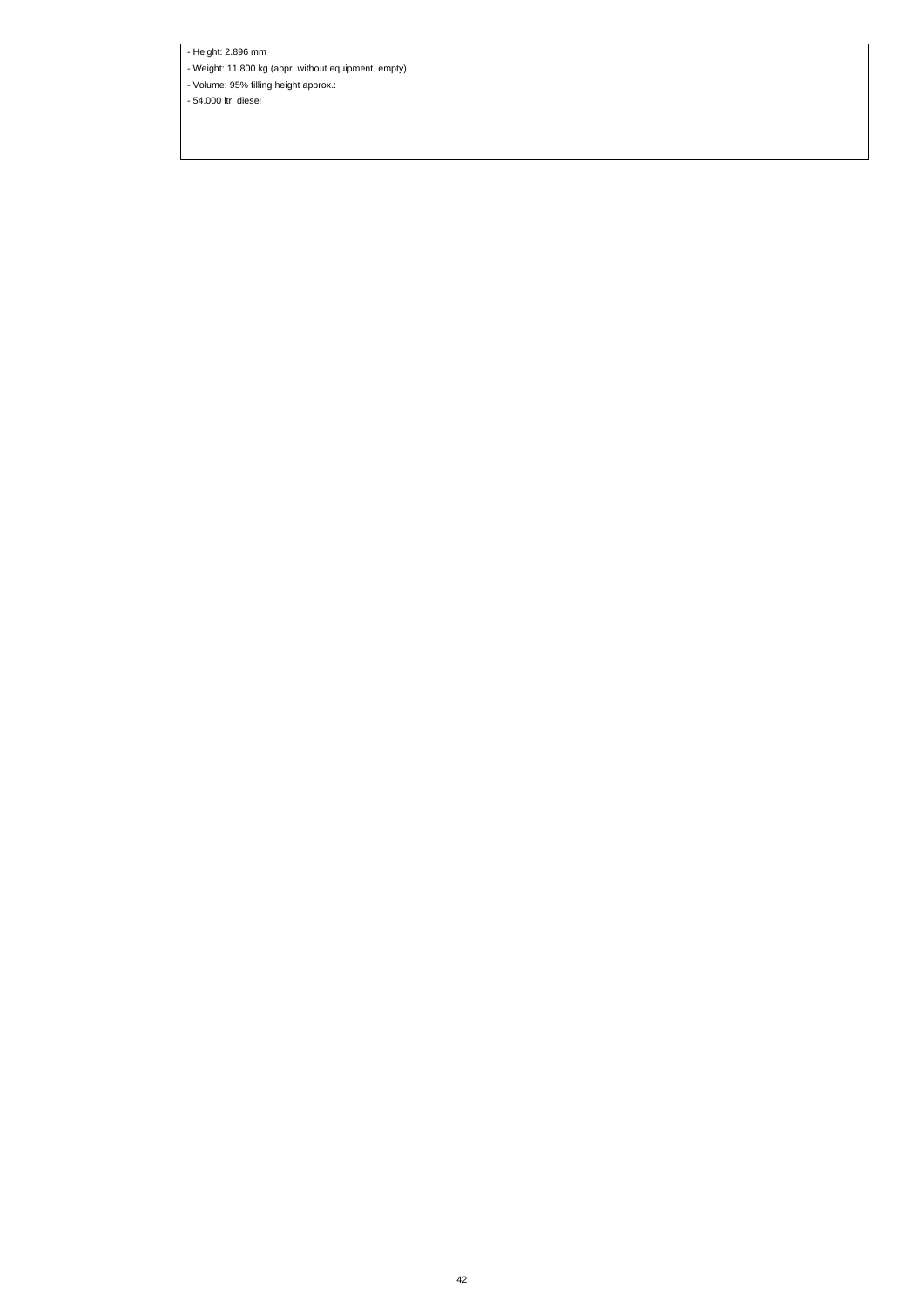<span id="page-42-0"></span>

# **gas station container Accra - Train 10 ft.** Shop-Model: ACCRA-410 Model: KCCG-101-D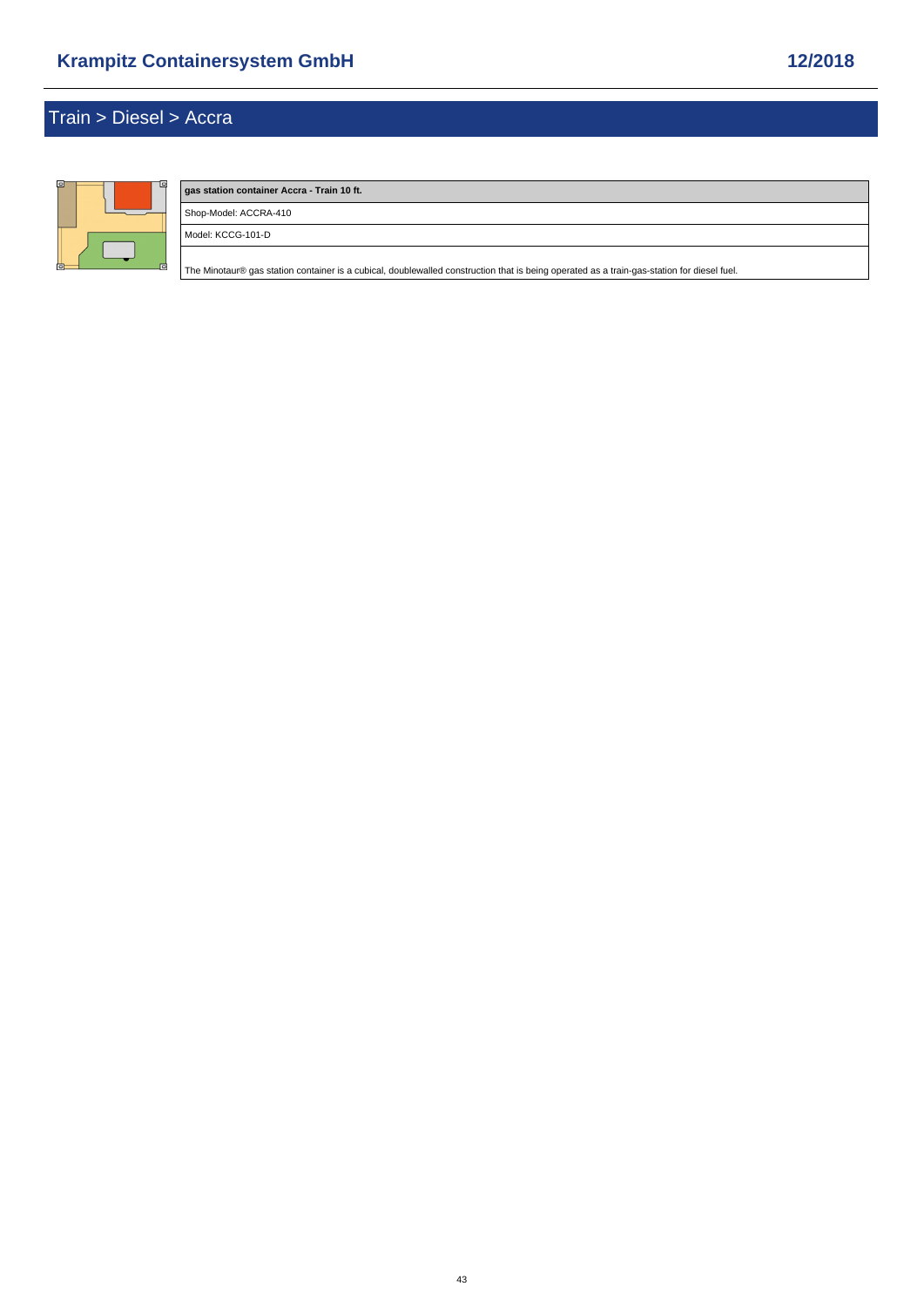# Train > Diesel > Accra



### **gas station container Accra - Train 20 ft.** Shop-Model: ACCRA-420 Model: KCCG-201-D-HC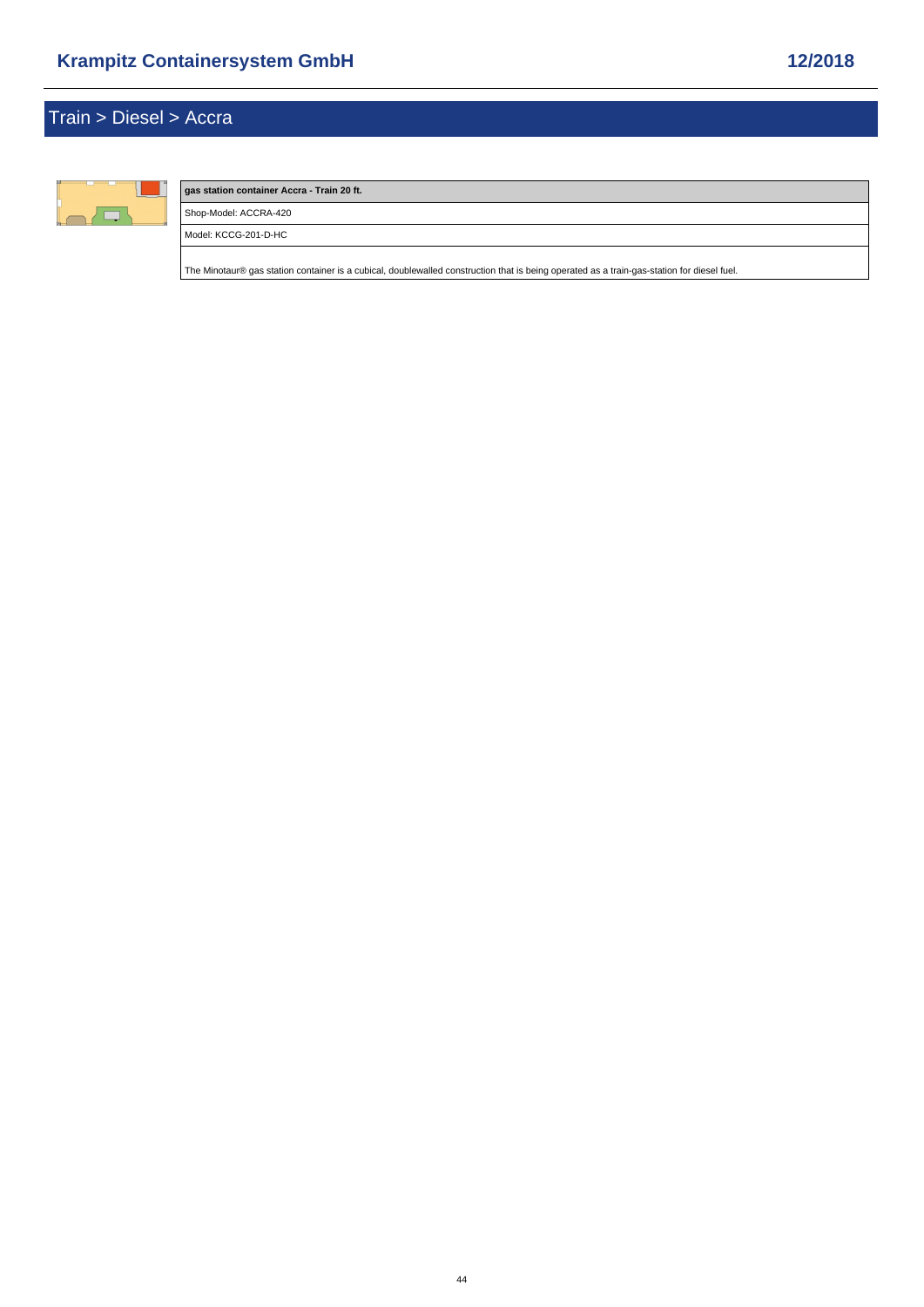

### **gas station container Calgary - Train 40 ft. HC**

Shop-Model: ACCRA-441

Model: KCCG-401-D-HC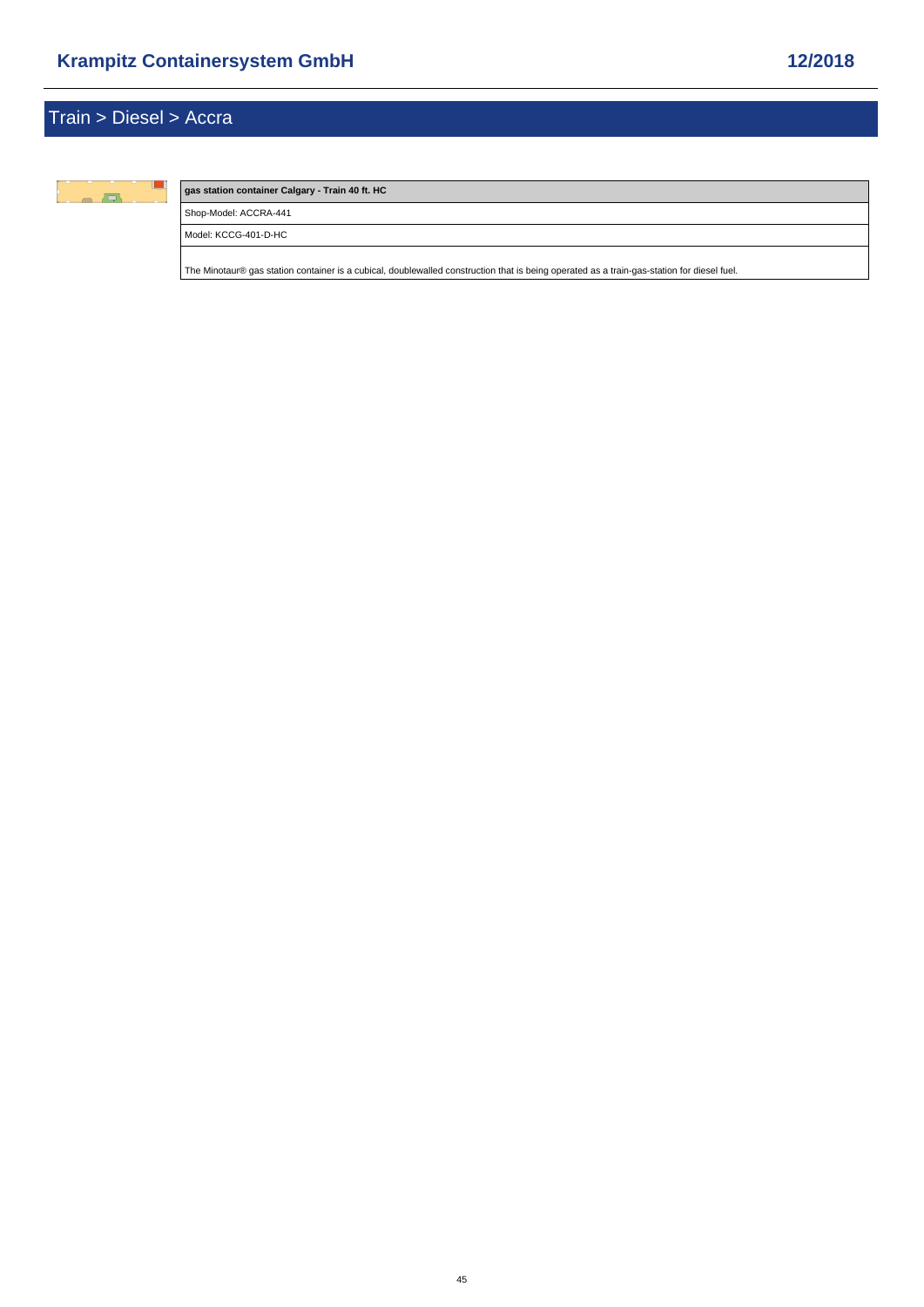### <span id="page-45-0"></span>Train > Diesel > Oslo



### **gas station container Oslo - Train 10 ft.**

Shop-Model: OSLO-410 Model: KCM-101-D

[The Minotaur® gas station container is a cubical, doublewalled construction that is being operated as a train-gas-station for diesel fuel.](https://www.mobile-gas-station.com/Train/Diesel/Oslo/gas-station-container-Oslo-Train-10-ft::110.html)



### **gas station container Oslo - Train 20 ft.**

Shop-Model: OSLO-420 Model: KCM-201-D-HC

[Fuel Station Container MULTI 20 ft. High Cube \(HC\) double walled for professional use1-chamber version with integrated dispenser platformon the short sid](https://www.mobile-gas-station.com/Train/Diesel/Oslo/gas-station-container-Oslo-Train-20-ft::111.html)e of the container

- ISO version/dimensions as per CSC standard

- Heavy container frame with 8 ISO corners
- Double walled, robust, cubical shape, made out of mild steel S 235 JR for the storage of diesel
- Vacuum between double walls, with certified leakage detection system
- Certified acc. German DIBT: Z-38.12-23
- Designed for outdoor installation

- Standard dimension: ISO 20ft. HC

- Length: 6.058 mm
- Width: 2.438 mm
- Height: 2.896 mm
- Weight: 5.900 kg (appr. without equipment, empty)
- Volume: 95% filling height approx.:
- 15.000 ltr. diesel



#### **gas station container Oslo - Train 40 ft. HC**

Shop-Model: OSLO-441

Model: KCM-401-D-HC

[Fuel Station Container MULTI 40 ft. High Cube \(HC\), double walled for professional use1-chamber version with integrated dispenser platformon the short sid](https://www.mobile-gas-station.com/Train/Diesel/Oslo/gas-station-container-Oslo-Train-40-ft-HC::113.html)e of the container

- ISO version as per CSC standard

- Heavy container frame with 8 ISO corners
- Double walled, robust, cubical shape, made out of mild steel S 235 JR for the storage of diesel
- Vacuum between double walls, with certified leakage detection system
- Certified acc. German DIBT: Z-38.12-23
- Designed for outdoor installation
- Standard dimension: ISO 40ft. HC
- Length: 12.192 mm
- Width: 2.438 mm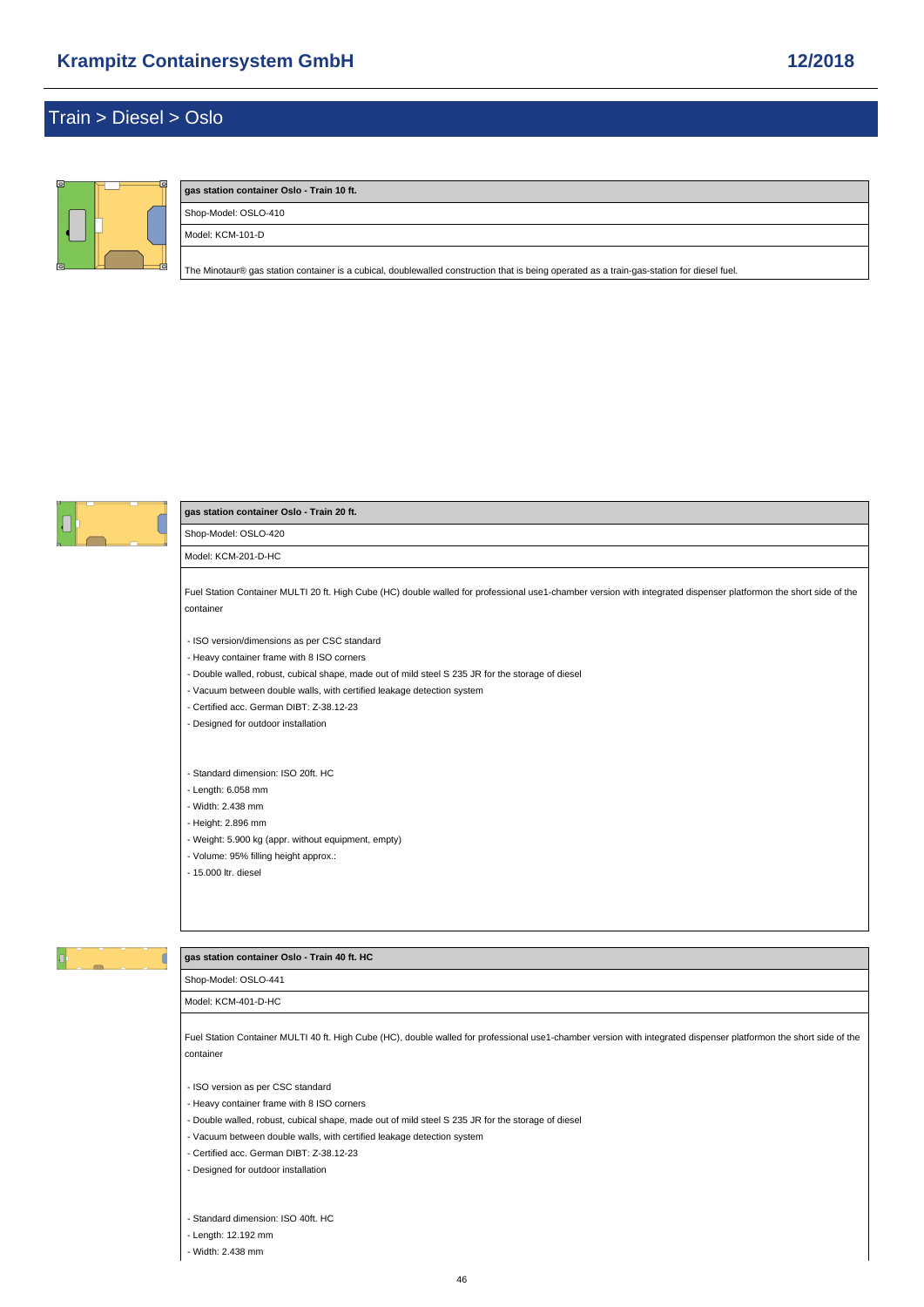- Height: 2.896 mm

- Weight: 10.600 kg (appr., empty, without equipment)

- Volume: 95% filling height approx.:

- 43.000 ltr. diesel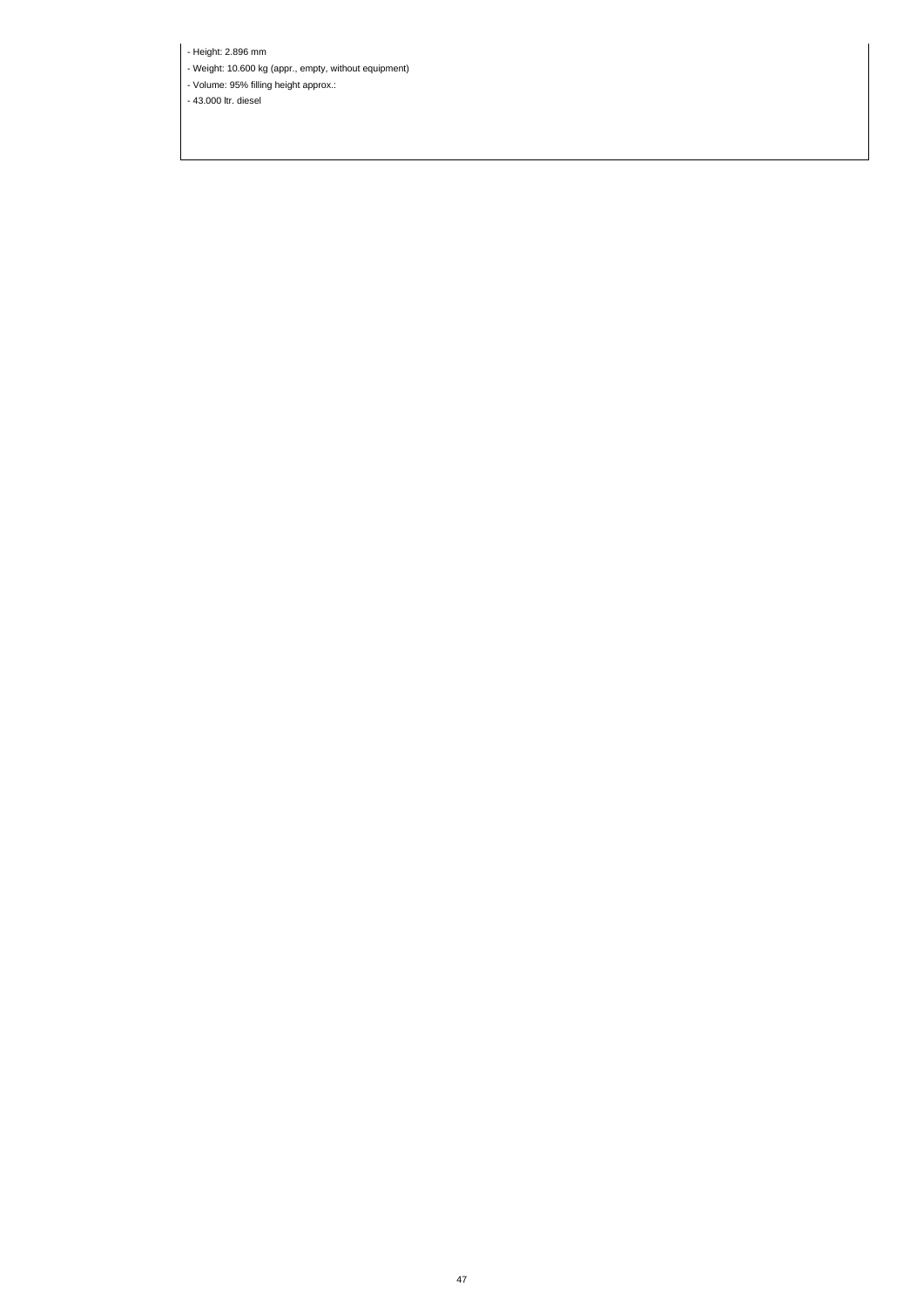### <span id="page-47-0"></span>Mining > Diesel > Calgary



### **gas station container Calgary - Mining 10 ft.** Shop-Model: CALGARY-510 Model: KCC-101-D

[The Minotaur® gas station container is a cubical, doublewalled construction that is being operated as a mining-gas-station for diesel fuel.](https://www.mobile-gas-station.com/Mining/Diesel/Calgary/gas-station-container-Calgary-Mining-10-ft::114.html)



#### **gas station container Calgary - Mining 20 ft.**

Shop-Model: CALGARY-520 Model: KCC-201-D-HC

[Fuel Station Container COMPACTI 20 ft. High Cube \(HC\) double walled for professional use](https://www.mobile-gas-station.com/Mining/Diesel/Calgary/gas-station-container-Calgary-Mining-20-ft::115.html) 1-chamber version with integrated dispenser platformon the short side of the container

- ISO version/dimensions as per CSC standard

- Heavy container frame with 8 ISO corners
- Double walled, robust, cubical shape, made out of mild steel S 235 JR for the storage of diesel
- Vacuum between double walls, with certified leakage detection system
- Certified acc. German DIBT: Z-38.12-23
- Designed for outdoor installation

- Standard dimension: ISO 20ft. HC

- Length: 6.058 mm
- Width: 2.438 mm
- Height: 2.896 mm
- Weight: 6.200 kg (appr. without equipment, empty)
- Volume: 95% filling height approx.:
- 23.000 ltr. diesel

## $\overline{a}$

#### **gas station container Calgary - Mining 40 ft. HC**

Shop-Model: CALGARY-541

Model: KCC-401-D-HC

[Fuel Station Container COMPACT 40 ft. High Cube \(HC\) double walled for professional applications.1-chamber version with integrated dispenser platformon](https://www.mobile-gas-station.com/Mining/Diesel/Calgary/gas-station-container-Calgary-Mining-40-ft-HC::117.html) the short side of the container

- ISO version/dimensions as per CSC standard
- Heavy container frame with 8 ISO corners
- Double walled, robust, cubical shape, made out of mild steel S 235 JR for the storage of diesel
- Vacuum between double walls, with certified leakage detection system
- Certified acc. German DIBT: Z-38.12-23
- Designed for outdoor installation
- Standard dimension: ISO 40ft. HC
- Length: 12.192 mm

- Width: 2.438 mm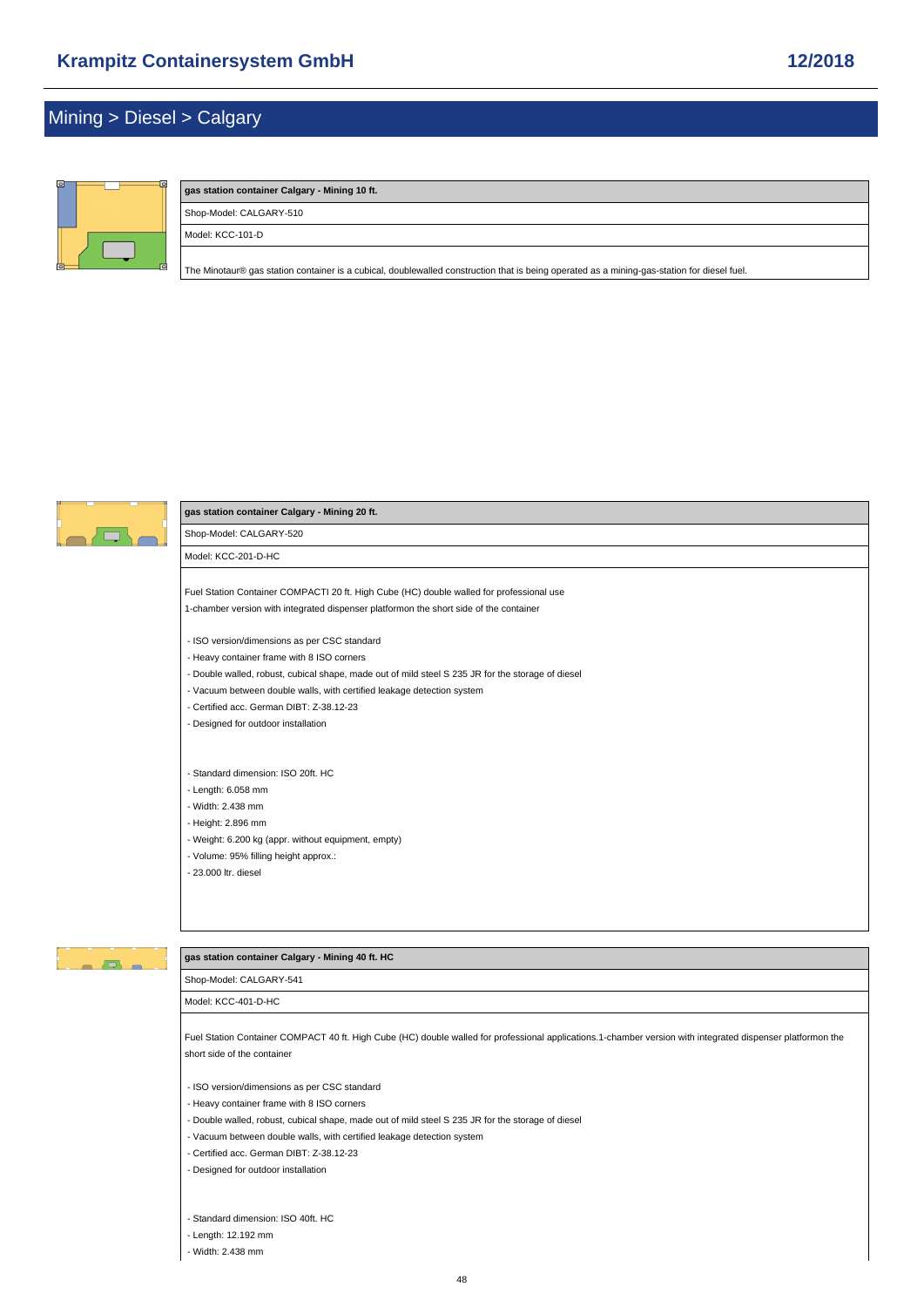- Height: 2.896 mm

- Weight: 11.800 kg (appr. without equipment, empty)

- Volume: 95% filling height approx.:

- 54.000 ltr. diesel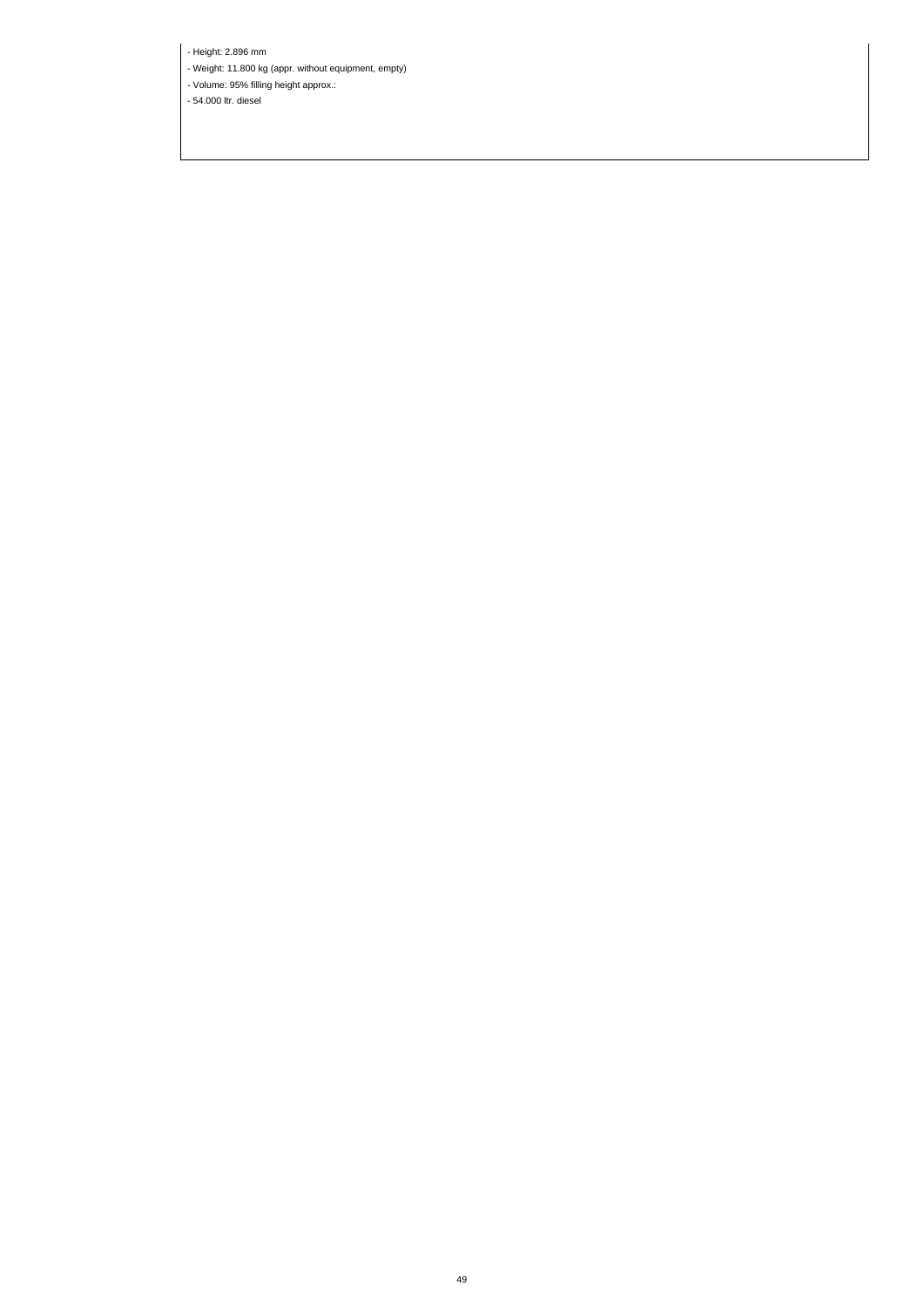# Mining > Diesel > Accra



# **gas station container Accra - Mining 10 ft.** Shop-Model: ACCRA-510 Model: KCCG-101-D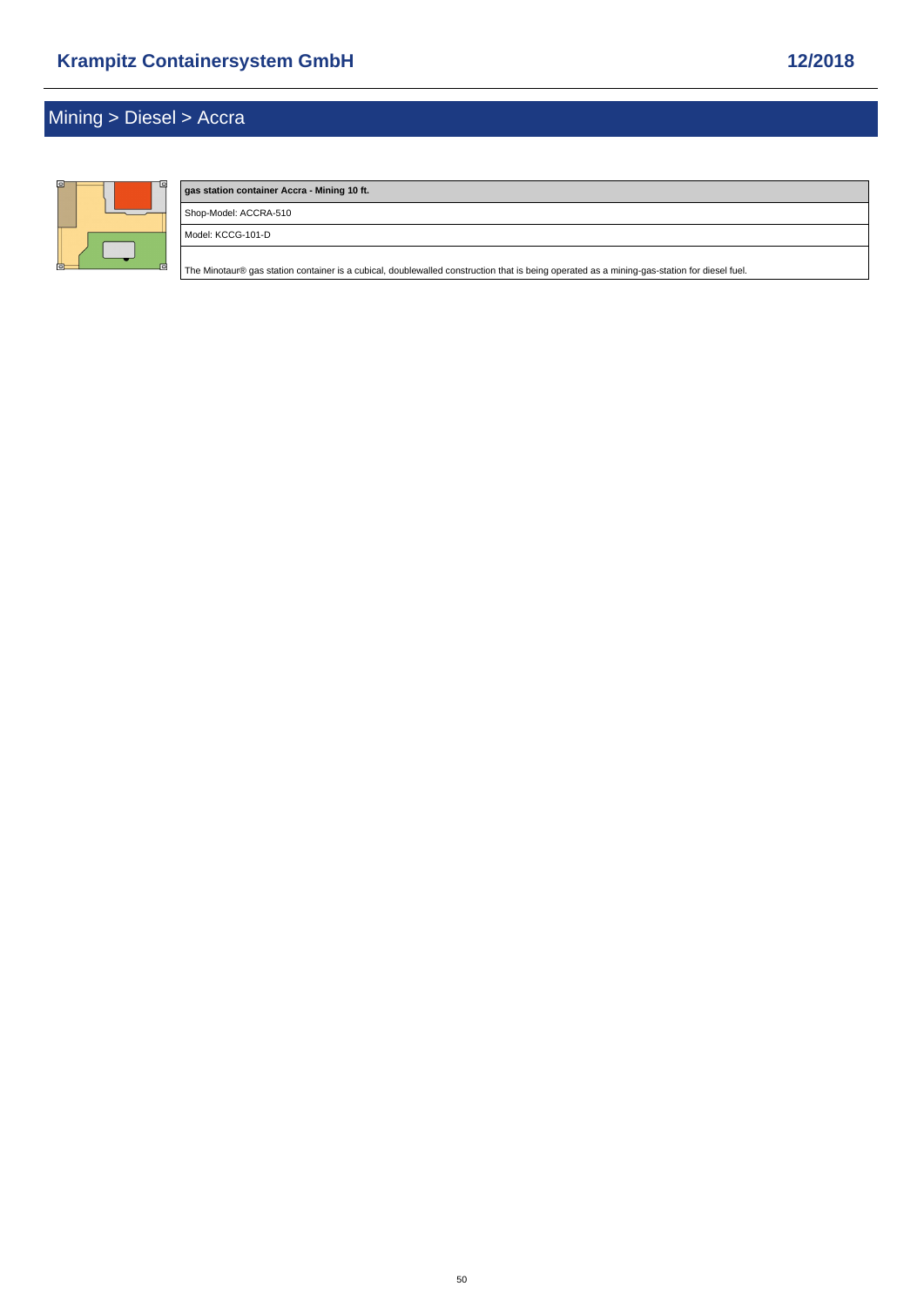# Mining > Diesel > Accra



# **gas station container Accra - Mining 20 ft.** Shop-Model: ACCRA-520 Model: KCCG-201-D-HC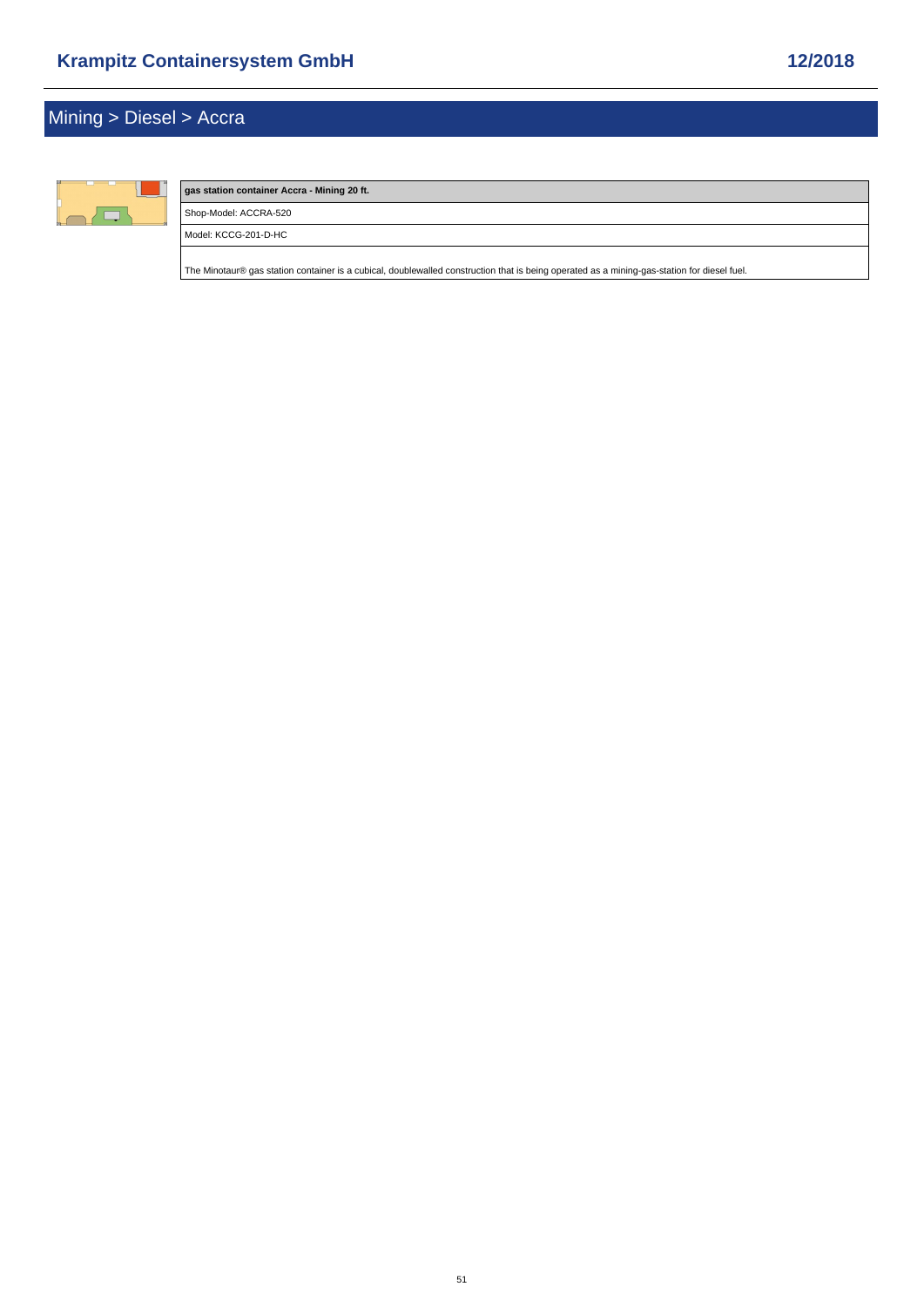

### **gas station container Accra - Mining 40 ft. HC**

Shop-Model: ACCRA-541

Model: KCCG-401-D-HC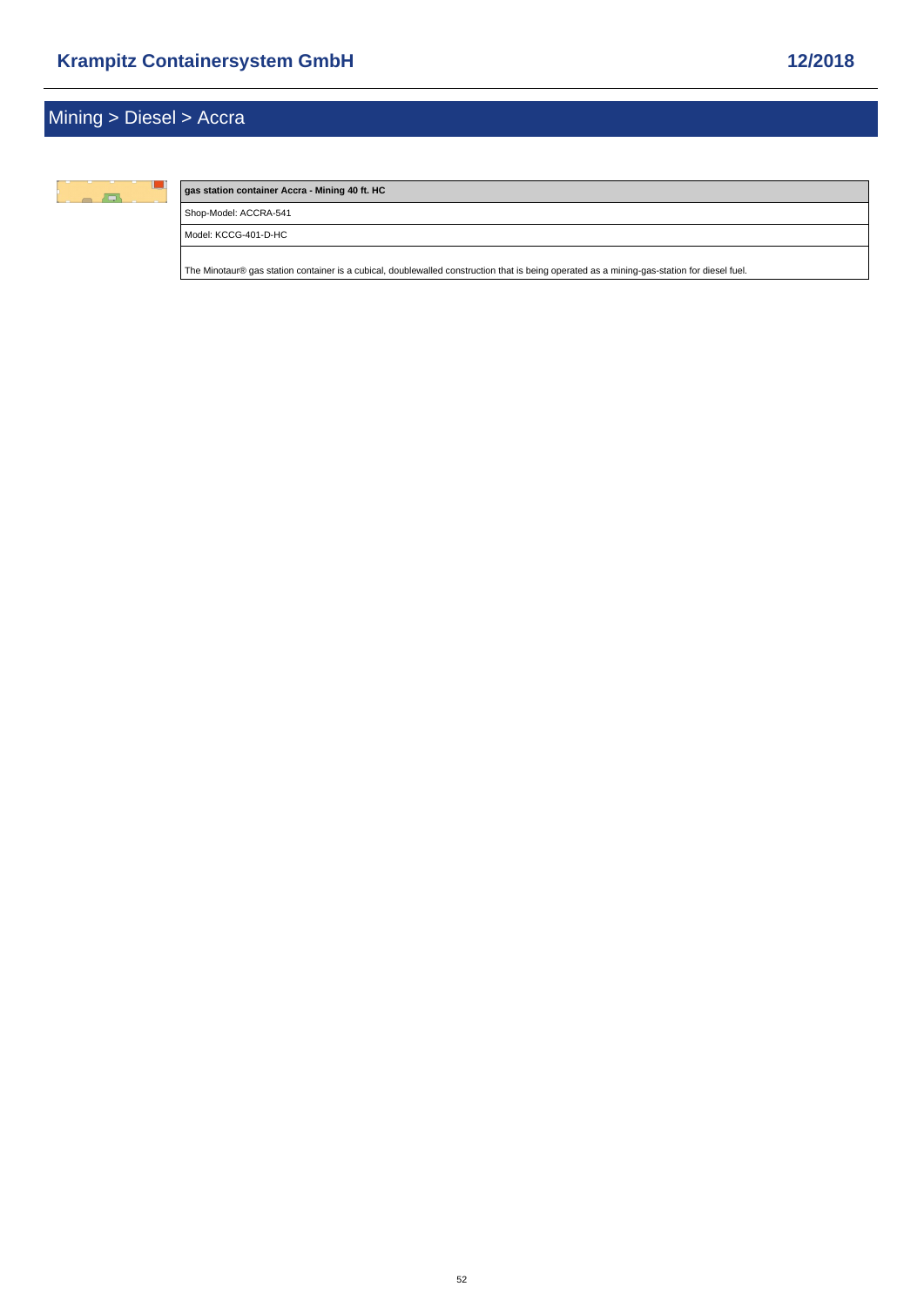### Mining > Diesel > Oslo



## **gas station container Oslo - Mining 10 ft.**

Shop-Model: OSLO-510 Model: KCM-101-D

[The Minotaur® gas station container is a cubical, doublewalled construction that is being operated as a mining-gas-station for diesel fuel.](https://www.mobile-gas-station.com/Mining/Diesel/Oslo/gas-station-container-Oslo-Mining-10-ft::122.html)



#### **gas station container Oslo - Mining 20 ft.**

Shop-Model: OSLO-520 Model: KCM-201-D-HC

[Fuel Station Container MULTI 20 ft. High Cube \(HC\) double walled for professional use1-chamber version with integrated dispenser platformon the short sid](https://www.mobile-gas-station.com/Mining/Diesel/Oslo/gas-station-container-Oslo-Mining-20-ft::123.html)e of the container

- ISO version/dimensions as per CSC standard

- Heavy container frame with 8 ISO corners
- Double walled, robust, cubical shape, made out of mild steel S 235 JR for the storage of diesel
- Vacuum between double walls, with certified leakage detection system
- Certified acc. German DIBT: Z-38.12-23
- Designed for outdoor installation

- Standard dimension: ISO 20ft. HC

- Length: 6.058 mm
- Width: 2.438 mm
- Height: 2.896 mm
- Weight: 5.900 kg (appr. without equipment, empty)
- Volume: 95% filling height approx.:
- 15.000 ltr. diesel



#### **gas station container Oslo - Mining 40 ft. HC**

Shop-Model: OSLO-541

Model: KCM-401-D-HC

[Fuel Station Container MULTI 40 ft. High Cube \(HC\), double walled for professional use1-chamber version with integrated dispenser platformon the short sid](https://www.mobile-gas-station.com/Mining/Diesel/Oslo/gas-station-container-Oslo-Mining-40-ft-HC::125.html)e of the container

- ISO version as per CSC standard

- Heavy container frame with 8 ISO corners
- Double walled, robust, cubical shape, made out of mild steel S 235 JR for the storage of diesel
- Vacuum between double walls, with certified leakage detection system
- Certified acc. German DIBT: Z-38.12-23
- Designed for outdoor installation
- Standard dimension: ISO 40ft. HC
- Length: 12.192 mm
- Width: 2.438 mm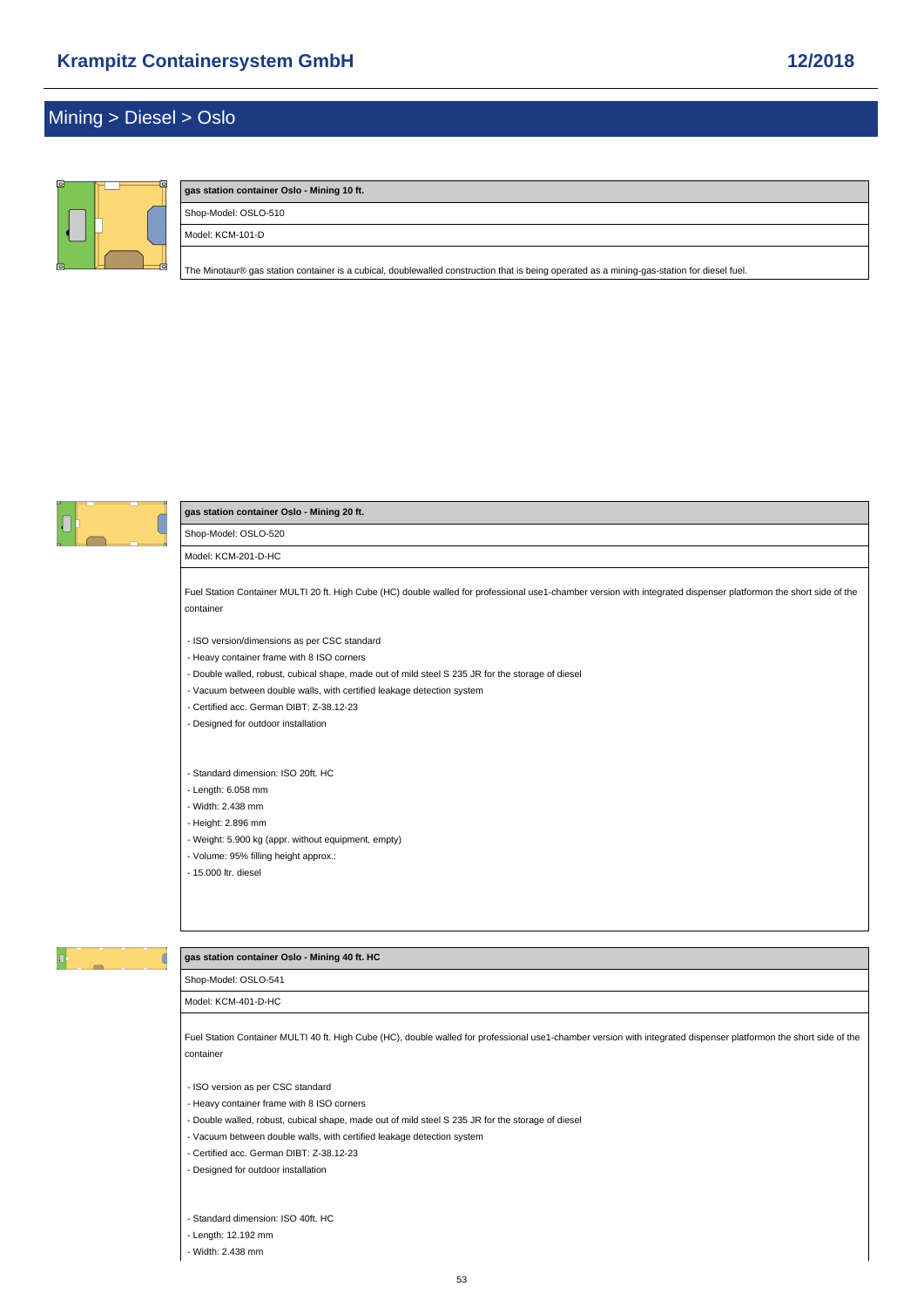- Height: 2.896 mm

- Weight: 10.600 kg (appr., empty, without equipment)

- Volume: 95% filling height approx.:

- 43.000 ltr. diesel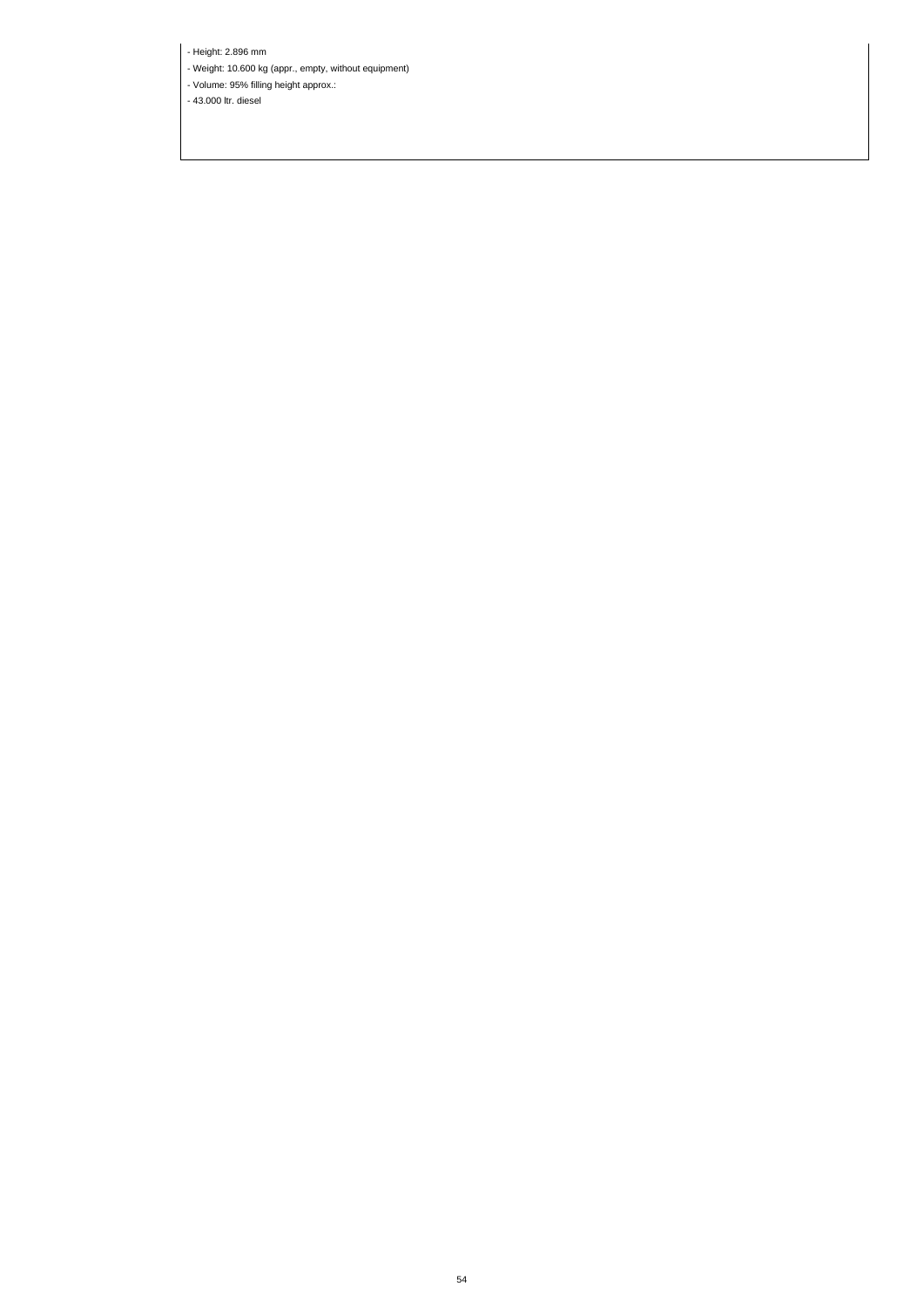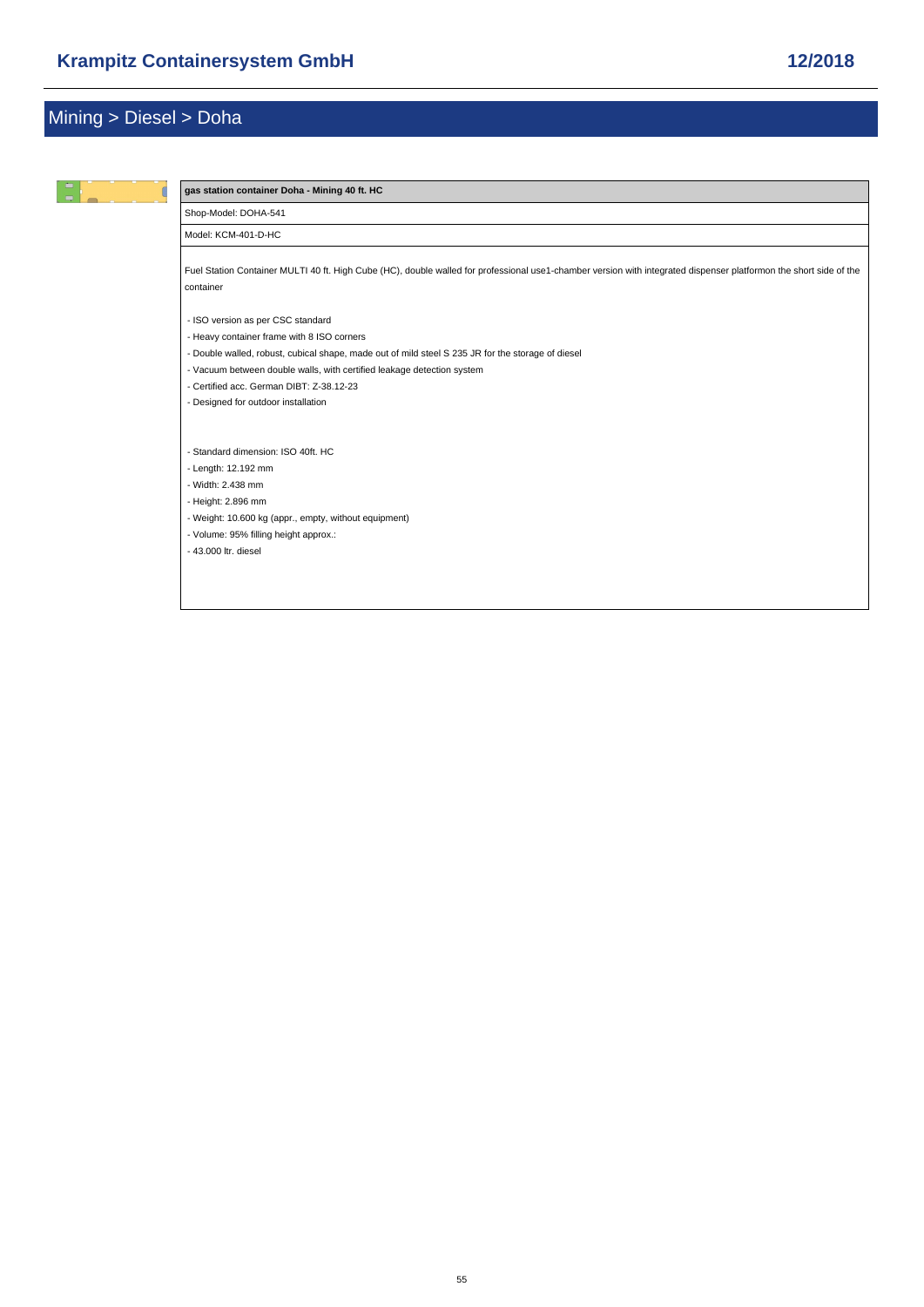# <span id="page-55-0"></span>Aviation > Diesel > Calgary



| gas station container Calgary - Aviation 10 ft. |  |
|-------------------------------------------------|--|
| Shop-Model: CALGARY-610                         |  |
| Model: KCC-101-D                                |  |
|                                                 |  |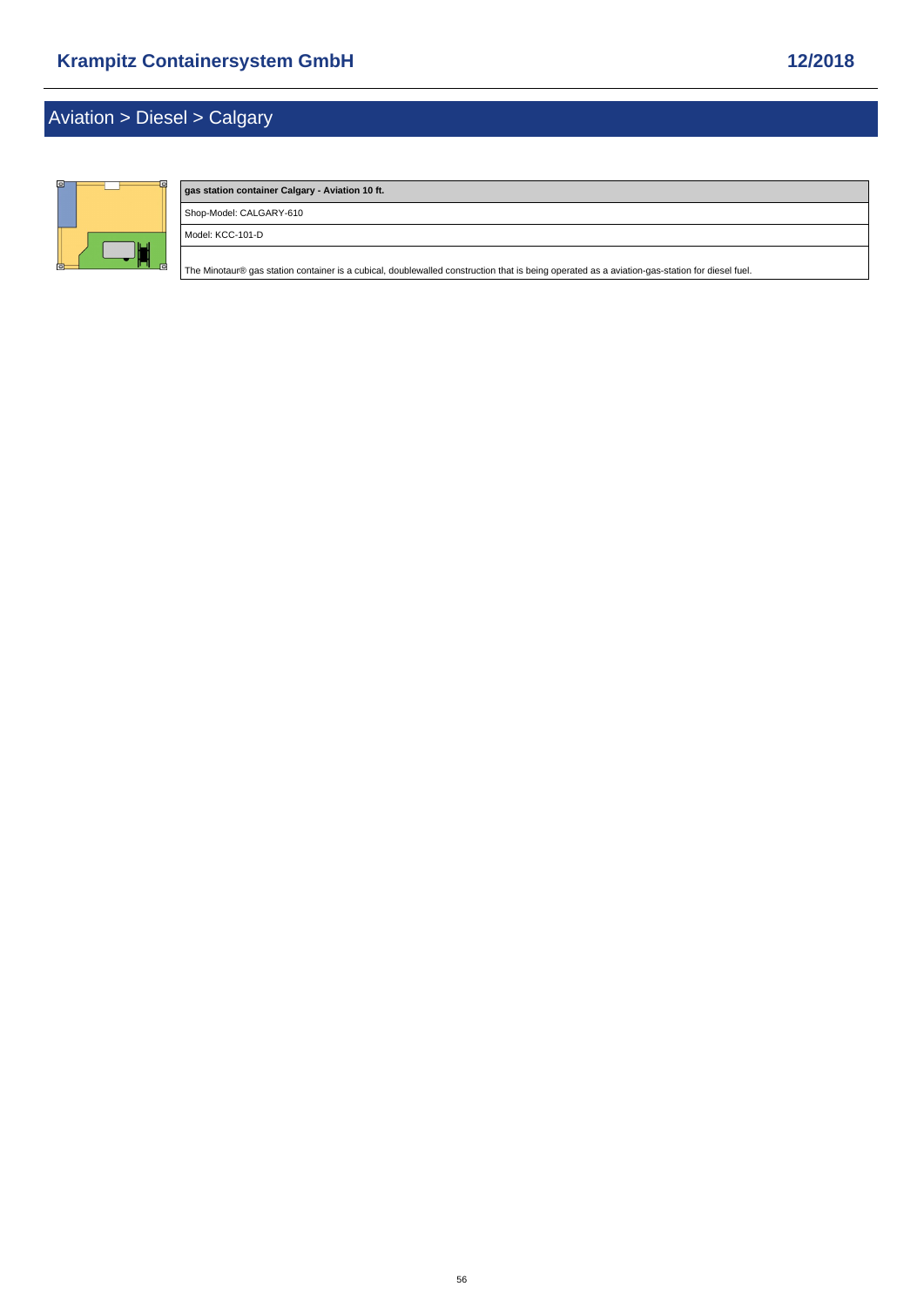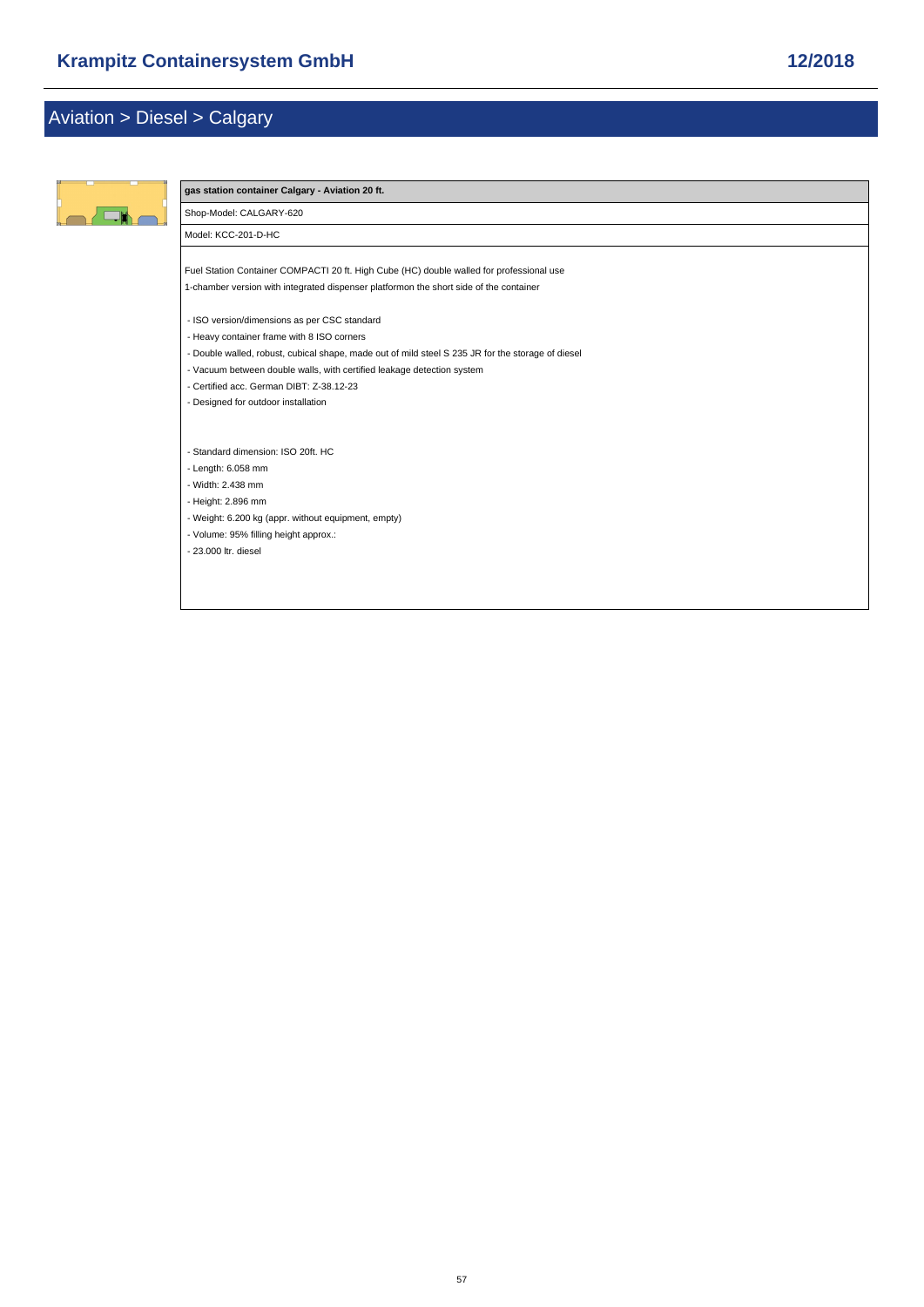| $\Box$ | gas station container Calgary - Aviation 40 ft. HC                                                                                                                                         |
|--------|--------------------------------------------------------------------------------------------------------------------------------------------------------------------------------------------|
|        | Shop-Model: CALGARY-641                                                                                                                                                                    |
|        | Model: KCC-401-D-HC                                                                                                                                                                        |
|        | Fuel Station Container COMPACT 40 ft. High Cube (HC) double walled for professional applications.1-chamber version with integrated dispenser platformon the<br>short side of the container |
|        | - ISO version/dimensions as per CSC standard                                                                                                                                               |
|        | - Heavy container frame with 8 ISO corners                                                                                                                                                 |
|        | - Double walled, robust, cubical shape, made out of mild steel S 235 JR for the storage of diesel                                                                                          |
|        | - Vacuum between double walls, with certified leakage detection system                                                                                                                     |
|        | - Certified acc. German DIBT: Z-38.12-23                                                                                                                                                   |
|        | - Designed for outdoor installation                                                                                                                                                        |
|        |                                                                                                                                                                                            |
|        | - Standard dimension: ISO 40ft. HC                                                                                                                                                         |
|        | - Length: 12.192 mm                                                                                                                                                                        |
|        | - Width: 2.438 mm                                                                                                                                                                          |
|        | - Height: 2.896 mm                                                                                                                                                                         |
|        | - Weight: 11.800 kg (appr. without equipment, empty)                                                                                                                                       |
|        | - Volume: 95% filling height approx.:                                                                                                                                                      |
|        | - 54,000 ltr. diesel                                                                                                                                                                       |
|        |                                                                                                                                                                                            |
|        |                                                                                                                                                                                            |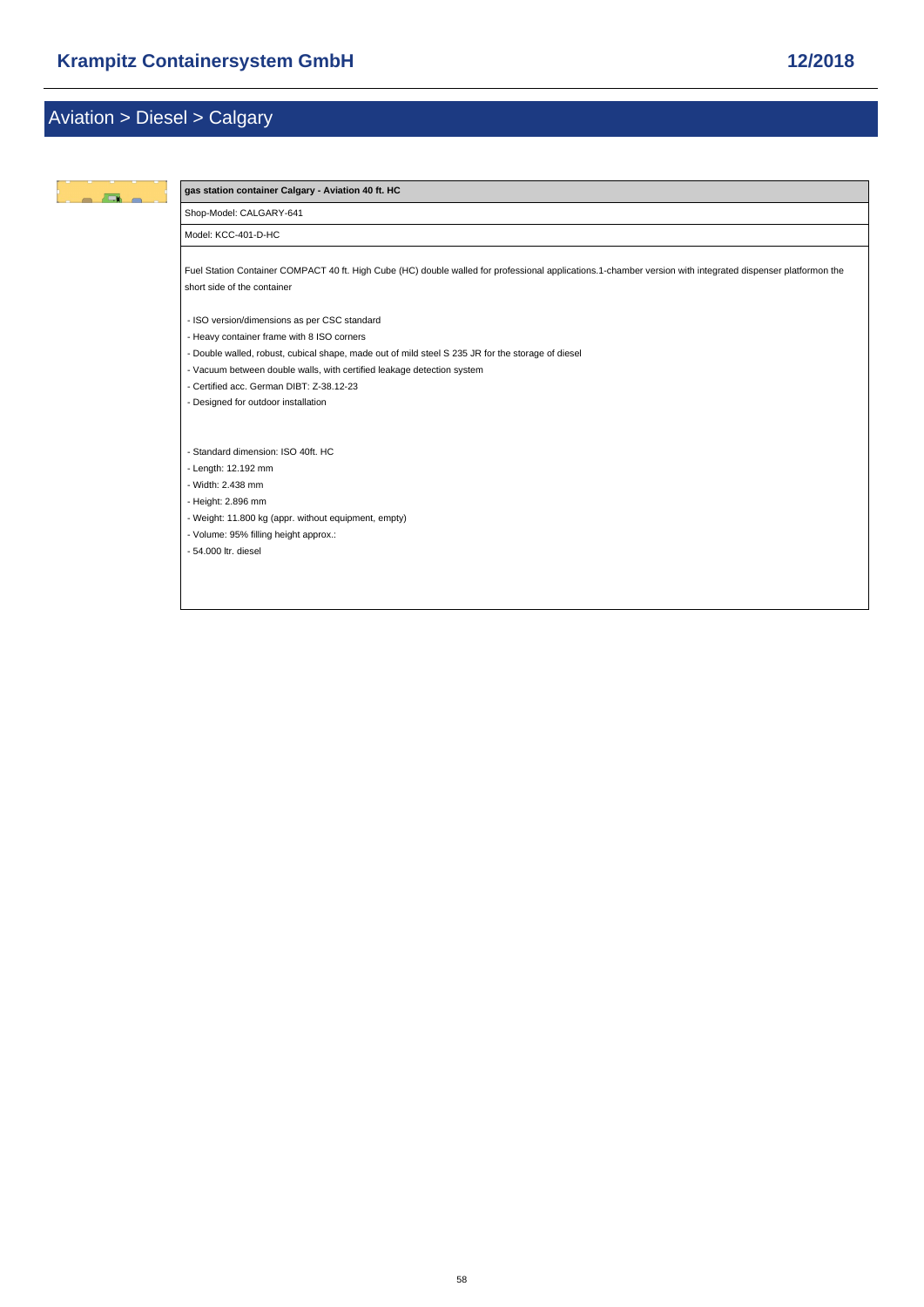# <span id="page-58-0"></span>Aviation > Diesel > Accra



| gas station container Accra - Aviation 10 ft.                                                                                                 |
|-----------------------------------------------------------------------------------------------------------------------------------------------|
| Shop-Model: ACCRA-610                                                                                                                         |
| Model: KCCG-101-D                                                                                                                             |
| The Minotaur® gas station container is a cubical, doublewalled construction that is being operated as a aviation-gas-station for diesel fuel. |



| gas station container Accra - Aviation 20 ft.                                                                                                 |  |  |
|-----------------------------------------------------------------------------------------------------------------------------------------------|--|--|
| Shop-Model: ACCRA-620                                                                                                                         |  |  |
| Model: KCCG-201-D-HC                                                                                                                          |  |  |
| The Minotaur® gas station container is a cubical, doublewalled construction that is being operated as a aviation-gas-station for diesel fuel. |  |  |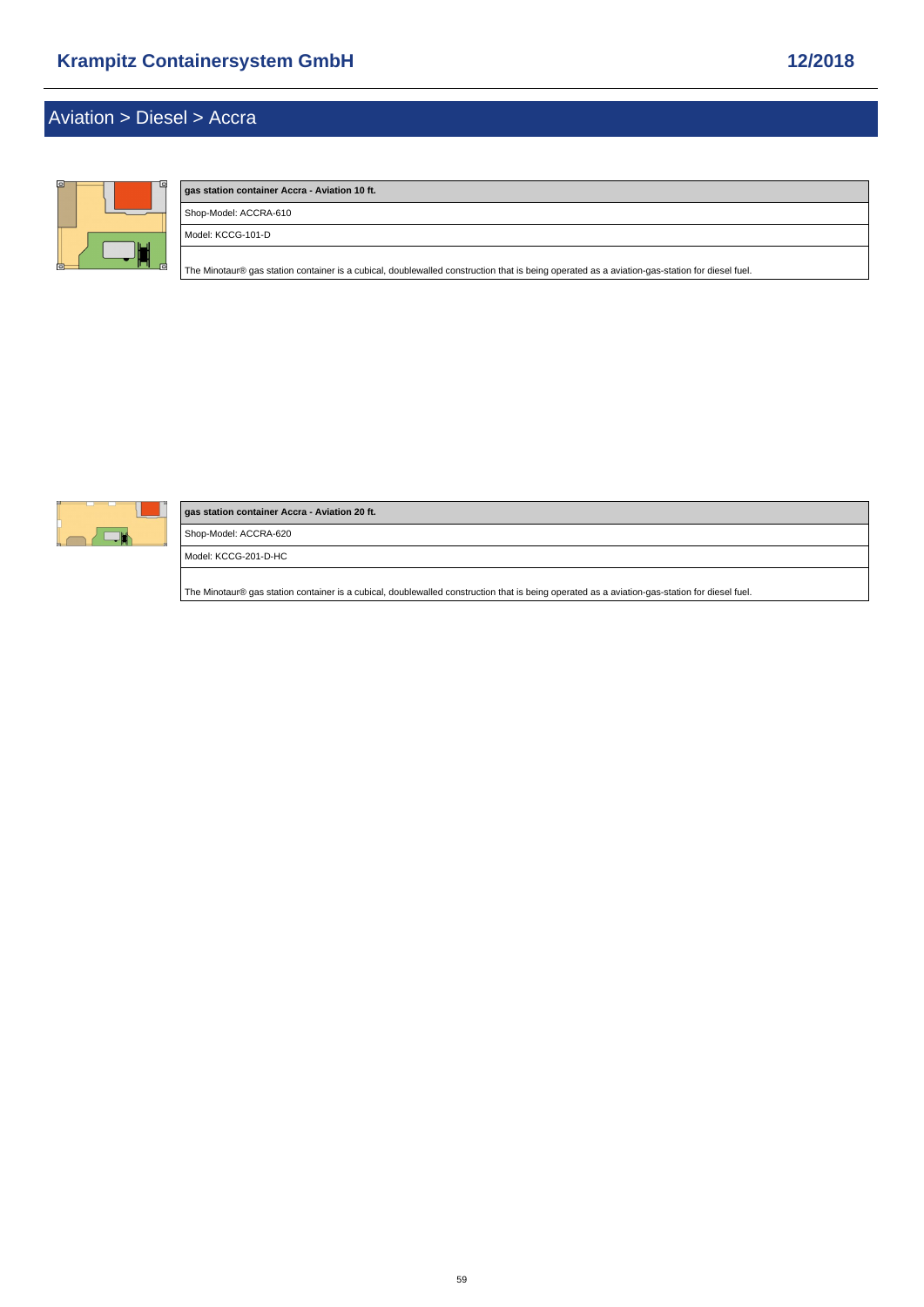

### **gas station container Accra - Aviation 40 ft. HC**

Shop-Model: ACCRA-641

Model: KCCG-401-D-HC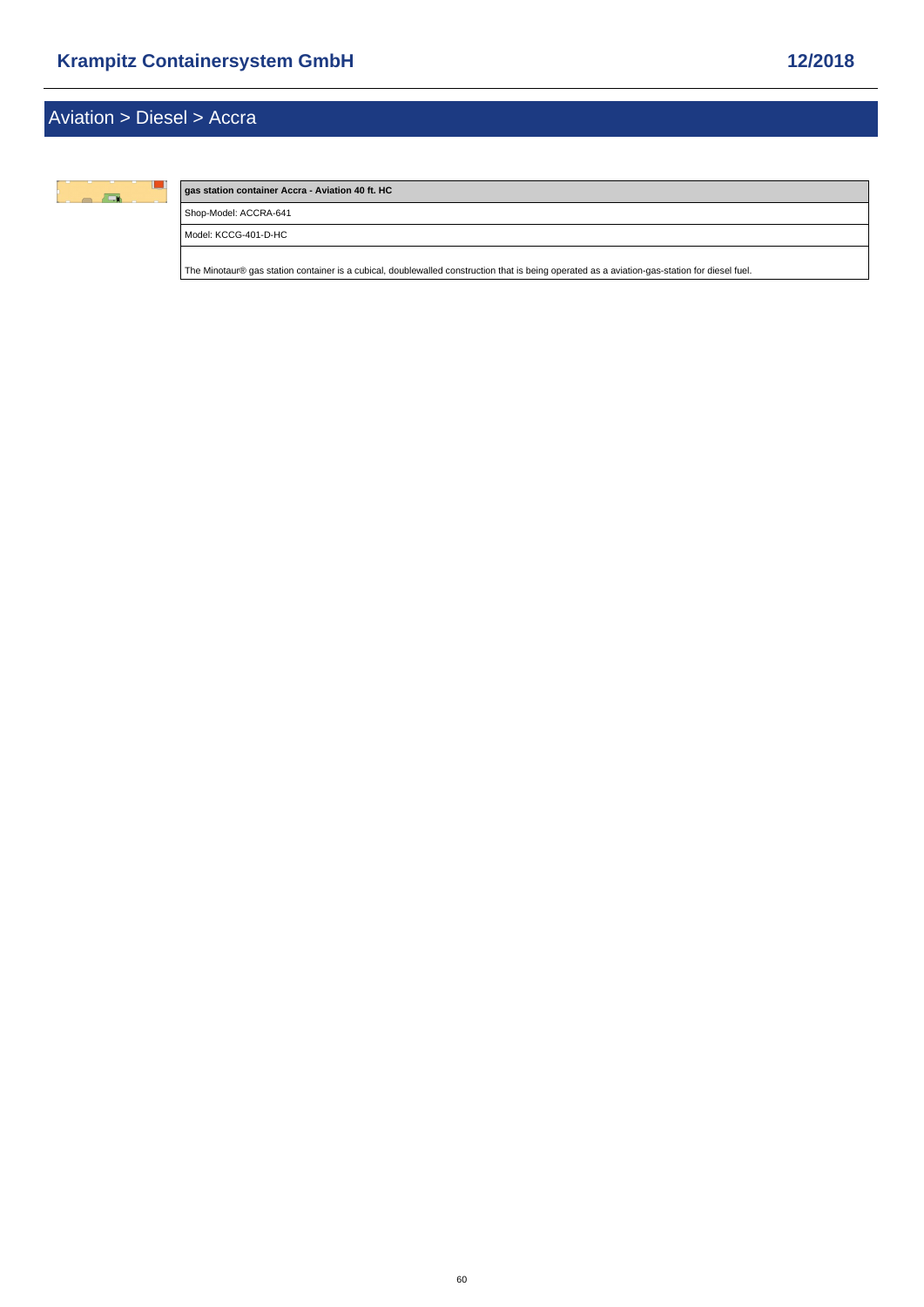## <span id="page-60-0"></span>Aviation > Aviation fuel > Cali



# **gas station container Calgary - Aviation 10 ft.** Shop-Model: CALI-610 Model: KCC-101-EX [The Minotaur® gas station container is a cubical, doublewalled construction that is being operated as a aviation-gas-station for aviation fuel.](https://www.mobile-gas-station.com/Aviation/Aviation-fuel/Cali/gas-station-container-Calgary-Aviation-10-ft::137.html)

61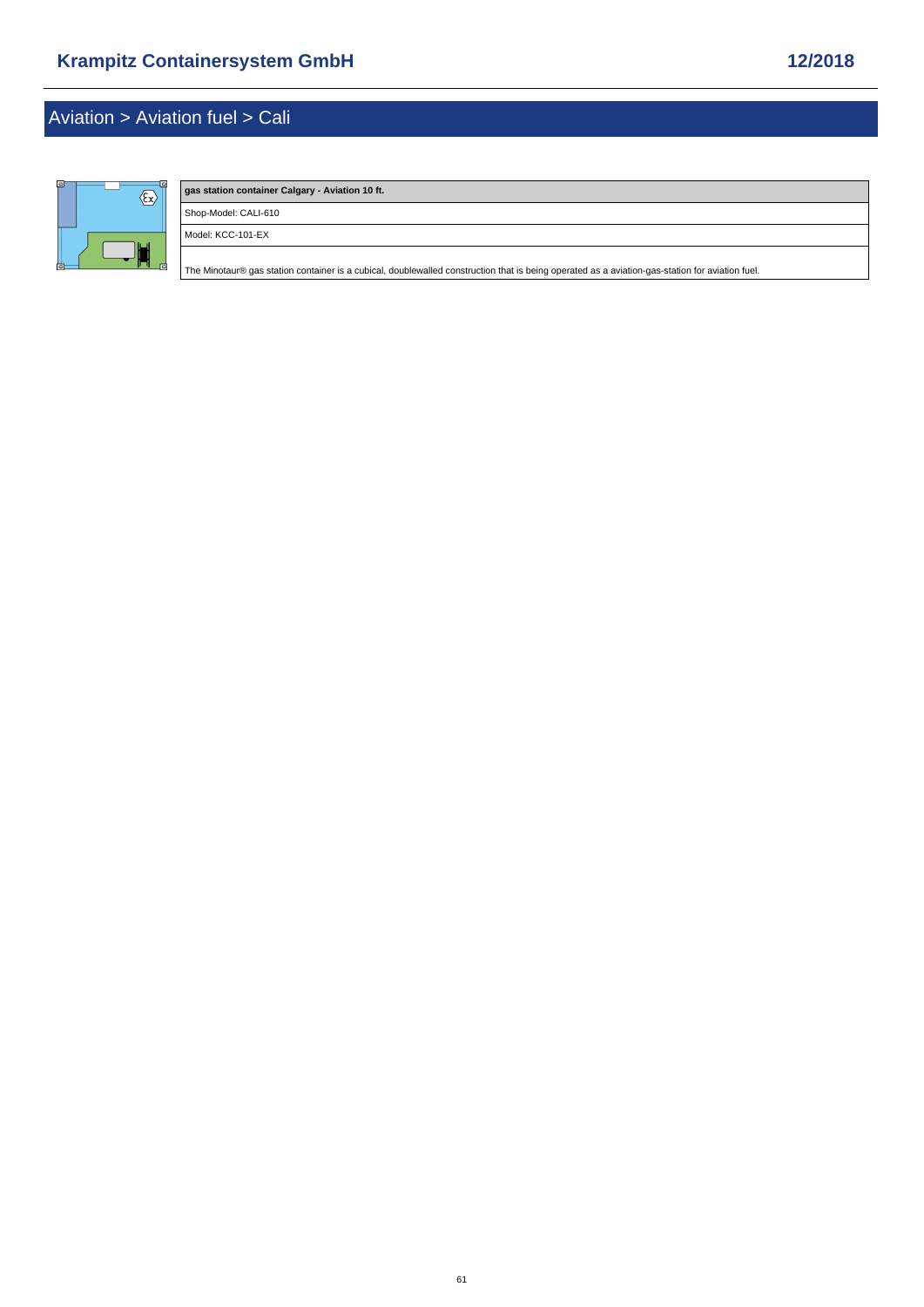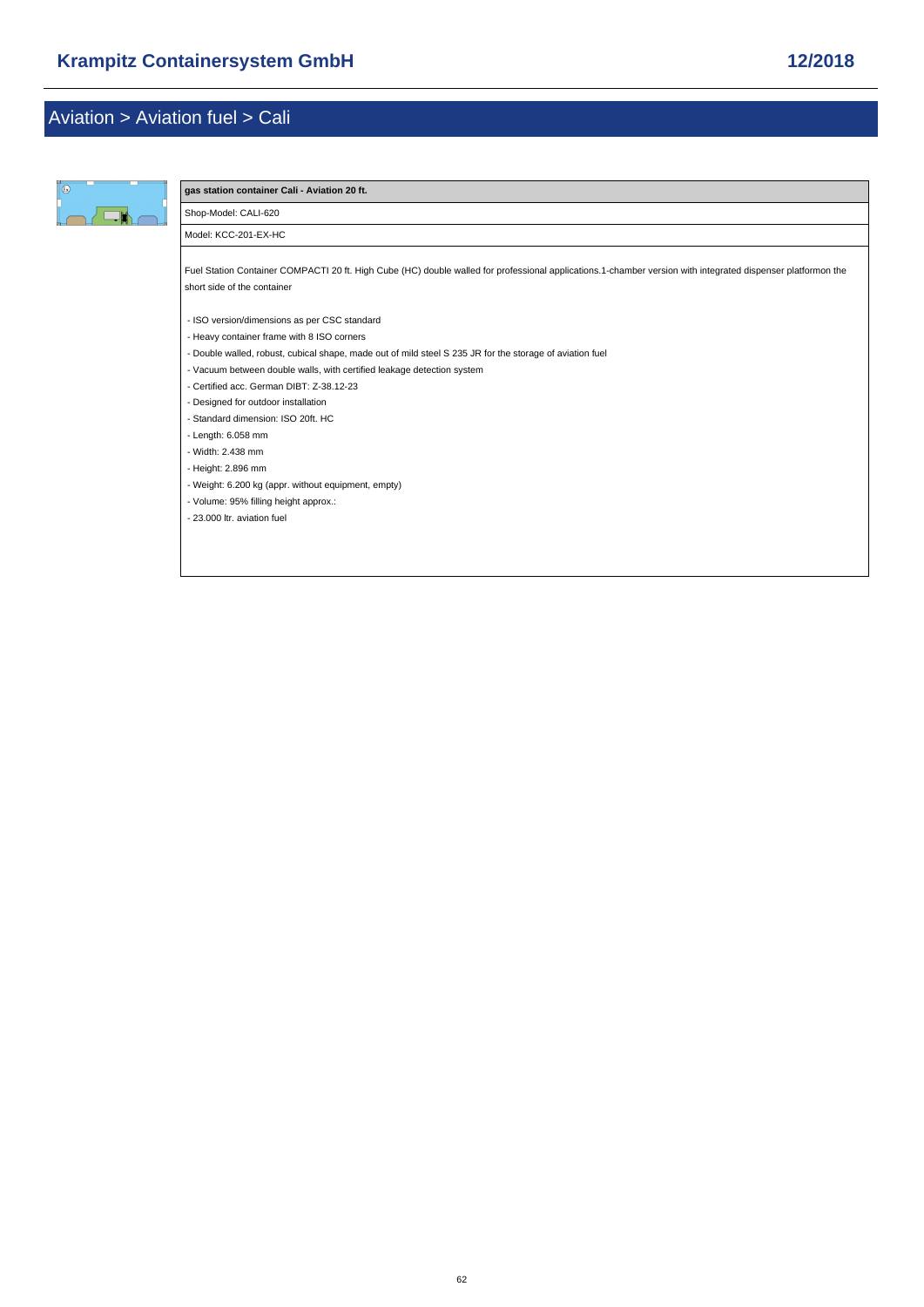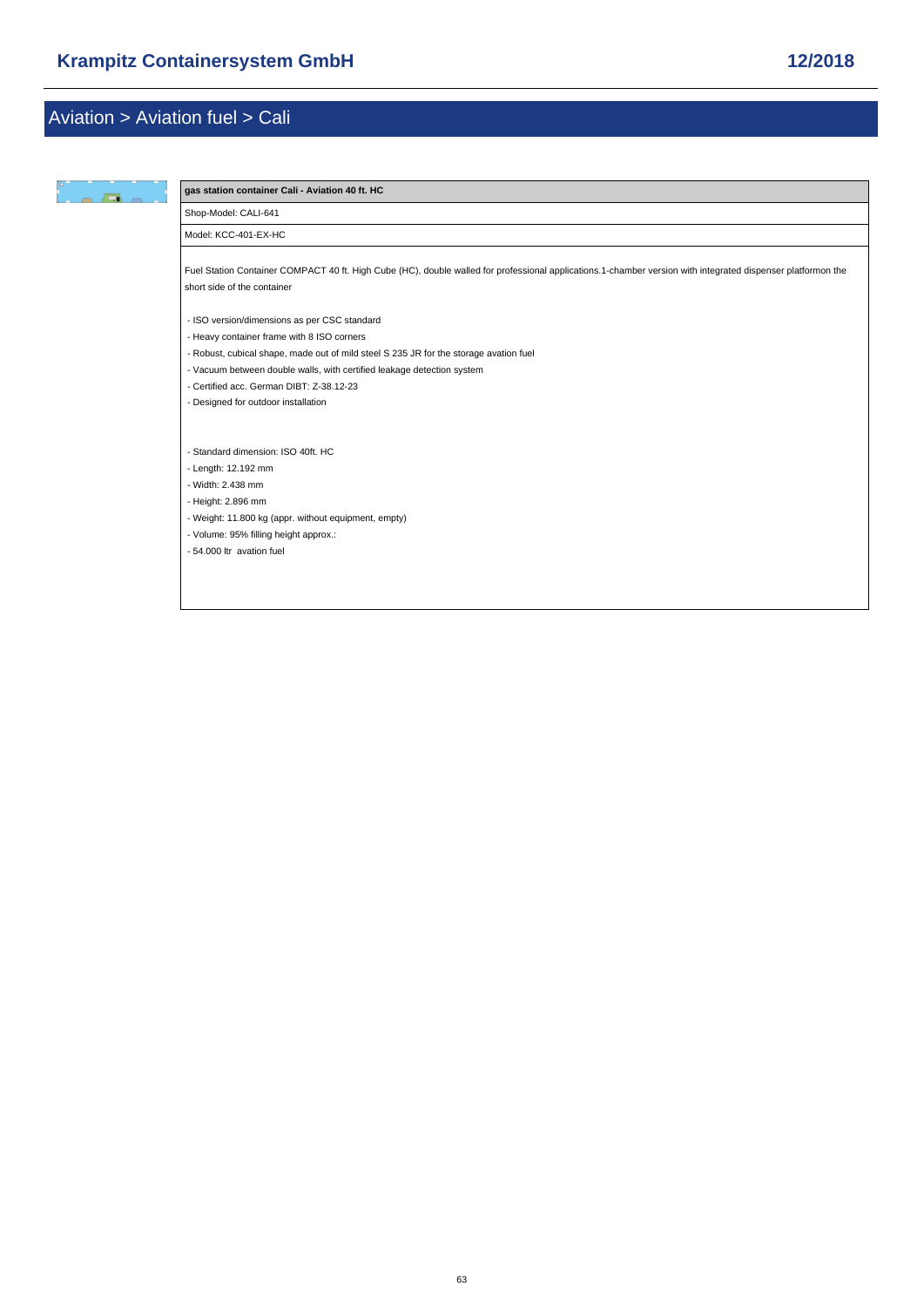<span id="page-63-0"></span>Aviation > Aviation fuel > Cairo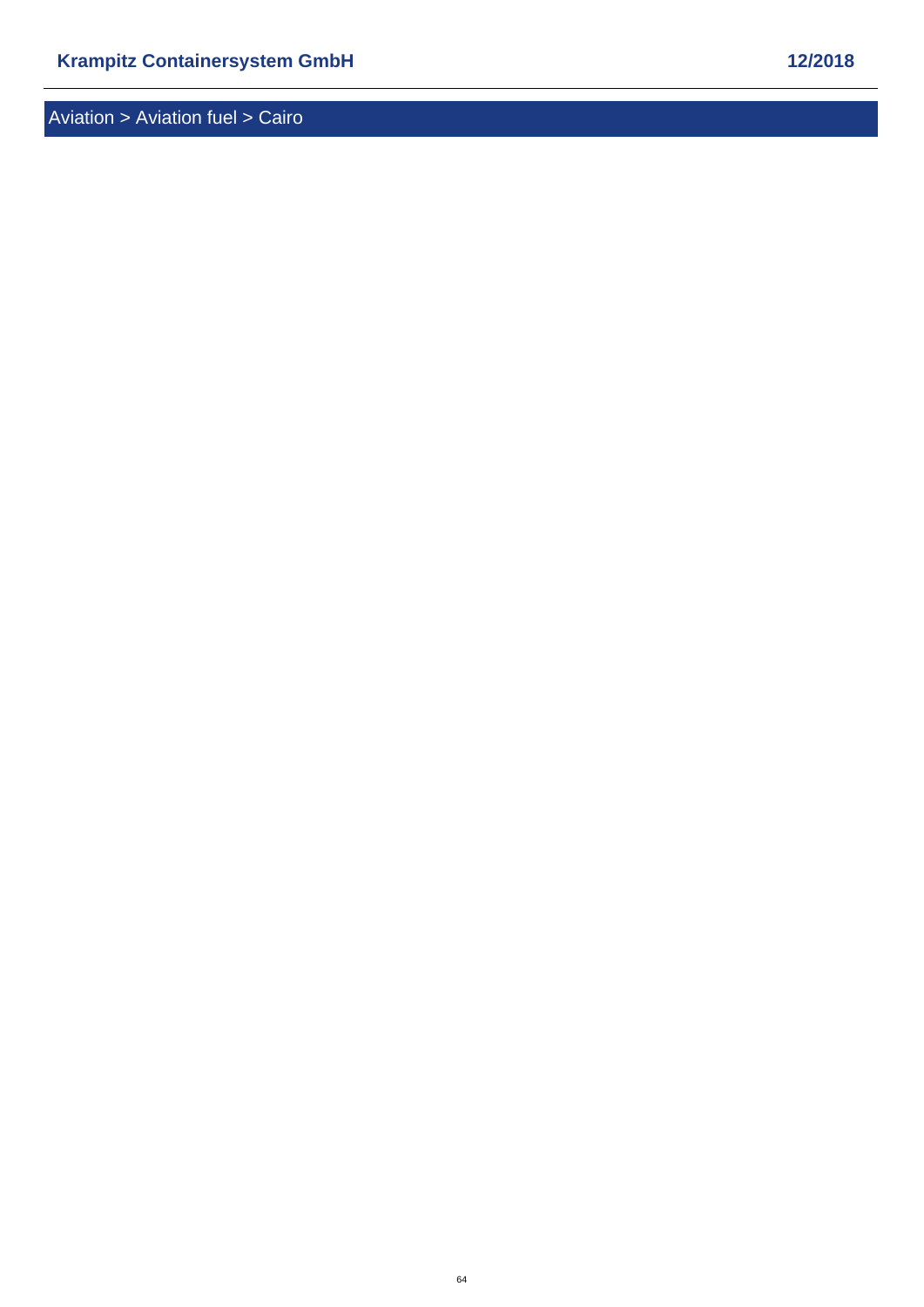| $\mathbb{R}$<br>$\circledast$ | gas station container Cairo - Aviation 20 ft.                                                                                                               |
|-------------------------------|-------------------------------------------------------------------------------------------------------------------------------------------------------------|
|                               | Shop-Model: CAIRO-620                                                                                                                                       |
|                               | Model: KCC-202-BB-HC                                                                                                                                        |
|                               |                                                                                                                                                             |
|                               | Fuel Station Container COMPACT 20 ft. High Cube (HC) double walled for professional applications.2-chamber version with integrated dispenser platformon the |
|                               | short side of the container                                                                                                                                 |
|                               | - ISO version/dimensions as per CSC standard                                                                                                                |
|                               | - Heavy container frame with 8 ISO corners                                                                                                                  |
|                               | - Double walled, robust, cubical shape, made out of mild steel S 235 JR for the storage of aviation fuel                                                    |
|                               | - Vacuum between double walls, with certified leakage detection system                                                                                      |
|                               | - Certified acc. German DIBT: Z-38.12-23                                                                                                                    |
|                               | - Designed for outdoor installation                                                                                                                         |
|                               |                                                                                                                                                             |
|                               | - Standard dimension: ISO 20ft. HC                                                                                                                          |
|                               | - Length: 6.058 mm                                                                                                                                          |
|                               | - Width: 2.438 mm                                                                                                                                           |
|                               | - Height: 2.896 mm                                                                                                                                          |
|                               | - Weight: 6.200 kg (appr. without equipment, empty)<br>- Volume: 95% filling height approx.:                                                                |
|                               | - 12.000 ltr. aviation fuel                                                                                                                                 |
|                               | - 11.000 ltr aviation fuel                                                                                                                                  |
|                               |                                                                                                                                                             |
|                               |                                                                                                                                                             |
|                               |                                                                                                                                                             |
|                               |                                                                                                                                                             |

**gas station container Cairo - Aviation 40 ft. HC**

Shop-Model: CAIRO-641

 $\blacksquare$ 

Model: KCC-402-BB-HC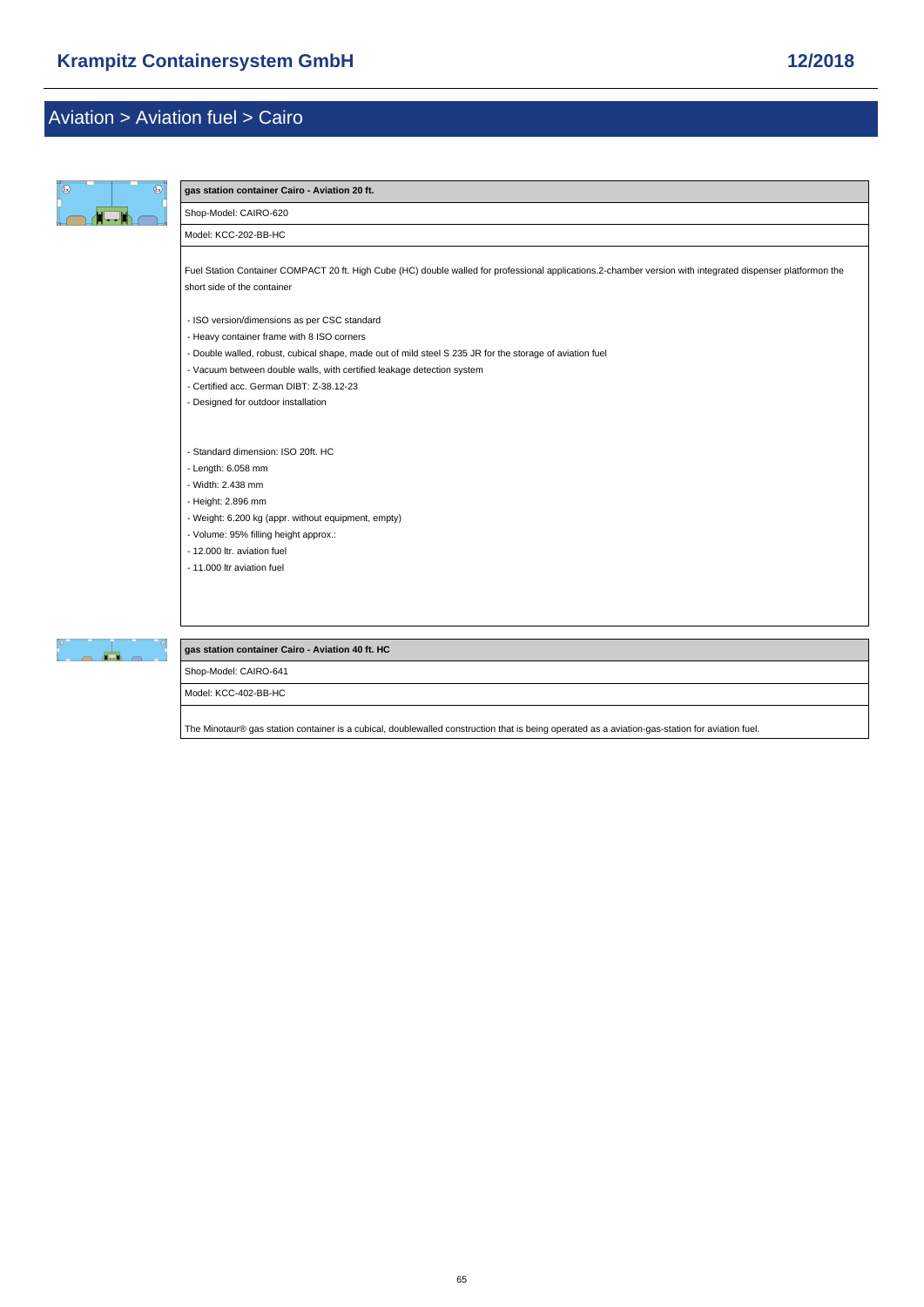<span id="page-65-0"></span>Aviation > Aviation fuel + Diesel > Caracas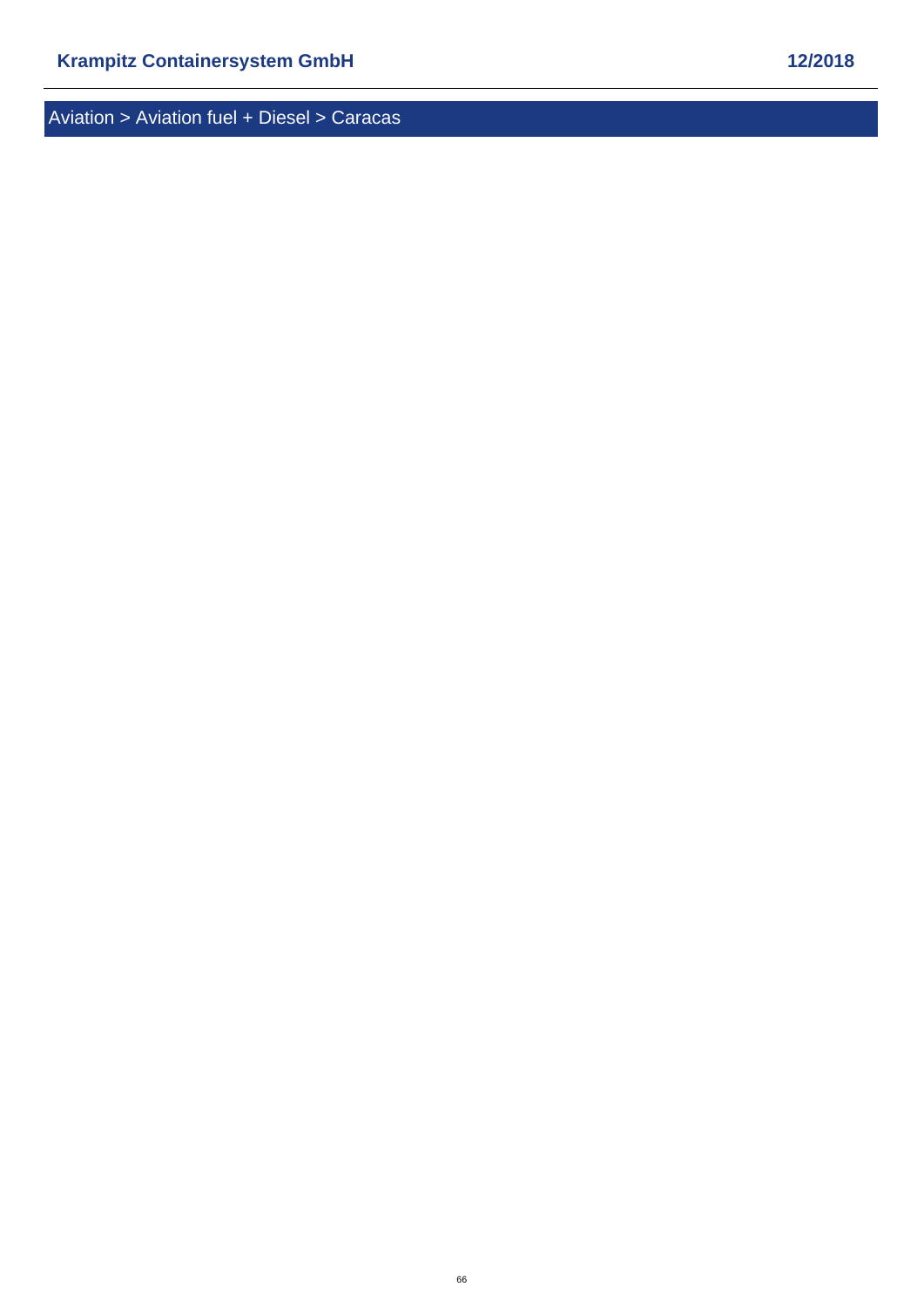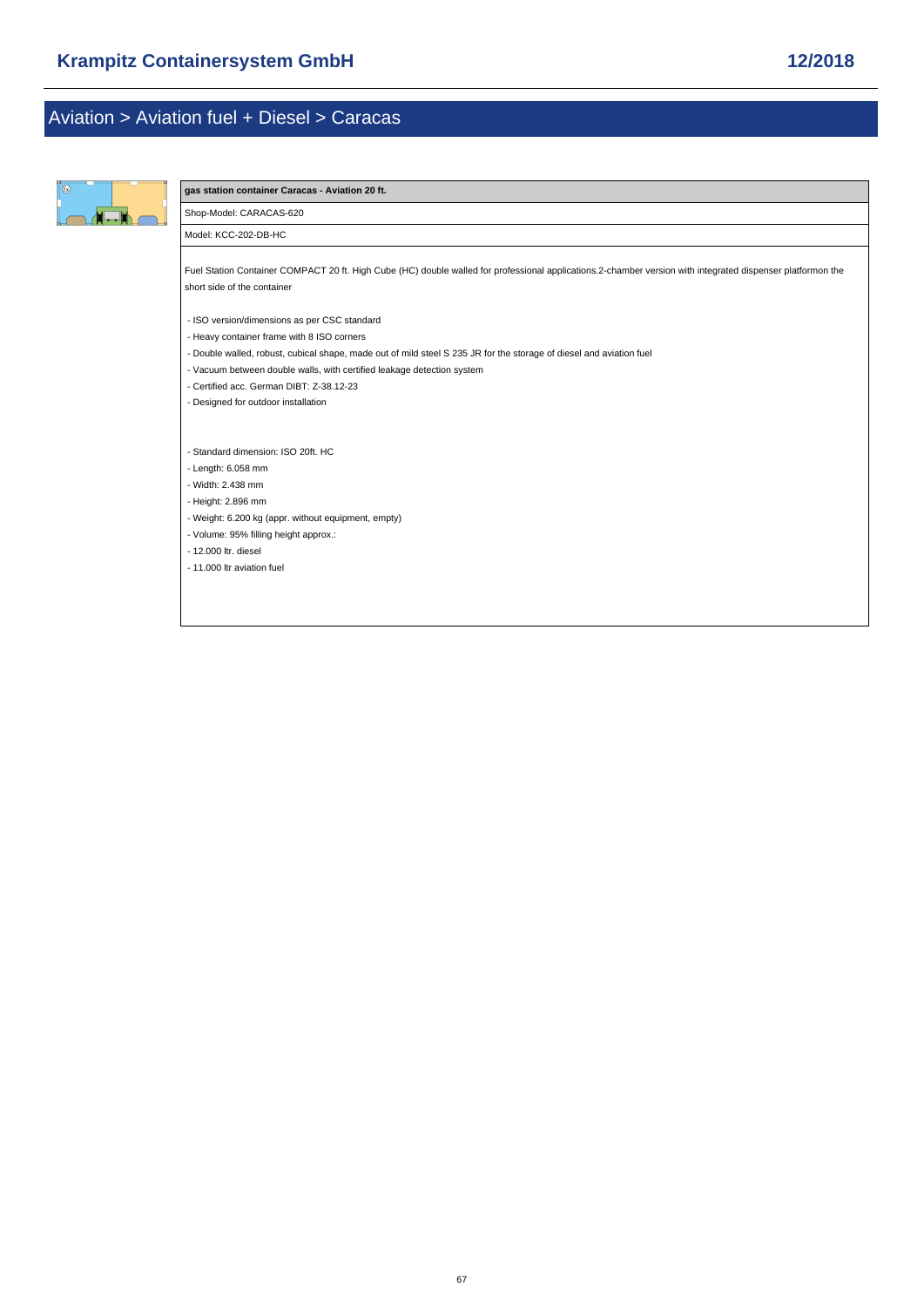| gas station container Caracas - Aviation 40 ft. HC                                                                                                                                         |
|--------------------------------------------------------------------------------------------------------------------------------------------------------------------------------------------|
| Shop-Model: CARACAS-641                                                                                                                                                                    |
| Model: KCC-402-DB-HC                                                                                                                                                                       |
| Fuel Station Container COMPACT 40 ft. High Cube (HC) double walled for professional applications.2-chamber version with integrated dispenser platformon the<br>short side of the container |
| - ISO version/dimensions as per CSC standard                                                                                                                                               |
| - Heavy container frame with 8 ISO corners                                                                                                                                                 |
| - Double walled, robust, cubical shape, made out of mild steel S 235 JR for the storage of diesel and petrol/gasoline                                                                      |
| - Vacuum between double walls, with certified leakage detection system                                                                                                                     |
| - Certified acc. German DIBT: Z-38.12-23                                                                                                                                                   |
| - Designed for outdoor installation                                                                                                                                                        |
|                                                                                                                                                                                            |
| - Standard dimension: ISO 40ft. HC                                                                                                                                                         |
| - Length: 12.192 mm                                                                                                                                                                        |
| - Width: 2.438 mm                                                                                                                                                                          |
| - Height: 2.896 mm                                                                                                                                                                         |
| - Weight: 11.800 kg (appr. without equipment, empty)                                                                                                                                       |
| - Volume: 95% filling height approx.:                                                                                                                                                      |
| - 33,000 ltr. aviation fuel                                                                                                                                                                |
| - 21,000 ltr diesel                                                                                                                                                                        |
|                                                                                                                                                                                            |
|                                                                                                                                                                                            |
|                                                                                                                                                                                            |